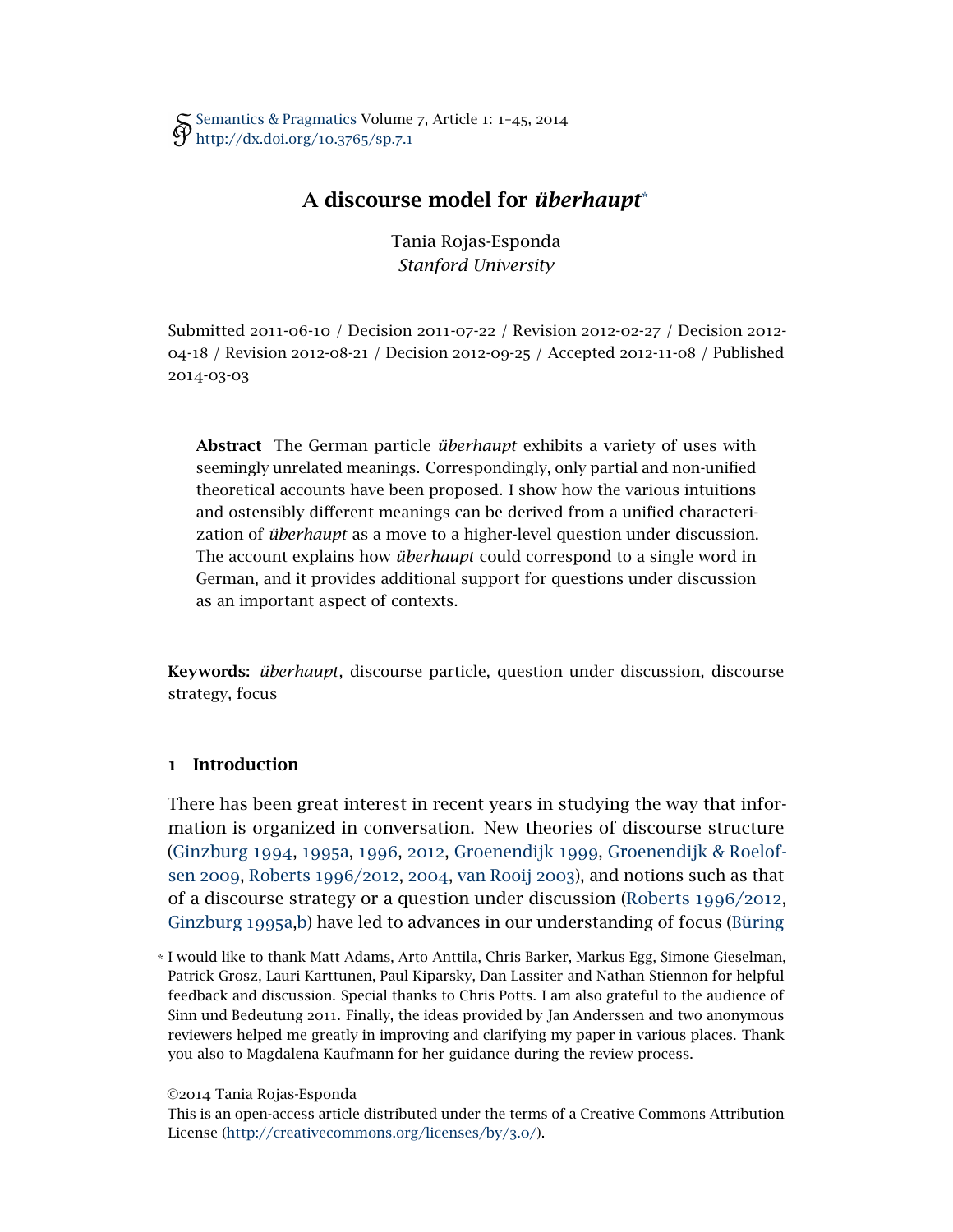[2003](#page-41-2), [Beaver & Clark](#page-41-3) 2008), anaphora resolution [\(Roberts](#page-43-3) 2003, [Schoubye](#page-43-4) [2009](#page-43-4)), and speech acts [\(Roberts](#page-43-1) 2004). Ideas from discourse structure have also led to new insights for the analysis of discourse particles [\(McCready](#page-43-5) [2006](#page-43-5), [Davis](#page-41-4) 2009), as some particles are better understood if we move beyond the level of a single utterance and take into account the structure of the surrounding context. $<sup>1</sup>$  $<sup>1</sup>$  $<sup>1</sup>$ </sup>

In this paper I develop a unified account of the meaning and distribution of the German discourse particle *überhaupt* based on discourse structure. This particle has defied a unified analysis by other means in the past [\(Thiel](#page-44-0) [1962](#page-44-0), [Becker](#page-41-5) 1976, [Harden](#page-42-5) 1983), and some have even claimed that *überhaupt* has no unified meaning [\(König](#page-42-6) 1983: 160). I argue that, if we treat the particle as engaging directly with discourse issues, then a unified analysis can be achieved.

The paper is organized as follows: Section [2](#page-1-1) describes the various uses of *überhaupt* and their meanings. I then address problems with previous accounts of *überhaupt* in Section [3](#page-11-0), in particular with the domain widening account of [Anderssen](#page-41-6) 2006. In Section [4](#page-15-0), I propose a unified account of *überhaupt* that can account for those various uses. Sections [5](#page-31-0) and [6](#page-35-0) explain links to syntactic issues and to focus theory, respectively. Section [7](#page-39-0) shows that the intuitions of widening underlying [Anderssen's](#page-41-6) account, in those situations where they arise, can be understood within my framework.

### <span id="page-1-1"></span>2 The use of *überhaupt* in German

Native speakers of German, including myself, tend to ascribe to the particle *überhaupt* several distinct uses and meanings. What these various uses and meanings are is described in this section. I will restrict attention to sentences without embedded clauses,<sup>[2](#page-1-2)</sup> and will consider only questions which are polar. In the rest of the paper, my goal is to demonstrate that all the meanings described can be captured in a formal, unified account based on discourse structure.

<span id="page-1-0"></span><sup>1</sup> These references and many more can be found in the very useful *QUD bibliography* by Craige Roberts, located at [http://www.ling.ohio-state.edu/~croberts/QUDbib/.](http://www.ling.ohio-state.edu/~croberts/QUDbib/)

<span id="page-1-2"></span><sup>2</sup> The reason for excluding embedded clauses is that in general it is not clear what the discourse status of embedded clauses is [\(Simons](#page-44-1) 2007). Nothing in the formalism I develop here is geared specifically towards matrix clauses, as the constraints on where *überhaupt* can be used are formulated in terms of the information content of the utterances and in terms of questions under discussion. However, more research is needed to understand how embedded clauses engage with questions under discussion.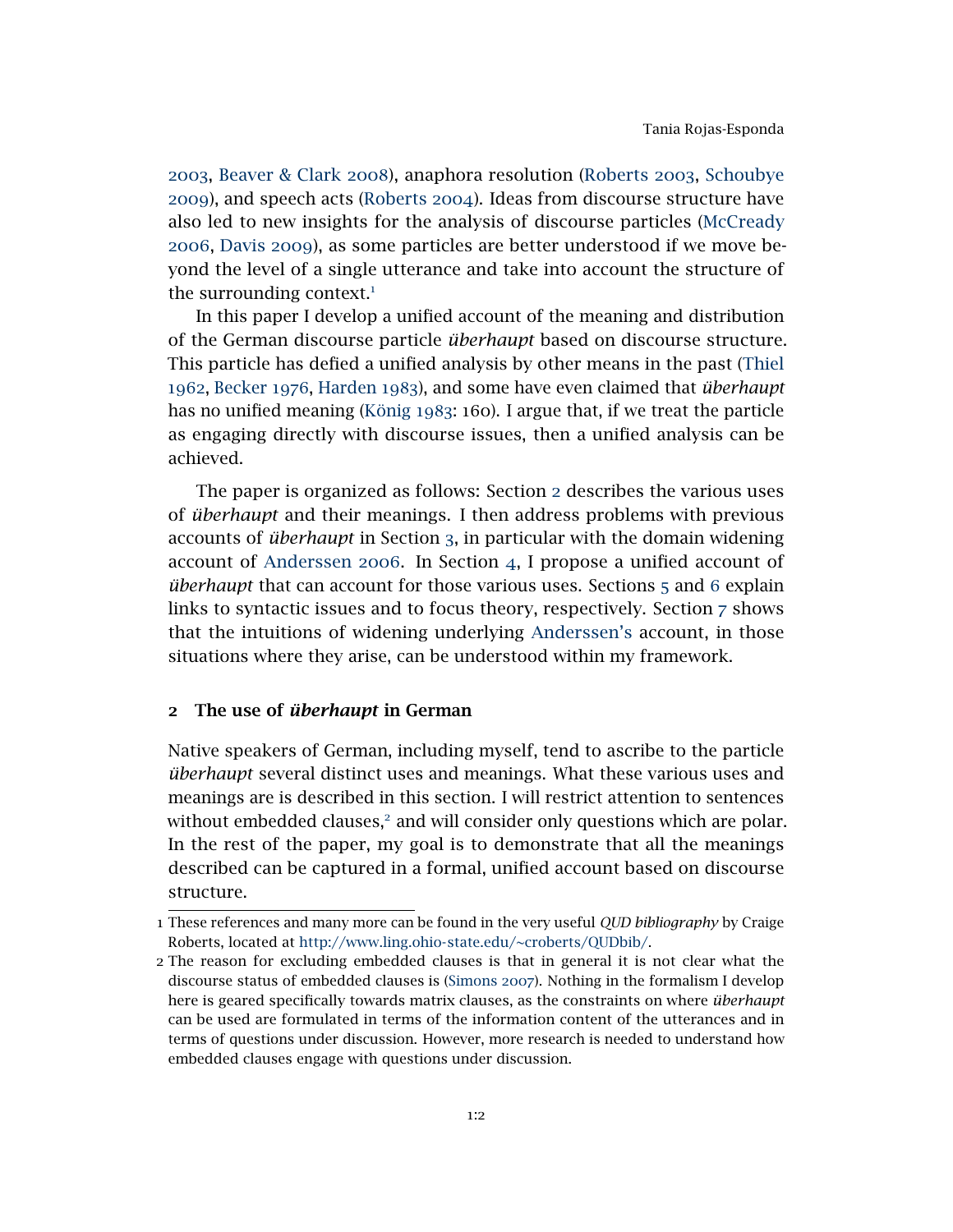# <span id="page-2-5"></span>2.1 How *überhaupt* is used

# 2.1.1 Focused and unfocused *überhaupt* plus negative determiner in statements

The most basic distinction between uses of *überhaupt* is given by its focus. When focused, *überhaupt* is used in a statement to indicate that it generalizes previous statements in the dialogue:

#### <span id="page-2-4"></span>Conversation 1

<span id="page-2-0"></span>

|      | (i) A: Verkaufen Sie Marmorkuchen? A: Do you sell marble cake? |                                                   |
|------|----------------------------------------------------------------|---------------------------------------------------|
| (ii) | B: Nein.                                                       | <b>B</b> : No.                                    |
|      | (iii) A: Verkaufen Sie                                         | A: Do you sell chocolate cake?                    |
|      | Schokoladenkuchen?                                             |                                                   |
|      | (iv) B: Wir verkaufen <b>überhaupt</b> <sub>F</sub>            | B: We sell <i>überhaupt</i> <sub>F</sub> no cake. |
|      | keinen Kuchen.                                                 |                                                   |

A paraphrase for the last utterance is *We don't sell any cake at all.* Once this is uttered, the line of interrogation about what cake interlocutor B sells is terminated because the answer to every question (*No*) is entailed by statement (C1[.iv\).](#page-2-0)

<span id="page-2-3"></span>A distinct example is provided by the use of unfocused *überhaupt* in the following conversation:[3](#page-2-1)

# Conversation 2

- (i) *A: Möchtest du ein Glas Wein?* A: Would you like a glass of wine?
	-
- (ii) *B: Nein, Danke.* B: No, thank you.
- <span id="page-2-2"></span>
- (iv) *B: Nein. Ich trinke überhaupt keinen Alkohol.*

(iii) *A: Hättest du gerne ein Bier?* A: Would a beer appeal to you? B: No. I drink *überhaupt* no alcohol.

Here the final sentence can be paraphrased as *I actually don't drink alcohol.* As in the focused case, it has the effect of terminating a line of inquiry by generalizing prior statements. However, in the unfocused case it plays an additional role: that of *invalidating a presupposition.* The presupposition

<span id="page-2-1"></span><sup>3</sup> The focus in (C2[.iv\)](#page-2-2) falls on the main verb *trinke*. In the presence of unfocused *überhaupt*, this sentence does not allow any other focus structure. I will not put much emphasis in my exposition of the *überhaupt* usages on showing where the main stress/focus falls when *überhaupt* is not focused. This is because the puzzle of *überhaupt* has standardly been presented simply as one of understanding the relationship between the stressed and unstressed *überhaupt*. I therefore choose to present the issue starting from the same departure point. A tentative explanation of the larger focus issues is given in Section [6](#page-35-0).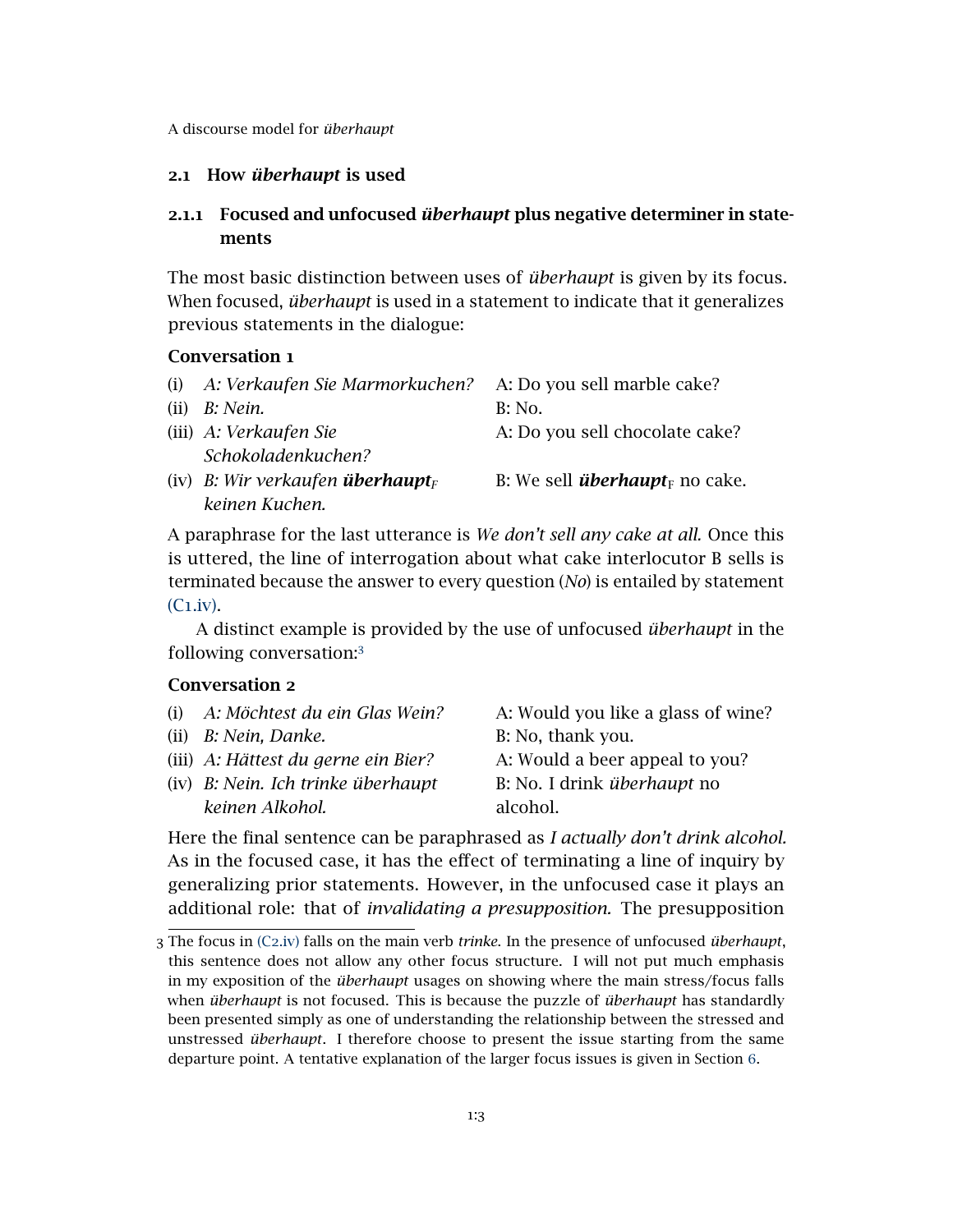in question here is not a logical presupposition of any particular utterance, but rather an implicit working assumption by conversant A that B drinks alcohol.[4](#page-3-0)

On the other hand, by uttering  $(C_1,iv)$  interlocutor B does not signal whether or not he thinks that A held some particular assumption about whether he sells cake. B answers the questions about each type of cake in one swoop, but does not comment on what he thinks A's beliefs are. This is why (C1[.iv\)](#page-2-0) is permissible both in situations where B thinks A had some assumption and where he thinks A did not. The crucial thing is that, by uttering (C1[.iv\),](#page-2-0) B does not take any explicit stance on this point.

Unfocused *überhaupt* could have been employed in sentence (C1[.iv\)](#page-2-0) as well, with the same presupposition-challenging meaning (paraphrasable as *We actually don't sell cake*) that is illustrated in [\(C](#page-2-3)2). Conversely, focused *überhaupt* could be used in (C2[.iv\)](#page-2-2) as well. In that case, B would no longer be challenging an assumption or presupposition, but would simply be resolving the line of questions about alcohol *a*, alcohol *b*, alcohol *c*, all at once.

In what follows, I will mostly stick to  $(C_2)$  $(C_2)$  when illustrating the use of unfocused *überhaupt* in declaratives and to [\(C](#page-2-4)1) to illustrate the use of focused *überhaupt* in declaratives, just to keep a simple association between uses of *überhaupt* and specific examples.

# 2.1.2 Focused and unfocused *überhaupt* in questions

<span id="page-3-2"></span>In the above examples *überhaupt* appeared in statements resolving a line of inquiry. It can also appear in questions, both in focused and unfocused form, as in the following dialogues:[5](#page-3-1)

<span id="page-3-0"></span><sup>4</sup> Of course, the dialogue does not necessarily entail that A has such a working assumption. However, we provide evidence later that it is important that B *believes* that A assumes he drinks alcohol.

<span id="page-3-1"></span><sup>5</sup> In this paper, dialogue glosses are omitted to preserve the flow of information. However, the glosses can be reconstructed straightforwardly from the translations provided. In the declarative utterances containing *überhaupt* the translations can be read directly as word-by-word glosses. The German interrogatives containing *überhaupt* differ from the English translations just in that they have the order *verb-subject-überhaupt* as opposed to the English *subject-verb-überhaupt* (*überhaupt* not being an English word, of course). In addition, the German sentences distinguish between formal and informal address in the second person. However, this distinction is not important for and does not interact with the usage restrictions on *überhaupt*. As an illustration, the glosses for  $(C_3 \nu)$  and  $(C_4 \nu)$  are provided below: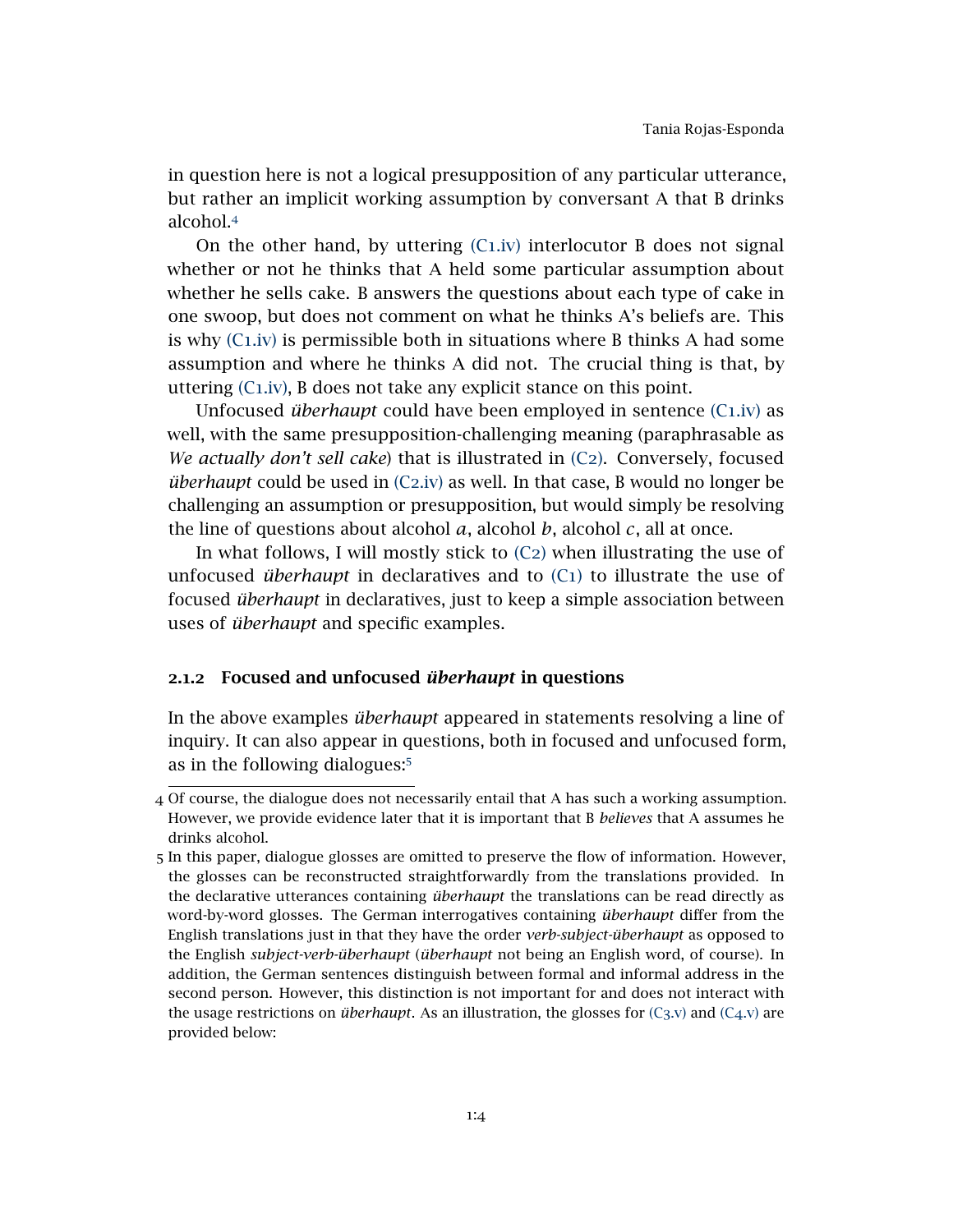# Conversation 3

<span id="page-4-0"></span>

| (i)  | A: Verkaufen Sie Marmorkuchen?                 | A: Do you sell marble cake?                        |
|------|------------------------------------------------|----------------------------------------------------|
| (ii) | B: Nein.                                       | B: No.                                             |
|      | (iii) A: Verkaufen Sie                         | A: Do you sell chocolate cake?                     |
|      | Schokoladenkuchen?                             |                                                    |
|      | (iv) B: Leider nicht.                          | B: Unfortunately not.                              |
| (V)  | A: Verkaufen Sie <b>überhaupt</b> <sub>F</sub> | A: Do you sell <i>überhaupt</i> <sub>F</sub> cake? |
|      | Kuchen?                                        |                                                    |

# <span id="page-4-3"></span>Conversation 4

| (i) A: Möchtest du ein Glas Wein?    | A: Would you like a glass of wine?        |
|--------------------------------------|-------------------------------------------|
| $(ii)$ B: Nein, Danke.               | B: No, thank you.                         |
| (iii) A: Hättest du gerne ein Bier?  | A: Would a beer appeal to you?            |
| $(iv)$ <i>B: Nein.</i>               | B: No.                                    |
| (v) A: Trinkst du überhaupt Alkohol? | A: Do you drink <i>überhaupt</i> alcohol? |

<span id="page-4-1"></span>In the first dialogue focused *überhaupt* roughly takes on the meaning *at all*, so that A's last statement can be loosely translated as *Do you sell any cake at all?*. By uttering the question with focused *überhaupt*, A is trying to obtain an answer that will resolve her line of inquiry about *a*-cake, *b*-cake, *c*-cake, etc. On the other hand, in the second conversation A's final question, which can be paraphrased as *Do you even drink alcohol?*, tries to get at whether or not the line of interrogation that A is pursuing (*do you want wine? do you want beer? do you want vodka? do you want rum?* and so on) is sensible: if B does not drink alcohol, then any inquiry about what alcoholic drink B wants is pointless.

# 2.1.3 *Überhaupt* and universal quantifiers

A third use of *überhaupt* exists, namely *überhaupt* plus a universal quantifier or scalar predicate. This use of *überhaupt* is invariably focused and has no unfocused counterpart:

<span id="page-4-2"></span><sup>(</sup>C3[.v\)](#page-4-0) *Verkaufen Sie* sell.prs.2sg you.2sg *überhaupt* cake.acc *überhaupt<sup>F</sup> Kuchen?*

<sup>(</sup>C4[.v\)](#page-4-1) *Trinkst* drink.prs.2sg you.2sg *überhaupt* alcohol.acc *du überhaupt Alkohol?*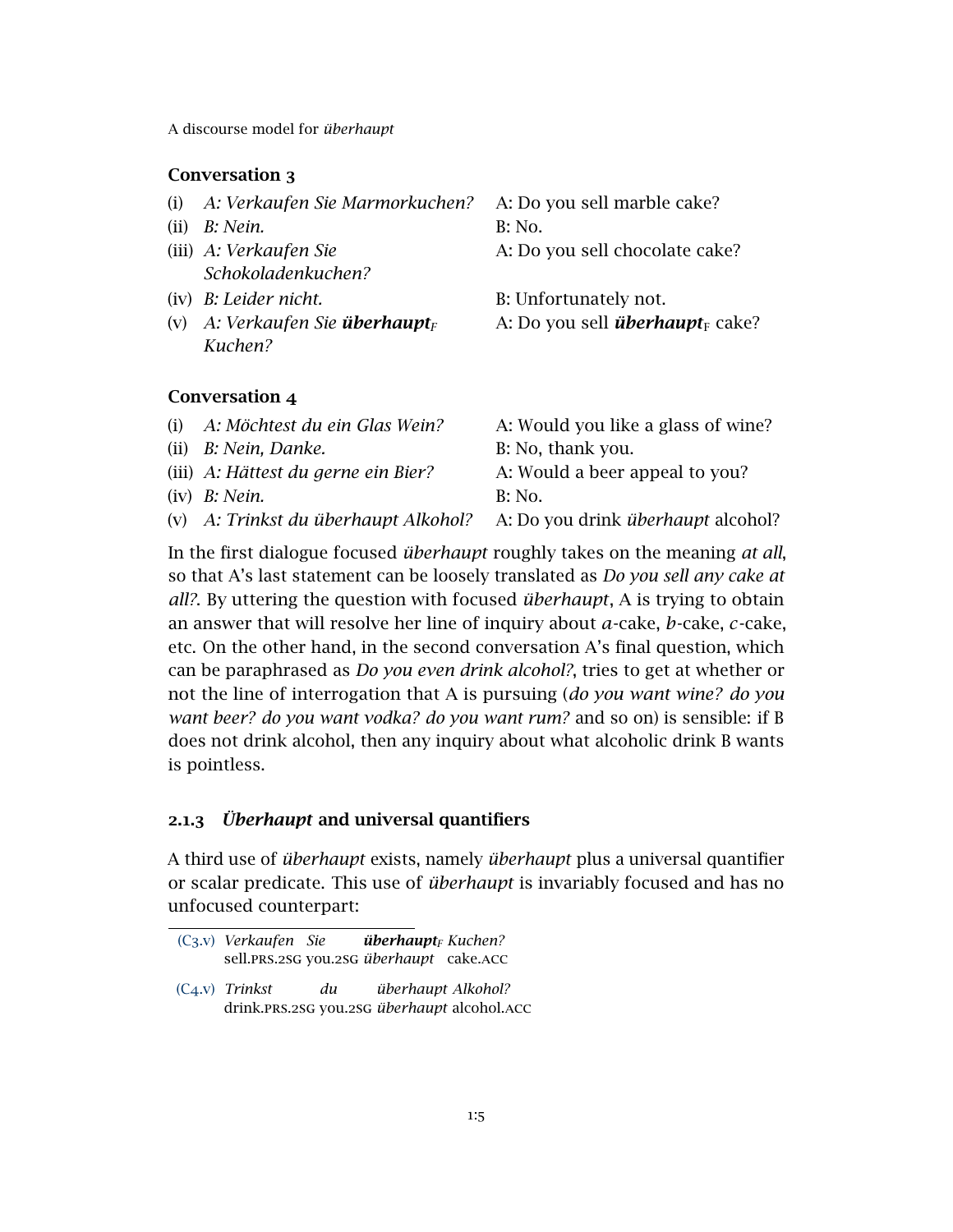# Conversation 5

- (i) *A: Wie war das Wetter, als du in Rom warst?*
- 
- (iii) *A: Wie war das Essen?* A: How was the food?
- (iv) *B: Sehr lecker.* B: Very tasty.
- 

A: How was the weather when you were in Rome?

- (ii) *B: Das Wetter war gut.* B: The weather was good.
	-
	-
- (v) *A: Wie waren die Leute?* A: How were the people?
- (vi) *B: Die Leute waren sehr nett. Es war* B: The people were very nice. It was *überhaupt<sup>F</sup> (alles) sehr schön in Rom. überhaupt* $_F$  very nice in Rome.

Here, a paraphrase of the last sentence would be *It was generally/overall very nice in Rome.* Alternatively, A could have asked *War überhaupt<sup>F</sup> (alles) schön in Rom?*, which can be paraphrased correspondingly.

### 2.2 Discourse requirements of *überhaupt*

#### <span id="page-5-0"></span>2.2.1 Summary of the discourse requirements of *überhaupt*

A careful review of the uses of *überhaupt* must make mention of its discourse requirements. In fact, there are precise conditions that must be met in order for a sentence with *überhaupt* to be felicitous.

One such condition is that *überhaupt* cannot occur in an utterance that constitutes a direct reply to a question. Observe that in none of the conversations in [2](#page-2-5).1, the utterance containing *überhaupt* directly answered the immediate (last) question asked. In conversation  $(C_1)$  $(C_1)$ , the answerer does not respond directly to the question about chocolate cake, but opts to make a more general statement instead. In conversation  $(C_2)$  $(C_2)$  again the statement that B does not drink alcohol is not a direct answer to any question asked. And finally, in conversation  $(C_5)$  $(C_5)$  the last direct question asked is about the people in Rome, and, while B answers this question directly (*Die Leute waren sehr nett.*), the utterance containing *überhaupt* (*Es war überhaupt<sup>F</sup> (alles) sehr schön in Rom.*) is a more general statement that does not constitute a direct answer to the question asked by A. If one uses a definition of relevance wherein a reply to a question *q* is relevant exactly when the reply helps resolve *q* without providing any additional information not requested by *q*, then the utterances involving *überhaupt* are not strictly relevant to the last question asked. This is a general restriction on *überhaupt* sentences, a point which will be made more formal in [4](#page-19-0).2.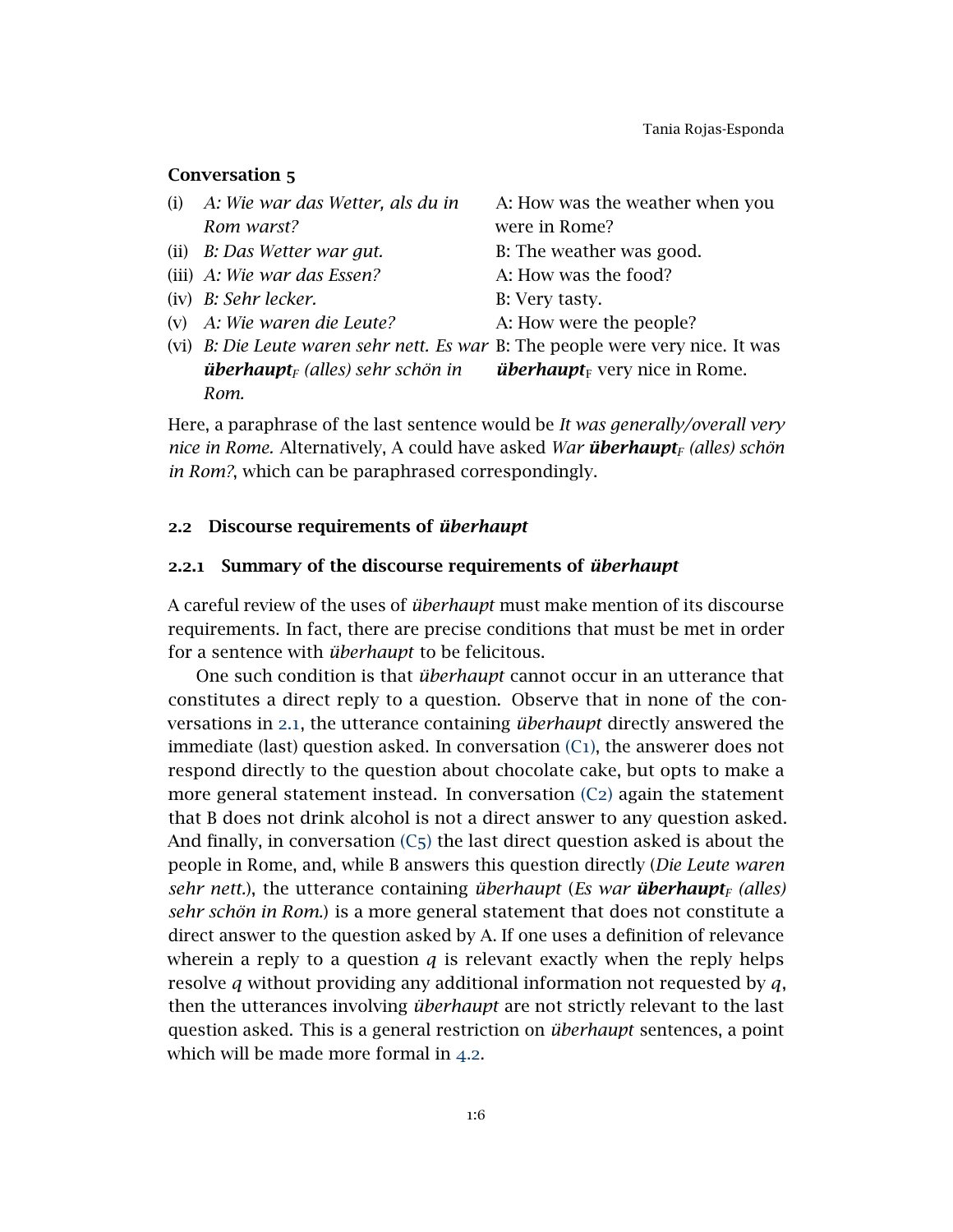Section [2](#page-2-5).1 also illustrated that *überhaupt* is used only when the speaker is settling a sequence of questions. The word 'settling' is used here both for the case that a speaker answers an entire sequence of questions in one swoop (resolves the questions), as in  $(C_1)$  $(C_1)$ , and for the case that a speaker rejects or challenges the validity of a sequence of questions (by calling into question necessary preconditions for these questions), as in  $(C_2)$  $(C_2)$ . If we entertain the idea that the sequence of questions serves to address some overarching larger question, then we could say that utterances with *überhaupt* turn directly to this superordinate question, answering it or challenging it depending on whether *überhaupt* is focused or unfocused, respectively.

Due to the requirement that utterances with *überhaupt* must settle a sequence of questions, conversation-initial uses of *überhaupt* usually have the effect that the hearer must fill in the requisite context and accommodate the use of *überhaupt* by supplying a suitable background of implicit questions. How difficult this is depends on the nature of the *überhaupt* utterance and on the amount of common ground between the speakers (as it relates to the *überhaupt* utterance).

# <span id="page-6-1"></span>2.2.2 Examples for contextual restrictions on *überhaupt*

In Section [2](#page-2-5).1 we saw felicitous uses of *überhaupt* in conversation. The examples in [2](#page-2-5).1 satisfied the discourse requirements of [2](#page-5-0).2.1: that an utterance involving *überhaupt* must settle a sequence of questions, and that it must not be a direct reply to a question asked. In this section, we give examples of infelicitous uses of *überhaupt* alongside felicitous ones to illustrate that these discourse conditions are in fact necessary.

It was mentioned in [2](#page-5-0).2.1 that out-of-the-blue uses of *überhaupt* usually are cases where the requisite background is being accommodated. Thus, with no special common ground or accommodation the following utterance is odd:

#### Example 6

<span id="page-6-0"></span>(At the beginning of a conversation):

(i) *#Trinkst du überhaupt/überhaupt<sup>F</sup>* #Do you drink *überhaupt* alcohol? *Alkohol?*

If, however, a group of friends were looking at the different wines available at a wine tasting, it may be natural for friend A to ask (E6[.i\)](#page-6-0) of friend B. This would convey that A has realized that the issues of whether B wants to taste different wines can be shortcut in two different ways. If A uses focused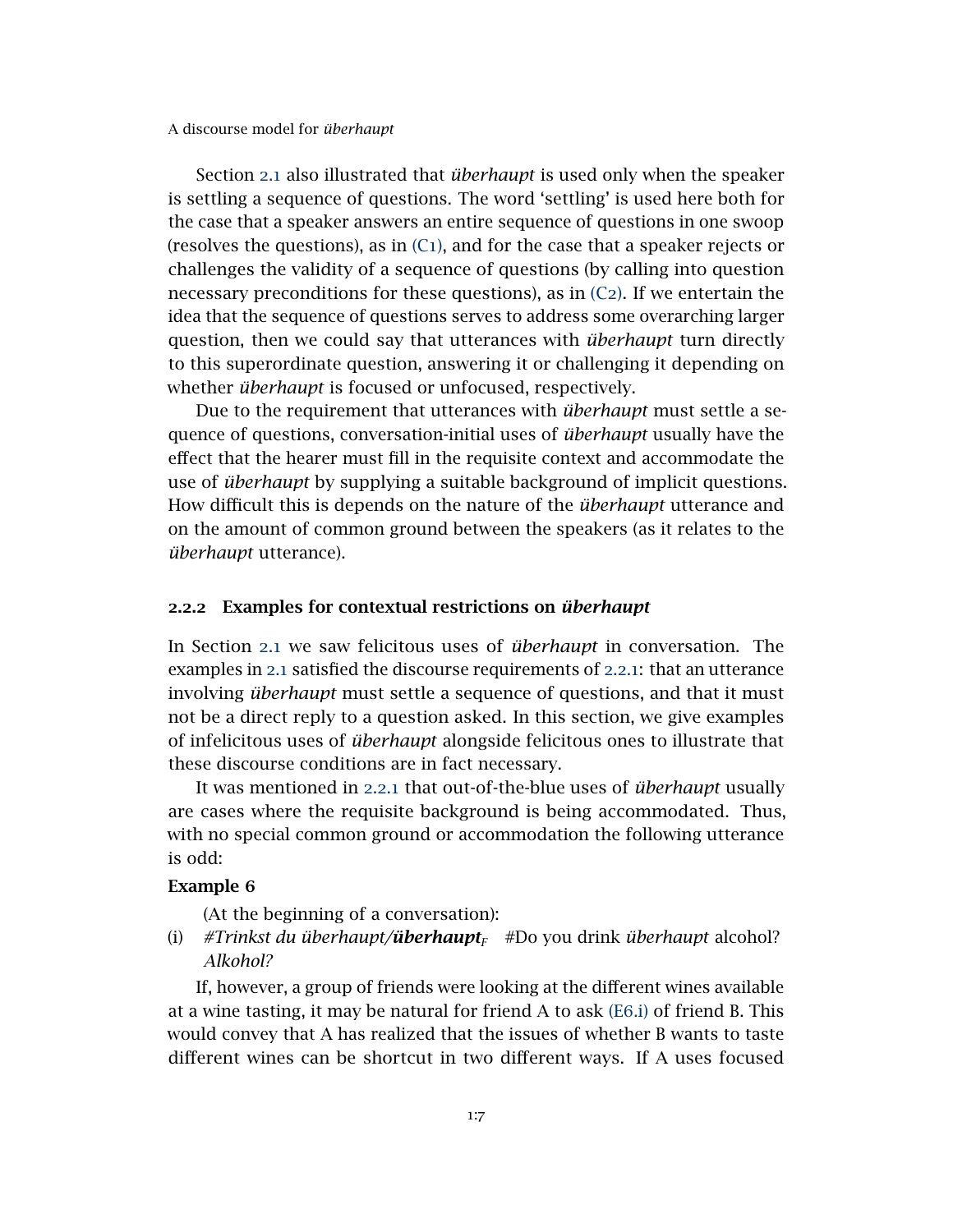*überhaupt* it is to see if all answers to the questions about different wines (*Do you want to taste wine a? Do you want to taste wine b?* etc.) might be *No*, in other words, by using focused *überhaupt* A is seeking to find an exhaustive answer to all these questions at once. By using unfocused *überhaupt*, A signals in addition that she is challenging some prior assumption (by A or someone else) that B drank alcohol.

Below we give a number of example conversations, followed by both felicitous and infelicitous uses of *überhaupt*. We will see that the general rule is that *überhaupt* is felicitous whenever the sentence containing it settles a sequence of questions.

<span id="page-7-2"></span>Consider the following conversation:

# Conversation 7

| (i) A: Möchtest du ein Glas Wein?   | A: Do you want a glass of wine? |
|-------------------------------------|---------------------------------|
| $(ii)$ B: Nein, Danke.              | B: No, thank you.               |
| (iii) A: Hättest du gerne ein Bier? | A: Would you like a beer?       |
| $(iv)$ <i>B: Nein.</i>              | B: No.                          |

<span id="page-7-4"></span>Here are some felicitous and infelicitous follow-ups (note the different speakers):

<span id="page-7-6"></span><span id="page-7-5"></span><span id="page-7-3"></span>

| $(C_7 \text{.} v)$ -a B: #Ich möchte überhaupt kein<br>Bier.                    | B: #I want <i>überhaupt</i> no beer.       |
|---------------------------------------------------------------------------------|--------------------------------------------|
| $(C_7 \, v)$ -b <i>B: Ich möchte kein Bier.</i>                                 | B: I want no beer. (I don't want<br>beer.) |
| (C7.v)-c A: #Möchtest du überhaupt etwas A: #Would you like überhaupt<br>Vodka? | some vodka?                                |
| (C7.v)-d A: Möchtest du etwas Vodka?                                            | A: #Would you like some vodka?             |
| (C7.v)-e A: Trinkst du überhaupt Alkohol? A: Do you drink überhaupt             | alcohol?                                   |
| $(C_7 \, v)$ -f B: Ich trinke überhaupt keinen<br>Alkohol.                      | B: I drink <i>überhaupt</i> no alcohol.    |

<span id="page-7-1"></span><span id="page-7-0"></span>The follow-ups using *überhaupt* that are felicitous are the last two, (C7[.v\)-e](#page-7-0) and (C7[.v\)-f.](#page-7-1) These utterances include instances of unfocused *überhaupt*. Utterance  $(C_7 \nu)$ -f states that B does not even drink alcohol. Because this was a necessary condition for B wanting to drink wine, beer, or any number of different alcoholic drinks, the uttering of  $(C_7 \, v)$ -f serves to settle the line of interrogation begun by A in  $(C_7)$  $(C_7)$ . In this case, B terminates the line of interrogation by showing that it may have been based on an incorrect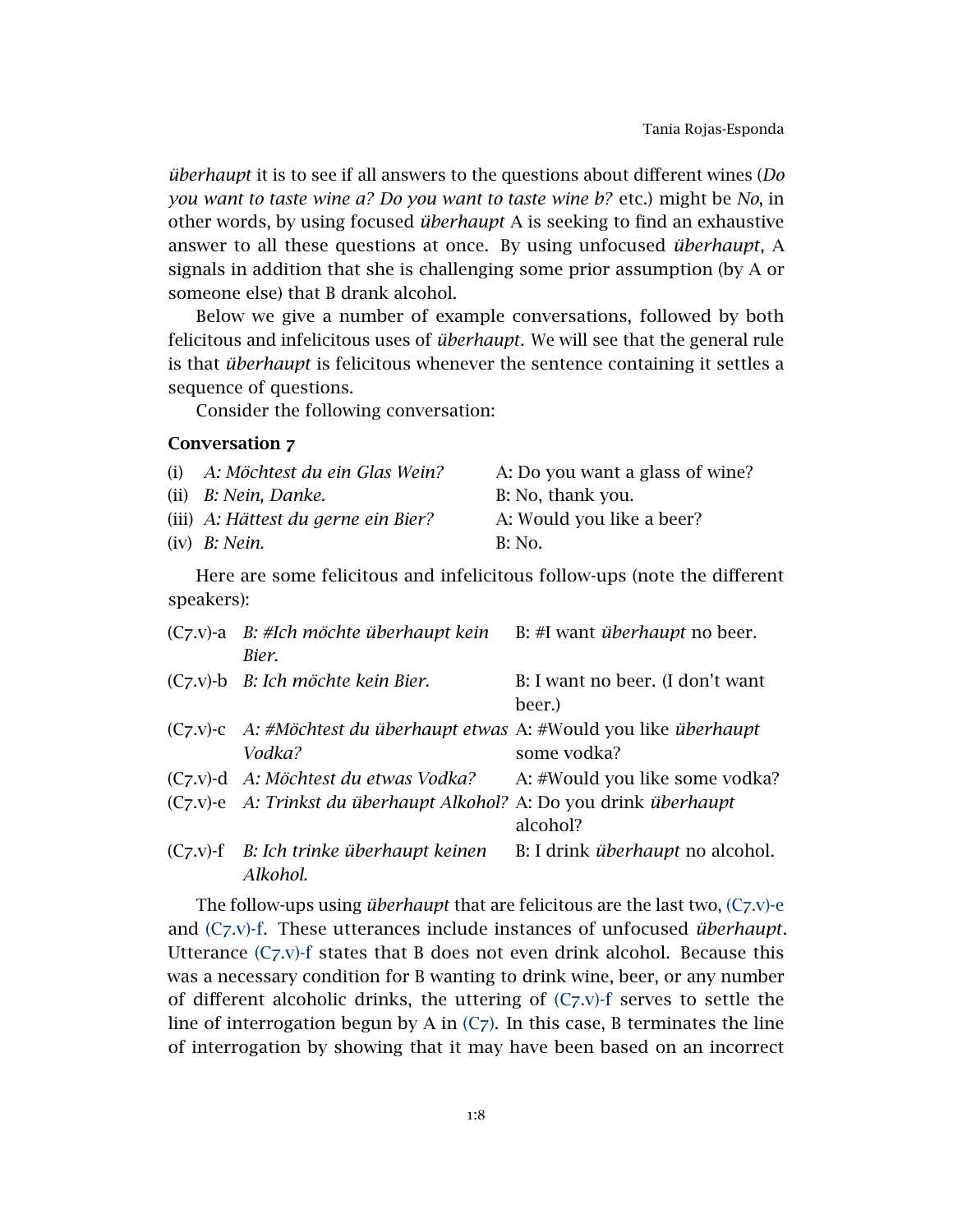assumption.[6](#page-8-0) The corresponding question (C7[.v\)-e](#page-7-0) with unfocused *überhaupt* (paraphrasable as *Do you even drink alcohol?*) serves to elicit the statement that B does not drink alcohol, which would likewise settle the sequence of questions in  $(C_7)$  $(C_7)$ , again by showing that a necessary precondition was not met. Other types of utterances, such as questions continuing the line of interrogation, like  $(C_7, v)$ -c, or direct answers to an uttered question, like (C7[.v\)-a,](#page-7-4) are infelicitous if they include *überhaupt*, although they are felicitous without *überhaupt*—see (C7[.v\)-d](#page-7-5) and (C7[.v\)-b.](#page-7-6)<sup>[7](#page-8-1)</sup>

Similarly, in the following conversation only those uses of *überhaupt* that occur in a sentence that settles a sequence of questions are allowed.

### <span id="page-8-3"></span>Conversation 8

| (i) A: Verkaufen Sie Marmorkuchen? A: Do you sell marble cake? |                                |
|----------------------------------------------------------------|--------------------------------|
| (ii) $B: N$ ein.                                               | <b>B</b> : No.                 |
| (iii) A: Verkaufen Sie                                         | A: Do you sell chocolate cake? |
| Schokoladenkuchen?                                             |                                |
| $(iv)$ B: Leider nicht.                                        | B: Unfortunately not.          |

<span id="page-8-6"></span>Below are several infelicitous and felicitous follow-ups:

<span id="page-8-5"></span><span id="page-8-4"></span>

| $(C8.v)$ -a B: #Ich verkaufe <b>überhaupt</b> <sub>F</sub>                    | B: #I sell <b><i>überhaupt</i></b> <sub>F</sub> no            |
|-------------------------------------------------------------------------------|---------------------------------------------------------------|
| keinen Schokoladenkuchen.                                                     | chocolate cake.                                               |
| $(C8 \text{ v})$ -b <i>B: Ich verkaufe keinen</i><br>Schokoladenkuchen.       | B: I sell no chocolate cake.                                  |
| $(C8.v)-c$ A: #Verkaufen Sie <b>überhaupt</b> <sub>F</sub><br>Karottenkuchen? | A: #Do you sell <i>überhaupt</i> <sub>F</sub><br>carrot cake? |
| $(C8.v)-d$ A: Verkaufen Sie<br>Karottenkuchen?                                | A: Do you sell carrot cake?                                   |
| $(C8.v)$ -e A: Verkaufen Sie überhaupt <sub>F</sub><br>Kuchen?                | A: Do you sell <i>überhaupt</i> <sub>F</sub> cake?            |
| $(C8.v)$ -f B: Ich verkaufe überhaupt <sub>F</sub><br>keinen Kuchen.          | B: I sell <i>überhaupt</i> $_{F}$ no cake.                    |

<span id="page-8-2"></span>The utterance (C8[.v\)-f,](#page-8-2) which contains focused *überhaupt*, settles the sequence of questions of whether B sells *a*-cake, *b*-cake, *c*-cake, . . . , while

<span id="page-8-0"></span><sup>6</sup> That A offers B alcoholic drinks does not imply that A assumed B drinks alcohol. However, since A offers B several alcoholic drinks in a row, B may reasonably suspect that A assumes B drinks alcohol. This assumption can be challenged in a sentence with unfocused *überhaupt*.

<span id="page-8-1"></span><sup>7</sup> There are felicitous continuations of [\(C](#page-7-2)7) that include focused *überhaupt*, this kind of continuation is not shown here. Instead, this kind of continuation is illustrated in the follow-ups to [\(C](#page-8-3)8) for the analogous cake conversation.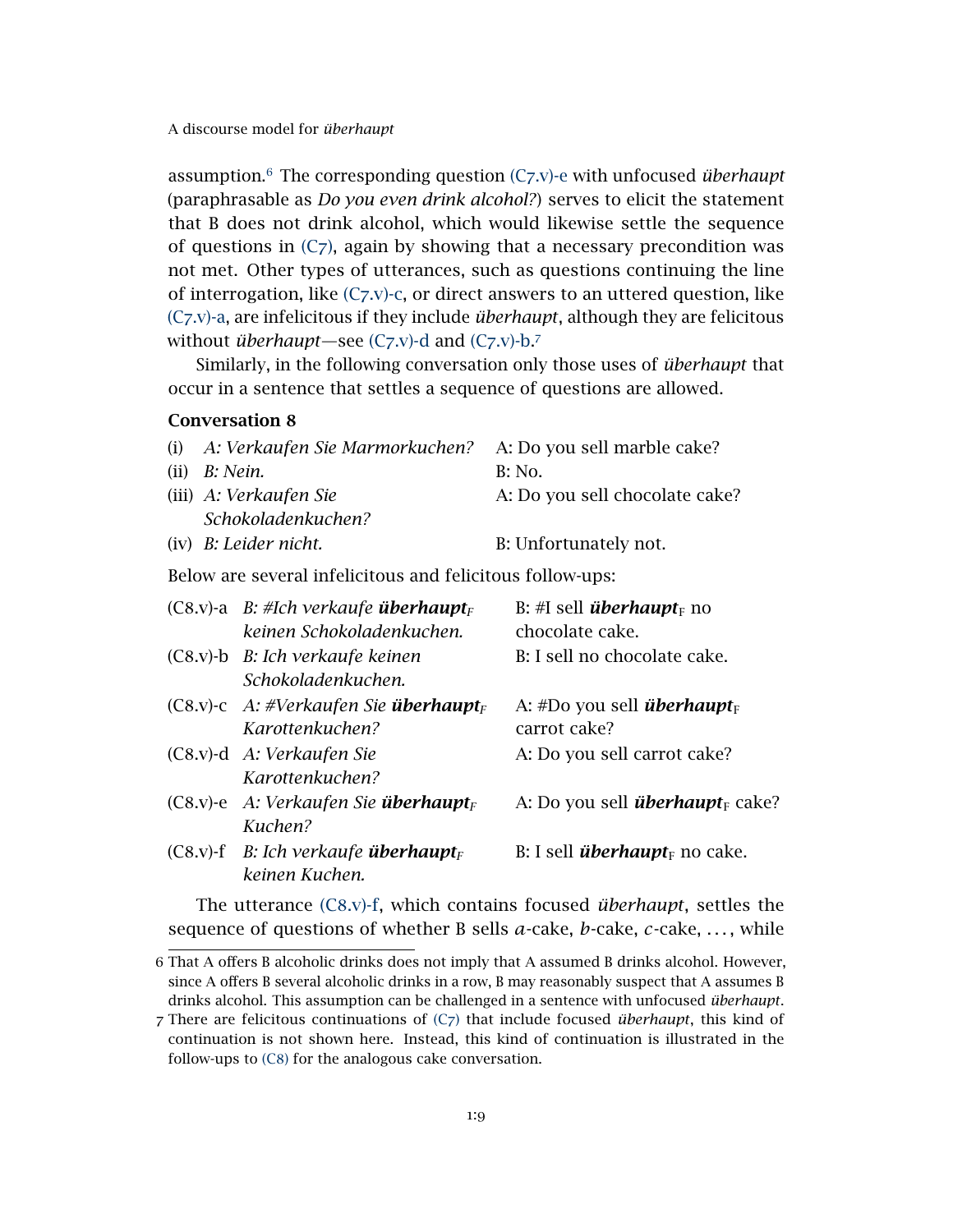the matching question  $(C8,y)$ -e is geared towards eliciting an utterance that settles whether B sells *a*-cake, *b*-cake, *c*-cake, ....<sup>[8](#page-9-0)</sup> Once again, simple followup questions that continue the same line of interrogation—like (C8[.v\)-c—](#page-8-5)or direct answers containing no extra information—such as (C8[.v\)-a—](#page-8-6)cannot felicitously include *überhaupt*. [9](#page-9-1)

Again, in the conversation below, the utterances that may include *überhaupt* are those that settle the line of interrogation pursued by A in [\(C](#page-9-2)9) regarding Rome's weather, Rome's food, Rome's people, and so on. Among the choices listed, those are the utterances (C9[.vii\)-f,](#page-9-3) which says that everything was nice in Rome, or the corresponding question (C9[.vii\)-e](#page-9-4) that tries to elicit the answer that everything was nice in Rome.

# <span id="page-9-2"></span>Conversation 9

| $(i)$ A: Wie war das Wetter, als du in  | A: How was the weather when you |
|-----------------------------------------|---------------------------------|
| Rom warst?                              | were in Rome?                   |
| (ii) B: Das Wetter war toll.            | B: The weather was good.        |
| (iii) $A$ : Wie war das Essen?          | A: How was the food?            |
| (iv) B: Sehr lecker.                    | B: Very tasty.                  |
| (v) A: Waren die Leute nett?            | A: Were the people nice?        |
| (vi) $B: Ja.$                           | B: Yes.                         |
| Pelisitana and infelisitana fallamentar |                                 |

<span id="page-9-4"></span><span id="page-9-3"></span>Felicitous and infelicitous follow-ups:

| $(Cg.vii)$ -a A: #Wie waren die Museen                                                           | A: #How were the museums            |
|--------------------------------------------------------------------------------------------------|-------------------------------------|
| $überhauptF$ ?                                                                                   | überhaupt?                          |
| (C9.vii)-b A: Wie waren die Museen?                                                              | A: How were the museums?            |
| $(Cg.vii)$ -c B: #Die Leute waren <b>überhaupt</b> <sub>F</sub> B: #The people were überhaupt    |                                     |
| nett.                                                                                            | nice.                               |
| (C9.vii)-d B: Die Leute waren nett.                                                              | B: The people were nice.            |
| (C9.vii)-e A: War überhaupt <sub>F</sub> alles schön in A: Was überhaupt <sub>F</sub> everything |                                     |
| Rom?                                                                                             | nice in Rome?                       |
| (C9.vii)-f <i>B: Es war <b>überhaupt</b><sub>F</sub> (alles)</i>                                 | B: It (Everything) was              |
| schön in Rom.                                                                                    | <i>überhaupt</i> $_F$ nice in Rome. |

<span id="page-9-0"></span><sup>8</sup> These uses of focused *überhaupt* are possible both when there was an assumption that B sells cake and when there was no such assumption. Contrary to unfocused *überhaupt*, the use of focused *überhaupt* therefore does not signal that an assumption is being challenged.

<span id="page-9-1"></span><sup>9</sup> I used the follow-ups to [\(C](#page-8-3)8) to illustrate the use of focused *überhaupt*, while I used the follow-ups to [\(C](#page-7-2)7) to illustrate the use of unfocused *überhaupt*. However, the setup of these conversations is identical, they are kept apart just to maintain an easy phenomenon-toconversation correspondence.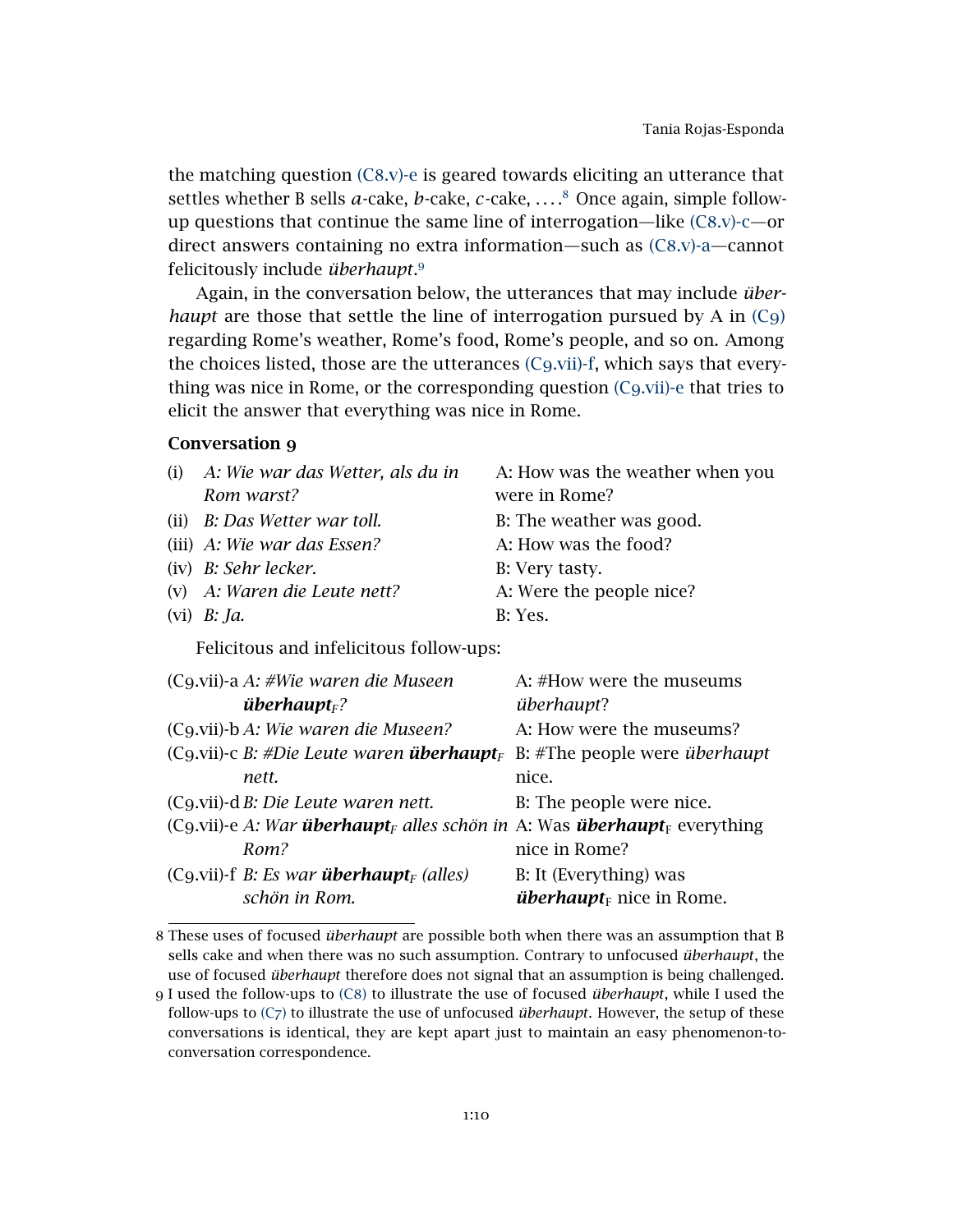The examples above show that the particle *überhaupt* is used only within very specific discourse structures and that usually a context of a very particular kind is required. Since *überhaupt* does not make any truth-conditional contribution, I take these strict distributional requirements of *überhaupt* to be the key to the meaning of *überhaupt*. This is rigorously formulated in [4](#page-27-0).4, the central part of this paper.

# 2.3 Classification of the meanings of *überhaupt*

# 2.3.1 Two uses of *überhaupt*: Resolving and Doubting

I stated that all felicitous sentences with *überhaupt* in the examples above have the property that they settle a sequence of questions. For instance, the sequence of questions of whether or not B sells marble cake, chocolate cake, or any number of other cakes is resolved when B utters *Ich verkaufe überhaupt<sup>F</sup> keinen Kuchen.* B resolves the whole sequence of questions regarding *a*-cake, *b*-cake, *c*-cake etc. in one swoop. I will call this kind of settling a *resolving* use of *überhaupt*. Now consider the felicitous statement *Ich trinke überhaupt keinen Alkohol* in [\(C](#page-7-2)7). This statement also settles the sequence of questions regarding alcohol  $a$ , alcohol  $b$ , alcohol  $c$ , .... However, this time B settles this sequence of questions by pointing out that a certain precondition, namely the condition that B drinks alcohol, does not hold true. I will label this kind of settling move a *doubting* use of *überhaupt*. The corresponding *resolving* and *doubting* questions, i.e., *Verkaufen Sie überhaupt<sup>F</sup> Kuchen?* and *Trinkst du überhaupt Alkohol?* are the natural question counterparts to the previously mentioned declaratives and I will call them *resolving* and *doubting*, respectively.

Notice that, in our examples, the focused uses of *überhaupt* correspond to *resolving* moves, while the unfocused uses correspond to *doubting* moves. This distinction between *doubting* and *resolving* moves will be made explicit in Section  $\Delta$ .

### 2.3.2 Summary

A summary of the main types of *überhaupt* just discussed is given in Table [1](#page-11-1), which also indicates the presupposition $10$  behavior of each type.

<span id="page-10-0"></span><sup>10</sup> The term 'presupposition' will be used in a wide sense here, both for presuppositions in the classical sense, as well as for an implicit assumption from previous discourse. What we call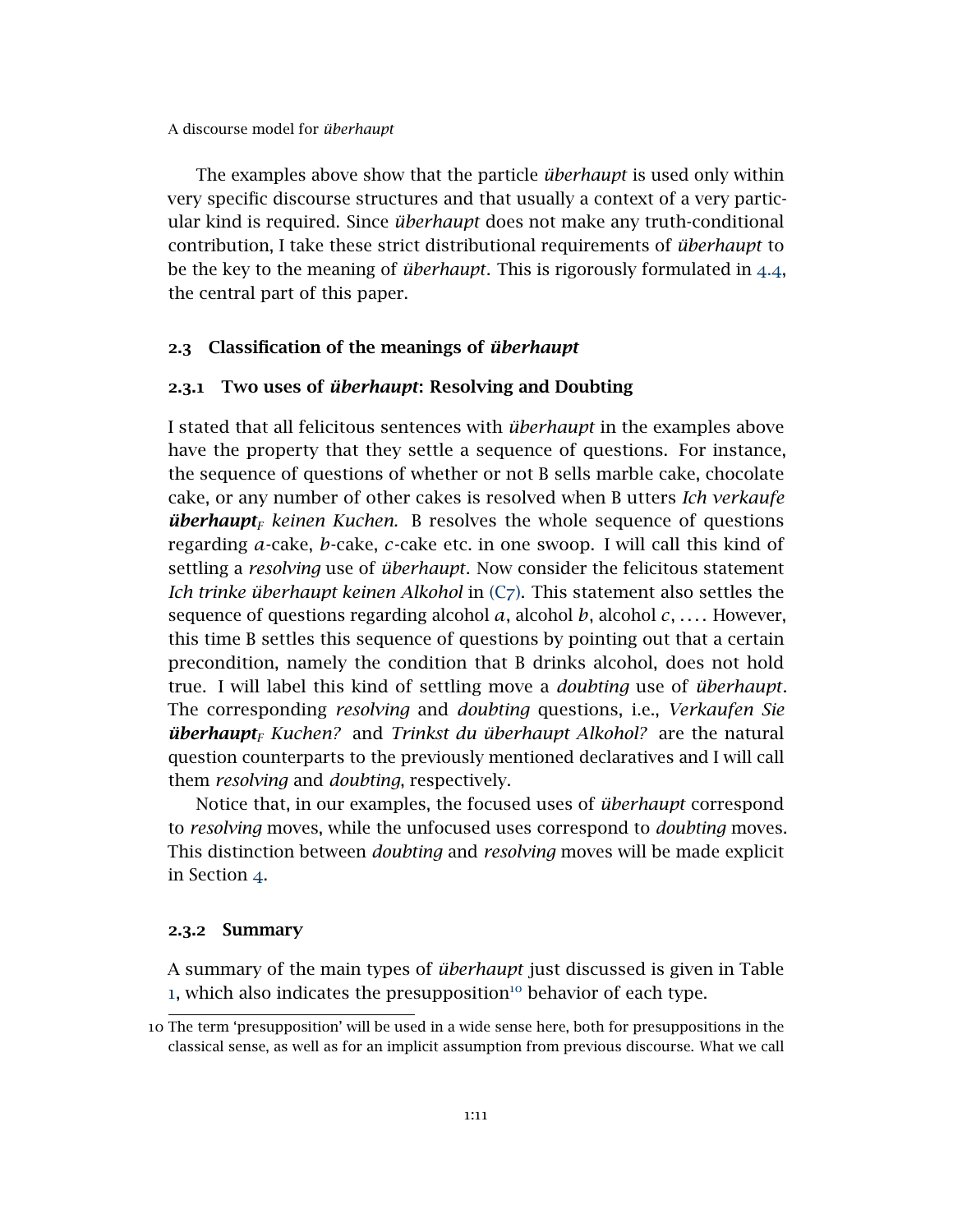| unfocused überhaupt:<br>(presupposition-challenging)                                                                                | focused <i>überhaupt</i> $F$ :<br>(need not challenge a presupposition)                                                                                                               |
|-------------------------------------------------------------------------------------------------------------------------------------|---------------------------------------------------------------------------------------------------------------------------------------------------------------------------------------|
| $\alpha$ ) überhaupt in polar question:<br>Trinkst du überhaupt Alkohol?<br>"Do you even drink alcohol?"                            | $\delta$ ) <i>überhaupt</i> <sub>F</sub> in polar question:<br>Hast du <b>überhaupt</b> <sub>F</sub> Hausaufgaben<br>"Were you assigned any homework at<br>all?"                      |
| $\beta$ ) <i>überhaupt</i> + negation (declarative):<br>Ich trinke überhaupt keinen Alkohol.<br>"I (actually) don't drink alcohol." | $\epsilon$ ) <b><i>überhaupt</i></b> <sub>F</sub> + negation (declarative):<br>Ich habe <b>überhaupt</b> <sub>F</sub> keine Hausaufgaben<br>"I wasn't assigned any homework at all."  |
| $\chi$ ) N/A                                                                                                                        | $\eta$ : <i>überhaupt</i> <sub>F</sub> + universal quantifier or<br>scalar predicate:<br>Es war <b>überhaupt</b> <sub>F</sub> alles schön in Rom.<br>"It was generally nice in Rome." |
| Summary of the main types of <i>überhaupt</i><br>Table 1                                                                            |                                                                                                                                                                                       |

### <span id="page-11-1"></span><span id="page-11-0"></span>3 Previous accounts

There is previous work describing the uses and meanings of *überhaupt*. [König](#page-42-6) ([1983](#page-42-6)) classifies them into: group A, which encompasses focused *überhaupt* plus universal quantifier or scalar predicate; group B, which includes other uses of focused *überhaupt*, such as focused *überhaupt* plus negation or uses in polar questions; and group C, unfocused *überhaupt*. [11](#page-11-2) In the examples that [König](#page-42-6) provides for group A, the particle *überhaupt* could be translated by English *generally*; he describes the meaning as one of generalization, which is in accord with my description of  $(C_5)$  $(C_5)$ . [König's](#page-42-6) group B features examples where *überhaupt* can be captured by English *at all*, see conversation [\(C](#page-2-4)1). Finally, English *actually* or *even* are suitable paraphrases for the group C uses of *überhaupt*. [König](#page-42-6) characterizes this use as one that challenges a precondition, just as I claimed for  $(C_4)$  $(C_4)$ . He posits, using etymological arguments, that the use of *überhaupt* plus universal quantifier (or scalar predicate) is the primary one. He likens groups A and B by saying that they

presuppositions here will not always be a syntactically visible presupposition; however, in the tree structures that I will define in [4](#page-19-0).2, these will be true presuppositions in the classical sense.

<span id="page-11-2"></span><sup>11</sup> [König](#page-42-6) also mentions a "surprise" use of *überhaupt*, but considers it marginal. He describes it as being used when someone has a sudden insight. One of his examples is the utterance *Ach überhaupt, da fällt mir noch was ein* (roughly: Oh *überhaupt*, I have an idea).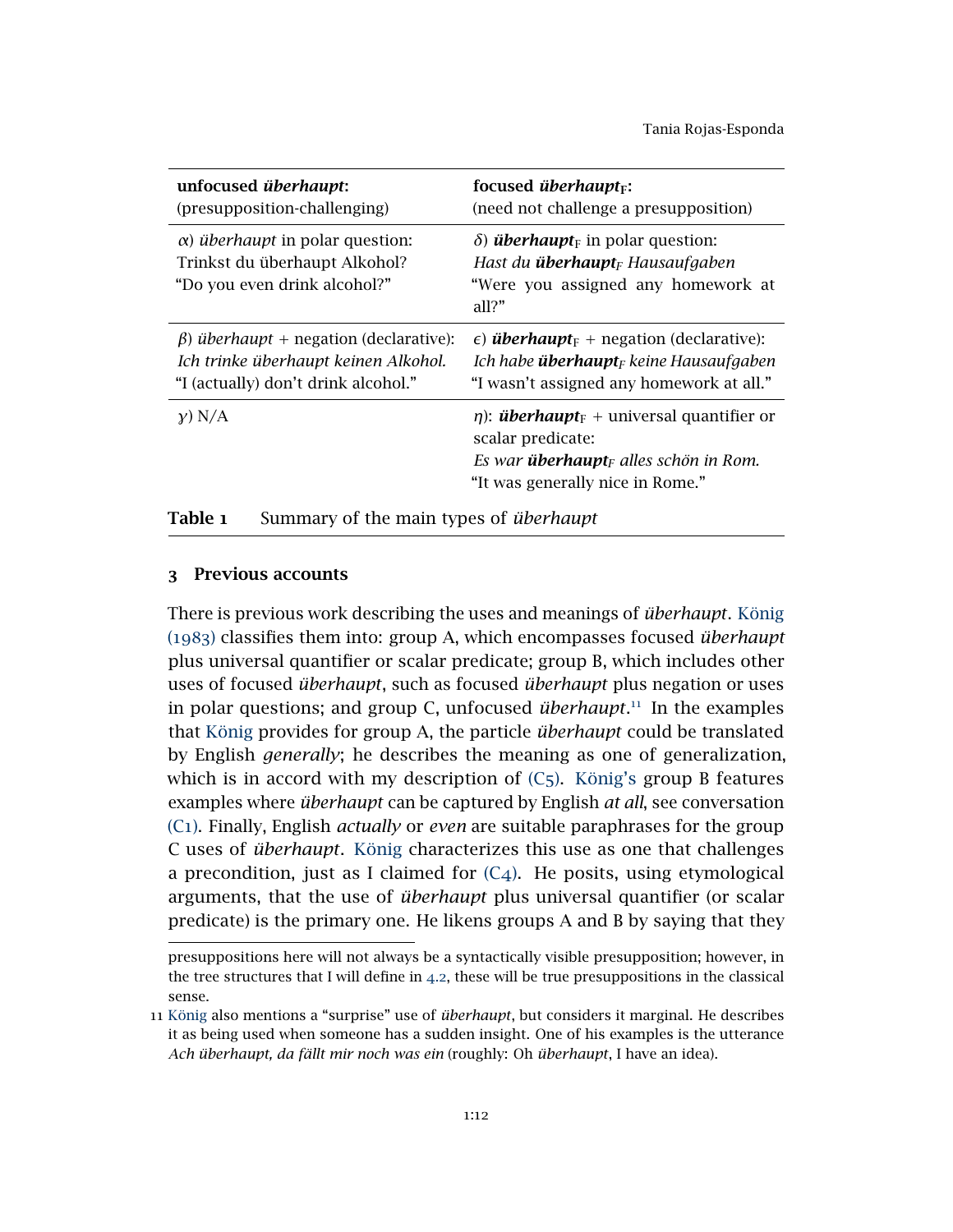both are used in an utterance that represents a generalization. [König](#page-42-6) further points out that groups B and C occur in the same syntactic environments, after negation or in polar questions, although they place different restrictions on the previous discourse. [König](#page-42-6) stops short, however, of providing a unified meaning for *überhaupt*, and in fact claims that the meaning of these different groups cannot be derived from a single basic meaning [\(König](#page-42-6) 1983: 160). Like [König,](#page-42-6) [Thiel \(](#page-44-0)1962) and [Becker \(](#page-41-5)1976) identify one particular usage of *überhaupt* (and the corresponding meaning for this usage) as primary, and the other meanings as derivative. They also find no single meaning to be applicable to all uses of *überhaupt*. Interestingly, these authors vary in terms of which usage they regard as the basic one. For [König](#page-42-6) and [Thiel,](#page-44-0) a certain meaning conveying generalization or exhaustivity, corresponding roughly to [König's](#page-42-6) group A, is the primary one. On the other hand, Becker regards the use of *überhaupt* to challenge a claim [\(König's](#page-42-6) group C) as the primary use. [Harden \(](#page-42-5)1983) offers a characterization of *überhaupt* in terms of features (such as *extension*, *casual*, *aggressive*, *emphasis*, . . . ), which are either present or absent in different syntactic or conversational environments. While it is possible to collect all the possible *überhaupt* features (not all of which are active in all contexts) in a single matrix, this corresponds more to taking the union of all the possible meanings rather than representing a single meaning for *überhaupt* that unifies the different uses.

[Anderssen \(](#page-41-6)2006) develops a broader theory of *überhaupt* in terms of domain widening. However, the usages of *überhaupt* that he addresses still form just a proper subset of the types described by [König.](#page-42-6) For instance, [Anderssen \(](#page-41-6)2006) remarks that his domain widening theory does not rigorously account for the use of *überhaupt* that challenges a claim or assumption [\(Anderssen](#page-41-6) 2006: 7).

In the remainder of this section I will discuss the meaning that [Anderssen](#page-41-6) proposes to account for  $\epsilon$  and  $\eta$ , two of the *überhaupt* types I laid out in Section [2](#page-1-1). [Anderssen](#page-41-6) points out that his domain widening account cannot fully explain types  $\alpha$  and  $\beta$ , namely unfocused *überhaupt* [\(Anderssen](#page-41-6) 2006: 7).<sup>[12](#page-12-0)</sup>

[Anderssen's](#page-41-6) account [\(Anderssen](#page-41-6) 2006) of *überhaupt* incorporates elements from a group of theories of English *any* that claims that *any* consists of a domain widener plus existential quantifier. Under these accounts, *any* is thus semantically complex. In [Anderssen's](#page-41-6) analysis, the German *überhaupt* is an overt manifestation of this semantic complexity. He claims that it

<span id="page-12-0"></span><sup>12</sup> [Anderssen](#page-41-6) does not refer to this type of *überhaupt* as the unfocused one, but it is clear that these are the uses he has in mind.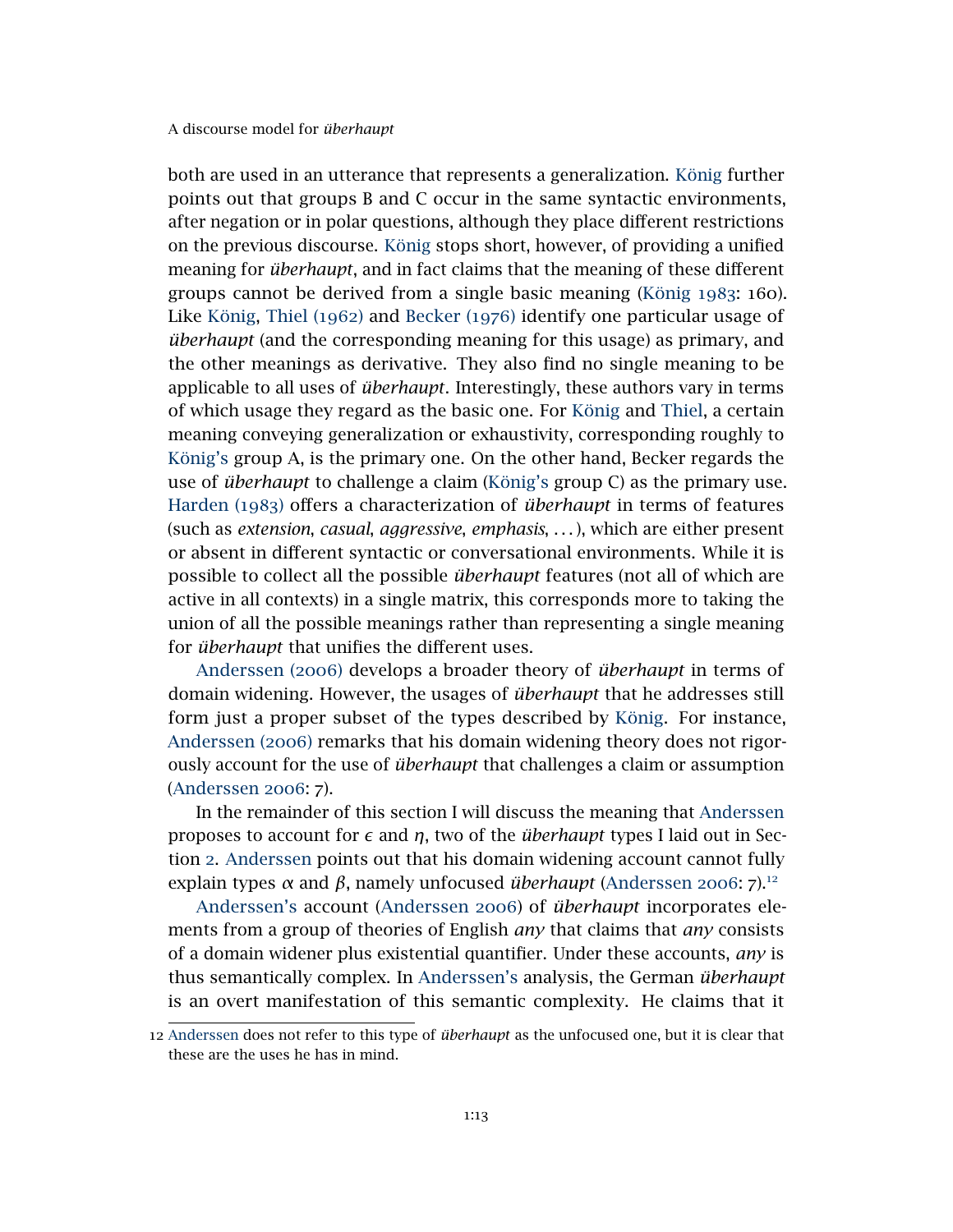corresponds just to the first part of *any*, namely the domain widening part, and argues that this is evidenced by the fact that *überhaupt*, unlike *any*, can combine with a determiner. To describe when *überhaupt* is licensed, [Ander](#page-41-6)[ssen](#page-41-6) relies on a group of theories for NPIs that argue that domain widening is allowed only when it results in strengthening [\(Kadmon & Landman](#page-42-7) 1993, [Krifka](#page-43-6) 1995, [Lahiri](#page-43-7) 1998, [Chierchia](#page-41-7) 2004).

Below are the expressions that [Anderssen,](#page-41-6) based on [Chierchia](#page-41-7) 2004, provides as analyses for the following two sentences. I have added focus marking on *überhaupt* because sentence (E10[.ii\)](#page-13-0) below without focus has a different sense—namely, one paraphrasable as *I actually don't have potatoes.*, which would not be adequately captured by the formulas in (E[10](#page-13-1)). In what follows, I will be distinguishing focused from unfocused *überhaupt* even though [Anderssen](#page-41-6) did not make this distinction.

### Example 10

- (i) *Ich habe keine Kartoffeln.* I have no potatoes.  $\neg$ (∃*x* ∈ *D*) $p$ otato $(x)$  ∧ have $(p$ eaker<sub>*c*</sub>, *x*)
- (ii) *Ich habe überhaupt<sup>F</sup> keine Kartoffeln.* I have *überhaupt*<sub>F</sub> no potatoes.

<span id="page-13-1"></span><span id="page-13-0"></span>
$$
(\forall D'_{\exists}D) \neg (\exists x \in D')
$$
potato $(x) \land$  have $(\text{speaker}_c, x)$ 

[Anderssen](#page-41-6) argues that *überhaupt* is licensed in this case because the second of these expressions entails the first. He uses a similar strengthening argument to explain why *überhaupt* can occur with a universal quantifier. The argument here is that a positive sentence with *überhaupt alle* (*überhaupt* all) will entail the corresponding sentence without *überhaupt* if *überhaupt* is analyzed as a domain widener.

I believe that [Anderssen's](#page-41-6) account is problematic in two respects: its distributional predictions for *überhaupt*, and its characterization of *überhaupt* in terms of domain widening. I begin by discussing the distributional predictions.

[Anderssen's](#page-41-6) theory predicts that the sentence *Ich habe überhaupt<sup>F</sup> keine Kartoffeln* is always felicitous, anywhere in discourse. This follows from the fact that it entails the (in his account) weaker sentence *Ich habe keine Kartoffeln* and that thus *überhaupt* satisfies the strengthening requirement. But I illustrated in Section [2](#page-1-1) that this is not correct. The reader may refer to Section [2](#page-1-1) for the distributional requirements for sentences involving focused *überhaupt* plus negation. I limit myself to one illustrative example here. Consider the following exchange in English, which roughly captures the intuitions behind [Anderssen's](#page-41-6) definition (E10[.ii\):](#page-13-0)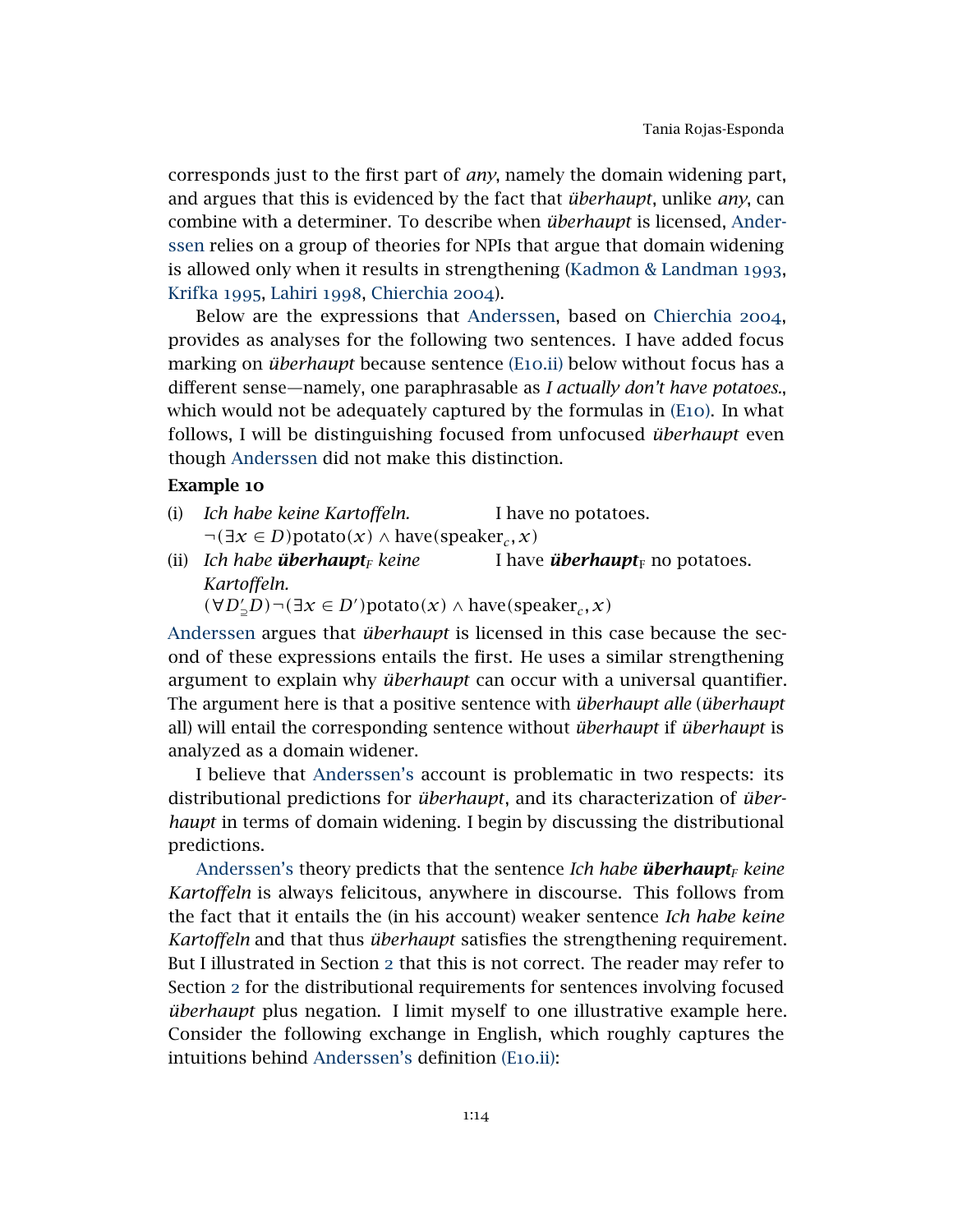# Conversation 11

- (i) A: *Do you have potatoes?*
- (ii) B: *No, I have no potatoes whatsoever.*

Contrary to what [Anderssen's](#page-41-6) conditions for (focused) *überhaupt* state, this dialogue cannot be translated with focused *überhaupt*:

# Conversation 12

(i) *A: Hast du Kartoffeln?* A: Do you have potatoes? (ii) *B:* #Nein, ich habe **überhaupt** $_F$ *keine Kartoffeln.* B: No, I have *überhaupt* no potatoes.

[Anderssen](#page-41-6) points out "distributional similarities" between phrases with *überhaupt* and *any* [\(Anderssen](#page-41-6) 2006: 1), but ultimately does not discuss the distributional requirements of *überhaupt* in their own right. As a result, important distributional differences are missed. For instance, [Anderssen](#page-41-6) seems to suggest that in negative sentences *überhaupt kein* and *not any* pattern in the same way. I believe this to be incorrect. The stringent restrictions of *überhaupt* on the preceding discourse were outlined in the previous section. Without going into a lengthy discussion of English *any*, I claim that there are many cases where *any* in a negative sentence can be used, but where *überhaupt* plus negation would not be appropriate. An important reason for this is that very often negated sentences with *any* represent the canonical, or least marked, way to negate a given positive statement. A sentence like *I don't have any friends* is the canonical negation of *I have friends*, whereas *Ich habe keine Freunde* (without *überhaupt*) is the canonical negation of *Ich habe Freunde*. The corresponding sentence with *überhaupt*, i.e., *Ich habe überhaupt keine Freunde* has much more stringent requirements on the preceding discourse, as outlined in Section [2](#page-1-1). A minimal difference is that *Ich habe überhaupt keine Freunde* cannot be used as a direct answer to the question *Hast du Freunde?* (Do you have friends?), whereas the corresponding sentence with *any* could be used in such a situation.

[Anderssen's](#page-41-6) analysis, however, is restricted to the scope of a single sentence. It does not take into account the distributional requirements of *überhaupt*, but in fact makes the incorrect prediction that focused *überhaupt* plus negation or universal quantifier can occur at any point in a discourse.

The second problem with [Anderssen's](#page-41-6) account is its range of applicability: I claim that the domain widening account only applies to a specific subclass of examples, even once we have restricted our attention just to types  $\epsilon$  and  $\eta$ .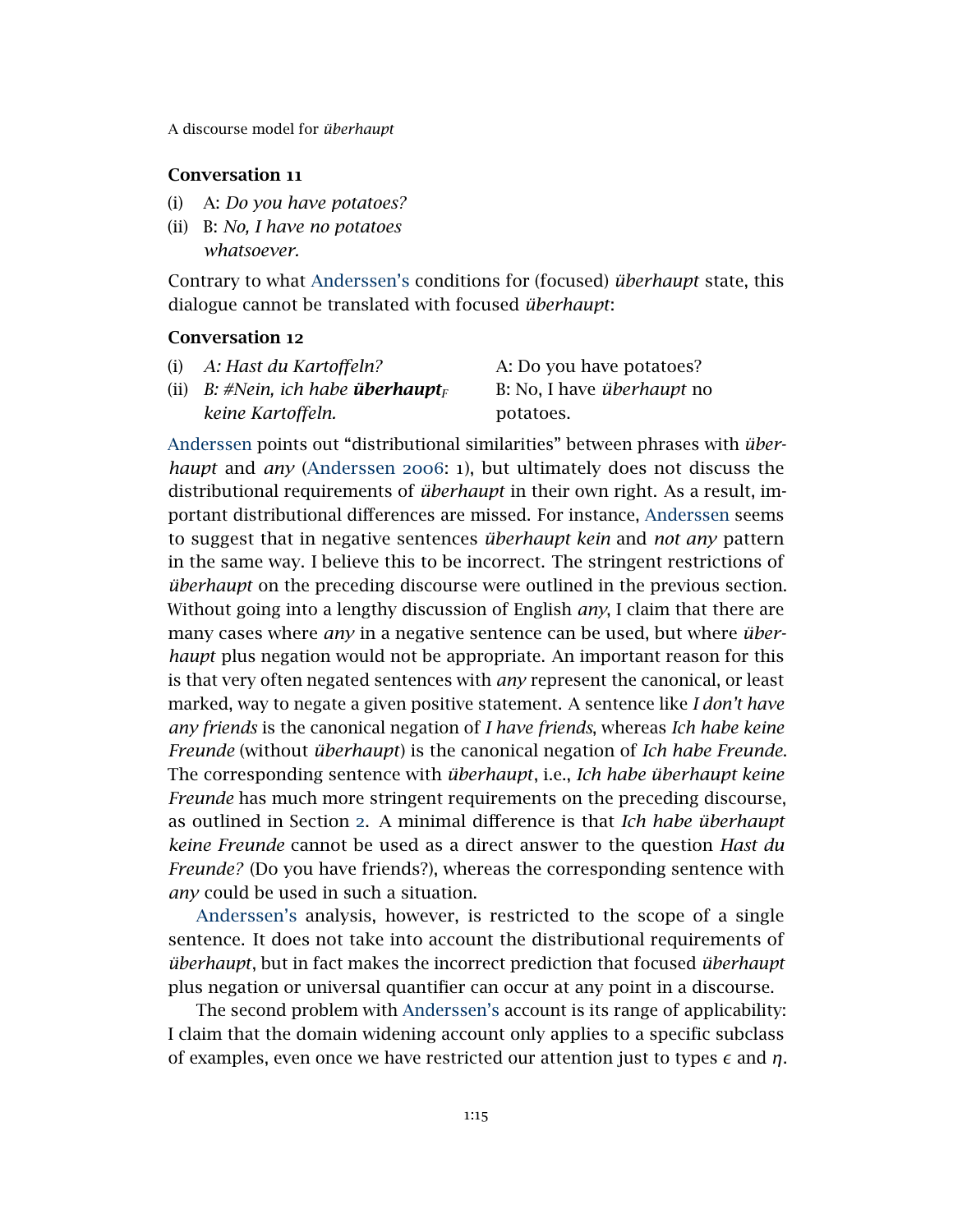<span id="page-15-1"></span>To see a type *η* example where *überhaupt* need not involve domain widening, consider the following:

# Conversation 13

| (i) A: Hast du zwei Kinder?                                                                     | A: Do you have two children? |
|-------------------------------------------------------------------------------------------------|------------------------------|
| (ii) $B: N$ ein.                                                                                | B: No.                       |
| (iii) A: Hast du ein Kind?                                                                      | A: Do you have one child?    |
| $(iv)$ <i>B: Nein.</i>                                                                          | <b>B</b> : No.               |
| (v) B: Ich habe überhaupt <sub>F</sub> kein Kind. B: I have überhaupt <sub>F</sub> no children. |                              |
|                                                                                                 |                              |

Here, the notion of *"Kind"* has not been widened—in part because it is a fairly precise notion, but also because it is not necessary in order to make sense out of the conversation. The interlocutor is simply stressing that she has no child. The use of *überhaupt* does not produce a widened or loosened notion of the word child. However, that is exactly what is expressed by the formula in (E[10](#page-13-1)).

In the next section I will account for the type  $\epsilon$  and type  $\eta$  uses of *überhaupt* using a discourse approach. In addition, I will show how the discourse approach can explain types *α*, *β* and *δ*, which [Anderssen](#page-41-6) does not explain. In particular, I will demonstrate how the gap between focused and unfocused *überhaupt* can be bridged, something that [König](#page-42-6) and [Anderssen](#page-41-6) indicated their accounts did not do, at least not rigorously. Finally, in Section [7](#page-39-0), I will show that the domain widening intuition, in those cases where it is in fact appropriate (which is a proper subset of where [Anderssen](#page-41-6) claims domain widening applies), can be recovered using the discourse account of this paper. The advantage of the discourse-based approach is that it continues to work even in non-domain-widening instances of the usages discussed by [Anderssen](#page-41-6) and, contrary to domain widening, it also covers the other types of *überhaupt* described in Section [2](#page-1-1), most importantly unfocused *überhaupt*.

### <span id="page-15-0"></span>4 A discourse model for *überhaupt*

The central claim of this paper is that the inclusion of discourse structure allows a unified account of *überhaupt*. The study of discourse structure begins with the assumption that discourse serves a purpose, and is organized to serve that purpose. The simplest manifestation of this is the idea that, at any given point in a conversation, there is some issue being addressed or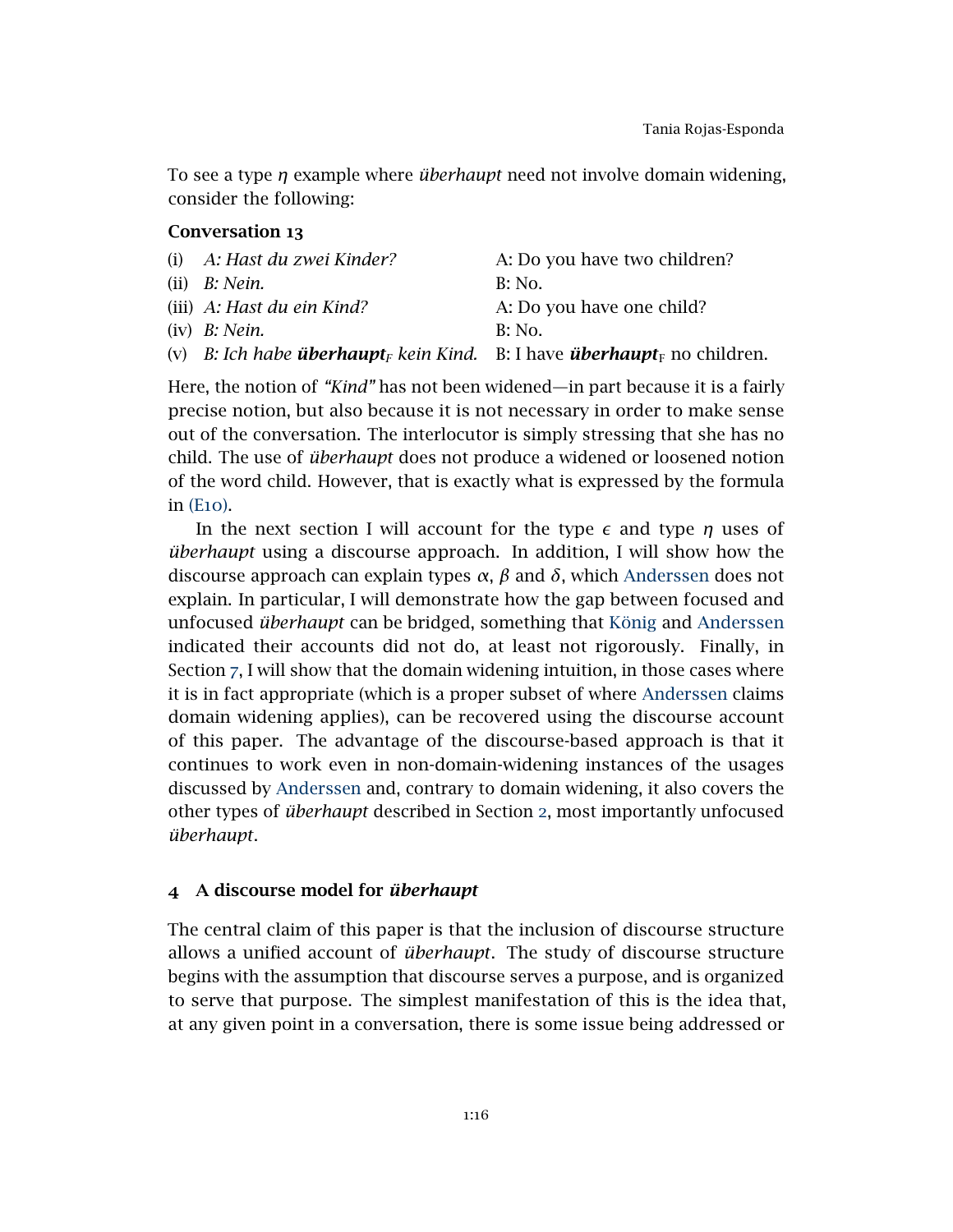pursued. If we think of this issue as a question that we are trying to answer, we arrive at the notion of a question under discussion, or QUD for short.

As a simple example, if Sam says *Jenny ate a salad and Mary ate pasta*, he might be addressing the QUD *What did your sisters eat for lunch?* This QUD is a simple question that Sam can answer using a single utterance. For the most part, however, the goal of a conversation cannot be articulated in terms of a simple question, and even if the QUD has been articulated it may not be easily answerable. Such complex issues can be addressed in stages, via sub-issues manageable using the vocabulary available. These ideas have been formalized by various authors, e.g., [Groenendijk \(](#page-42-2)1999) and [Roberts](#page-43-0) ([1996](#page-43-0)/2012), and will play a role in the formalism of Section [4](#page-27-0).4.

Section [4](#page-16-0).1 lays out the proposal for *überhaupt* informally. Afterwards, in Sections [4](#page-19-0).2 and [4](#page-23-0).3, we develop the formalism we will use to make our formal proposal for the meaning of *überhaupt* in Section [4](#page-27-0).4.

#### <span id="page-16-0"></span>4.1 Informal description

The core of our proposal is that *überhaupt* marks an utterance as a move to a higher question under discussion. In a conversation, we may be addressing questions concerning sub-aspects of a larger question *Q*. If we want to doubt the validity of the larger question *Q*, or if we want to resolve *Q* in one swoop, we can use *überhaupt* to do so. Let us consider the following example:

# Conversation 14

| (i)  | A: Meinst du, dass diese Aufgabe<br>durch Induktion lösbar ist?                                                      | A: Do you think that this problem<br>is solvable by induction?                                                     |
|------|----------------------------------------------------------------------------------------------------------------------|--------------------------------------------------------------------------------------------------------------------|
| (ii) | B: Nein, ich habe das gestern<br>versucht und es hat nicht<br>funktioniert.                                          | B: No, I tried that yesterday and it<br>didn't work.                                                               |
|      | (iii) A: Vielleicht hilft uns das Theorem, A: Perhaps the theorem that we<br>das wir im Unterricht gelernt<br>haben. | learned in class will help.                                                                                        |
| (v)  | (iv) B: Nein, das trifft hier nicht zu.<br>A: Wir haben schon alles versucht.<br>Ist die Aufgabe überhaupt lösbar?   | B: No, that doesn't apply here.<br>A: We've already tried everything.<br>Is the problem <i>überhaupt</i> solvable? |

While the larger question *Q* that is being addressed here is something along the lines of *What is the way in which this problem can be solved?*, the actual utterances merely address a kind of subquestion of this larger question—*Is*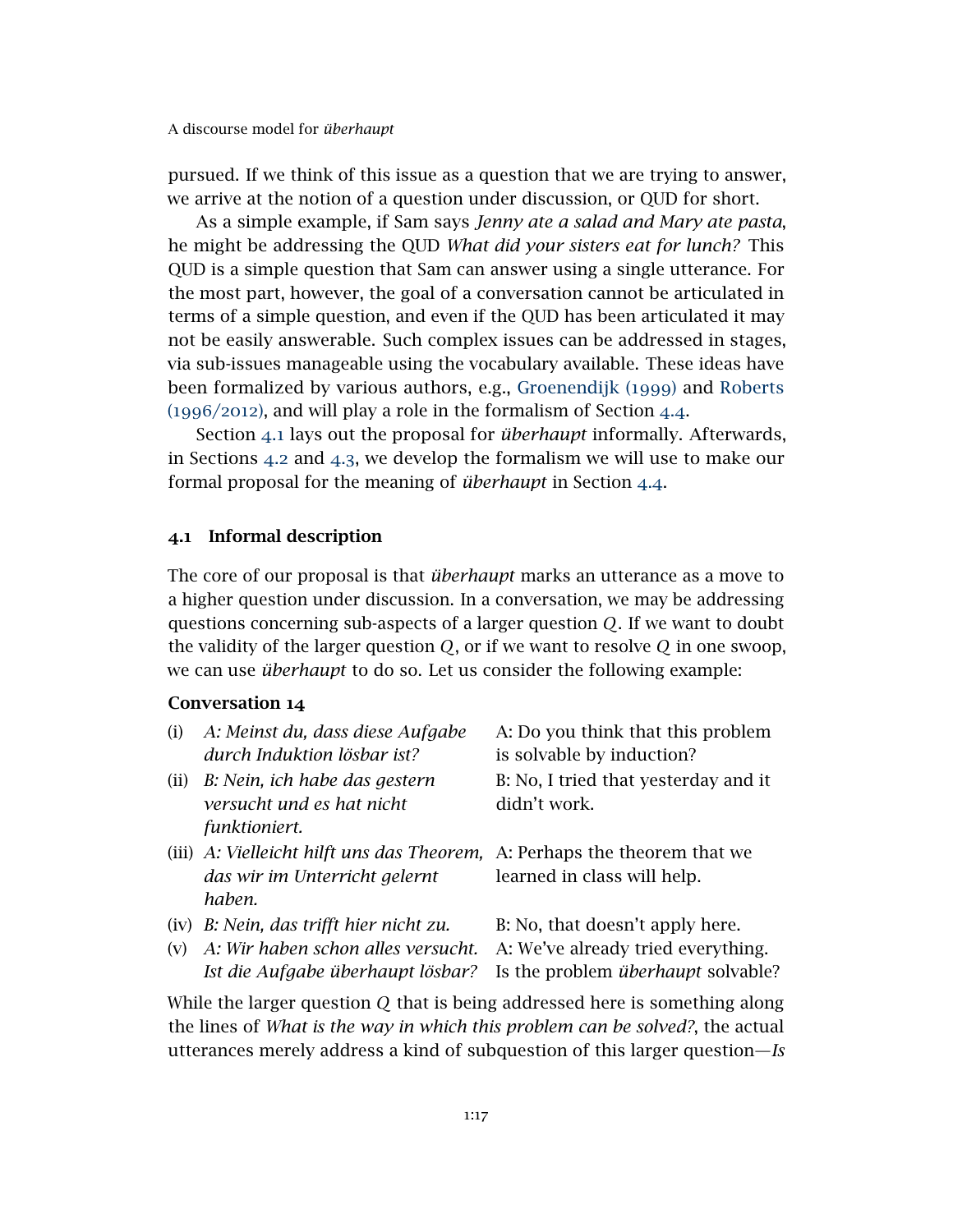*induction the right way?* or *Can we use the theorem from class?* etc.—i.e., particular questions about possible ways to solve the problem. If many methods have failed, at some point an interlocutor might ask whether the original question *Q* was valid at all or, in particular, whether the presupposition that there was some way the problem could be solved is valid. When we address this higher-level concern, it is the use of *überhaupt* that signals that we are abandoning the current level (regarding whether method *a* works, method *b* works, method *c* works, . . . ) and moving to a higher question under discussion. This example used unfocused *überhaupt*, so it corresponds to what we dubbed a *doubting* move: i.e., it terminated a line of conversation about what methods work to solve the problem by raising a higher-level issue of whether or not the line of inquiry is even sensible.<sup>[13](#page-17-0)</sup> (If the problem has no solution, then going through various methods and asking if they will work for this problem is pointless.)

Here is another example, this time featuring focused *überhaupt*:

# Conversation 15

- (i) *A: Wie war das Wetter, als du in Rom warst?*
- 
- (iii) *A: Wie war das Essen?* A: How was the food?
- (iv) *B: Sehr lecker.* B: Very tasty.
- (v) *A: Wie waren die Leute?* A: How were the people?

A: How was the weather when you were in Rome?

- (ii) *B: Das Wetter war toll.* B: The weather was good.
	-
	-
	-
- (vi) *B: Die Leute waren sehr nett. Es war* B: The people were very nice. It was *überhaupt<sup>F</sup> (alles) sehr schön in Rom. überhaupt* $_F$  very nice in Rome.

In this conversation, the larger question being addressed might be *What were things like in Rome?* The actual uttered questions address only aspects of this larger question, namely if the weather was nice, the food was nice, etc. The sentence with focused *überhaupt* moves from this level to a higher level question, *What were things like in Rome?*, and then immediately resolves it. Another way of saying this is that the question with *überhaupt* resolves all

<span id="page-17-0"></span><sup>13</sup> Magdalena Kaufmann makes the intriguing remark that in this conversation *überhaupt* can be used in its focused form as well, while still producing the same conversational doubting effect, which she suggests may be due to the binary nature of the adjective *lösbar* (solvable). This is a fruitful question for further investigation. Interestingly, the conversational effects seem to remain distinct in the corresponding declarative utterances. That is, in the sentence *Die Aufgabe ist überhauptF/überhaupt nicht lösbar* only the version with unfocused *überhaupt* signals explicitly that some previous assumption is being challenged.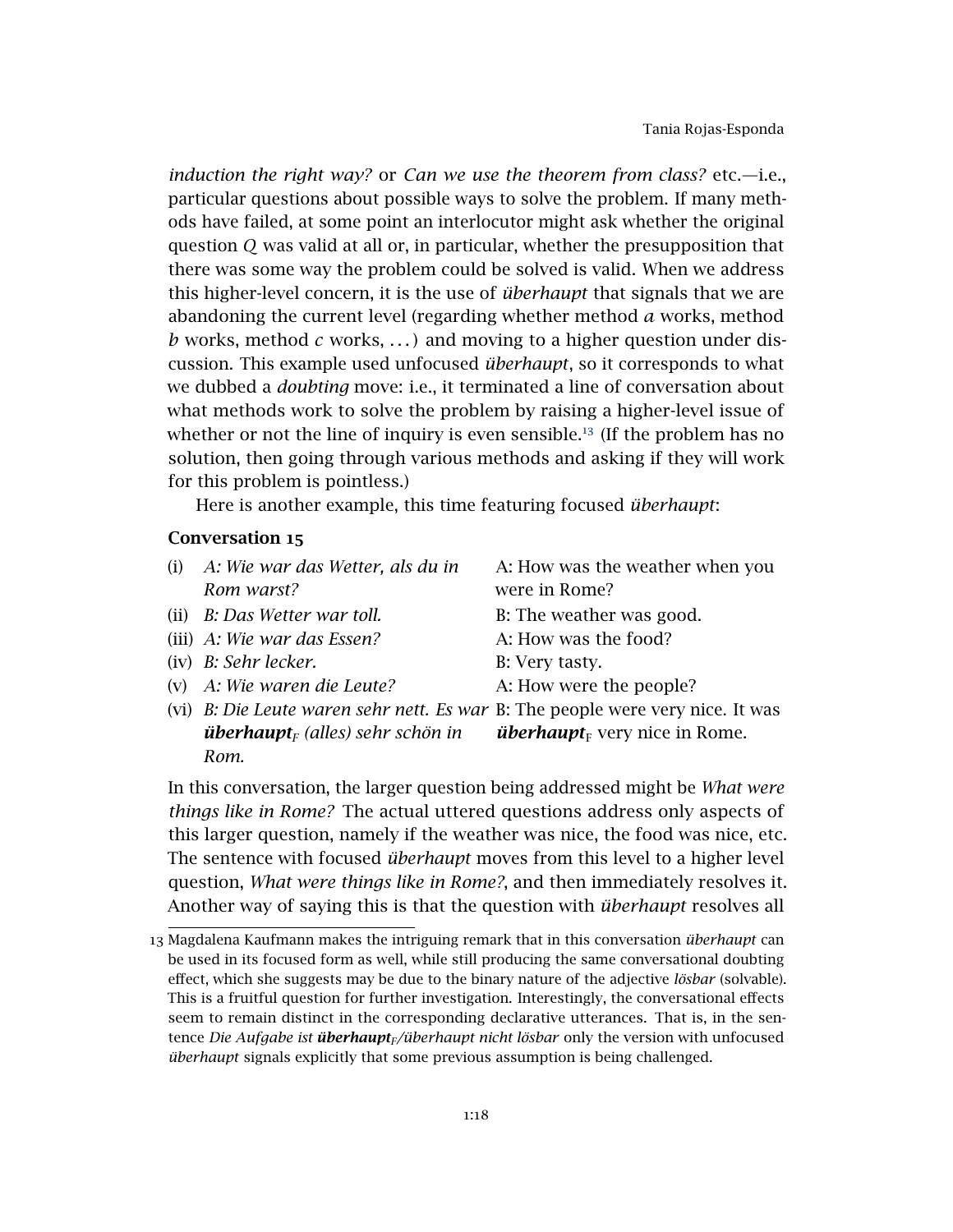the possible questions regarding subaspects of Rome (was aspect *a* nice?, was aspect *b* nice?, . . . ), by answering each one with *Yes.* But by resolving all subquestions of the higher question we get the answer to the higher question.

The notion I will require for my treatment of *überhaupt* is that of a hierarchy of questions. I will represent these hierarchies as trees, which allows me to talk about higher (more general, complex) questions and lower (more specific, simple) questions under discussion. Here I will motivate the basic idea behind my account of *überhaupt*, putting off the formal definitions until Section [4](#page-19-0).2.

There are two properties it is important for such a hierarchy to have.

(a) Daughter questions are intended to investigate parts of their parent question. As such, any possible answer to a daughter question should narrow down the possible answers to the larger question, reducing them to a strict subset.

Since in structuring discourse an interlocutor may make working assumptions (which may or may not be valid), we allow daughter questions to make assumptions not present in the parent question. Thus the parent question may have possible answers which are not consistent with the assumptions of a daughter question.

For example, if A meets B on the street and is interested in knowing about the person (the larger issue), A may ask the question *What is your job?* Yet B might turn out to be unemployed. A need not be making the assumption that B has a job; more likely, he finds it more efficient than asking *What is your job, if you are employed?*, and accepts the risk of being told that B does not actually have one.

Conversely, an interlocutor can make a working assumption, but that working assumption need not be reflected explicitly in the uttered question. For example, in Conversation  $(C_7)$  $(C_7)$  speaker A may be making the working assumption that B wants alcohol, yet for the sake of brevity he would not bother to specify he is making that assumption. Therefore we only wish to require the possible answers to the subquestion to narrow down the answers to the parent question given the assumptions of the parent question.

(b) In this model, the purpose of daughter questions is to get at all the information necessary to answer their parent question by breaking it down into manageable pieces. However, if the daughter questions are not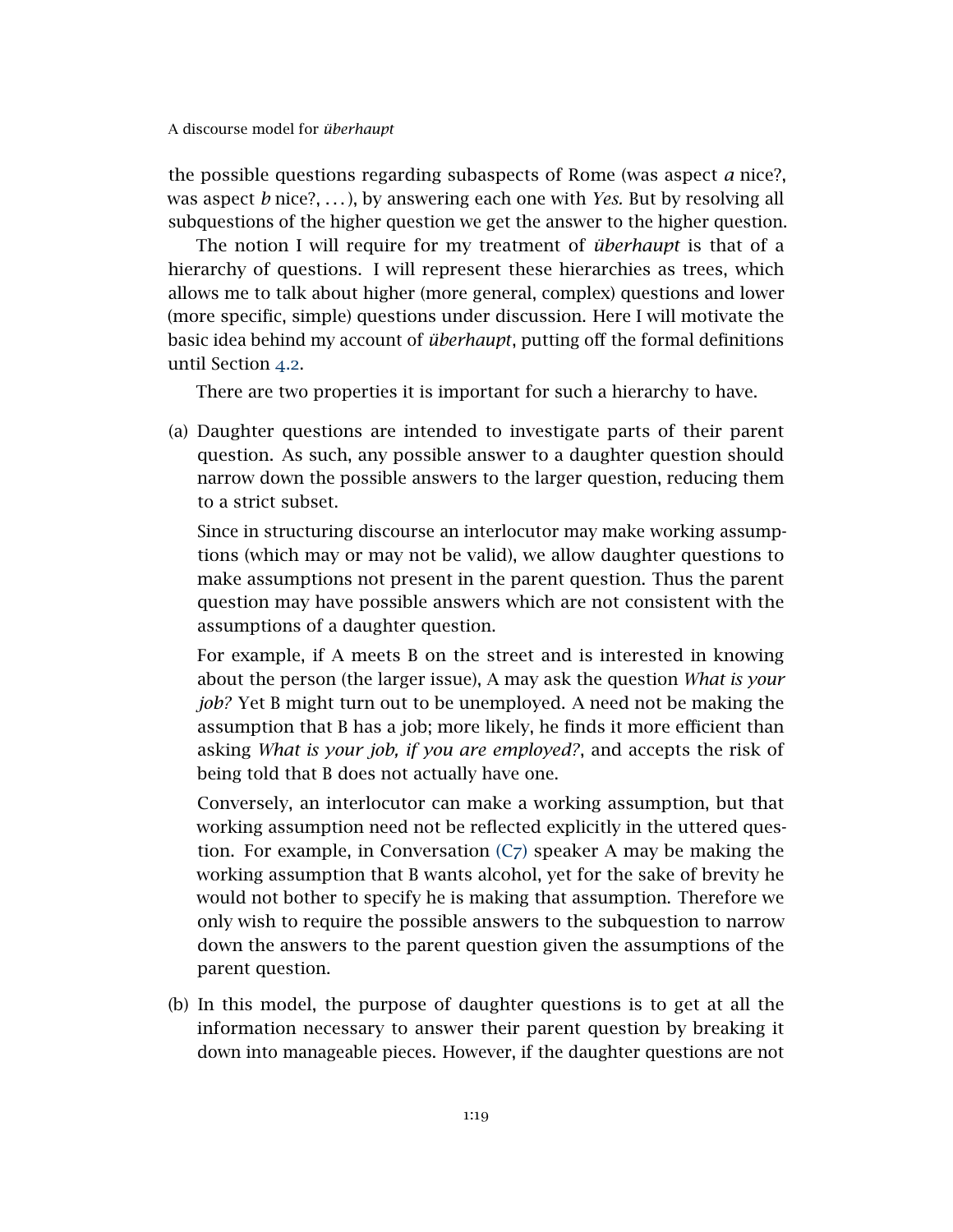capable of providing a complete answer to the parent question then they will be unable to satisfy their goal of resolving it. Therefore, in a good strategy the daughter questions, once they have all been answered (or found to make assumptions inconsistent with the facts), must provide a unique answer to the parent question.

In other words, the answers to every daughter question must combine to answer the parent question uniquely.

### <span id="page-19-0"></span>4.2 Developing the formalism

Before embarking on a characterization of *überhaupt* we will require a formal model for discourse strategies that allows us to capture a hierarchy of questions under discussion and felicitous ways of moving between them. Various formal discourse representations have been proposed [\(Roberts](#page-43-0) 1996/2012, [Carlson](#page-41-8) 1983, [Groenendijk](#page-42-2) 1999, [Büring](#page-41-2) 2003). The ones that have most influenced my treatment here are those of [Groenendijk \(](#page-42-2)1999) and [Roberts](#page-43-0) ([1996](#page-43-0)/2012). Groenendijk described a formal framework for discourse wellformedness that is, in a sense, a formalization of Grice's conversational maxims. He used the characterization of a question as a partition on the set of worlds, as used in [\(Groenendijk & Stokhof](#page-42-8) 1982, [1984](#page-42-9), [Lewis](#page-43-8) 1988). This approach models a question as the set of its possible answers, and identifies each answer with the set of possible worlds in which it holds true. Groenendijk formalized the Gricean maxims in terms of relationships between such partitions. In [\(Groenendijk](#page-42-2) 1999), every utterance, whether it be a question or statement, is incorporated into the interlocutors' common ground. These update requirements are loosened in Roberts' paper on interrogation strategies [\(Roberts](#page-43-0) 1996/2012), where utterances (or, as she calls them, moves) may or may not be accepted by the interlocutors. Roberts puts forward the notion of interrogation strategies, i.e., strategies that try to address some superquestion *Q* in terms of more specific questions, which in turn may be addressed via subquestions, and so on. In what follows, I will define what I call an S-tree, a specific type of strategy tree that roughly satisfies some of Groenendijk's formalized Gricean principles and also has some resemblance to Roberts' strategies.<sup>[14](#page-19-1)</sup>

<span id="page-19-1"></span><sup>14</sup> A certain type of strategy tree (called d-tree) was defined by [Büring \(](#page-41-2)2003). Büring constrains the family of admissible d-trees in two types of ways. The first type of constraints is based solely on the propositional content, while the second type of constraints, Givenness and the CT-Condition, concern the exact word choice and focus marking of an utterance.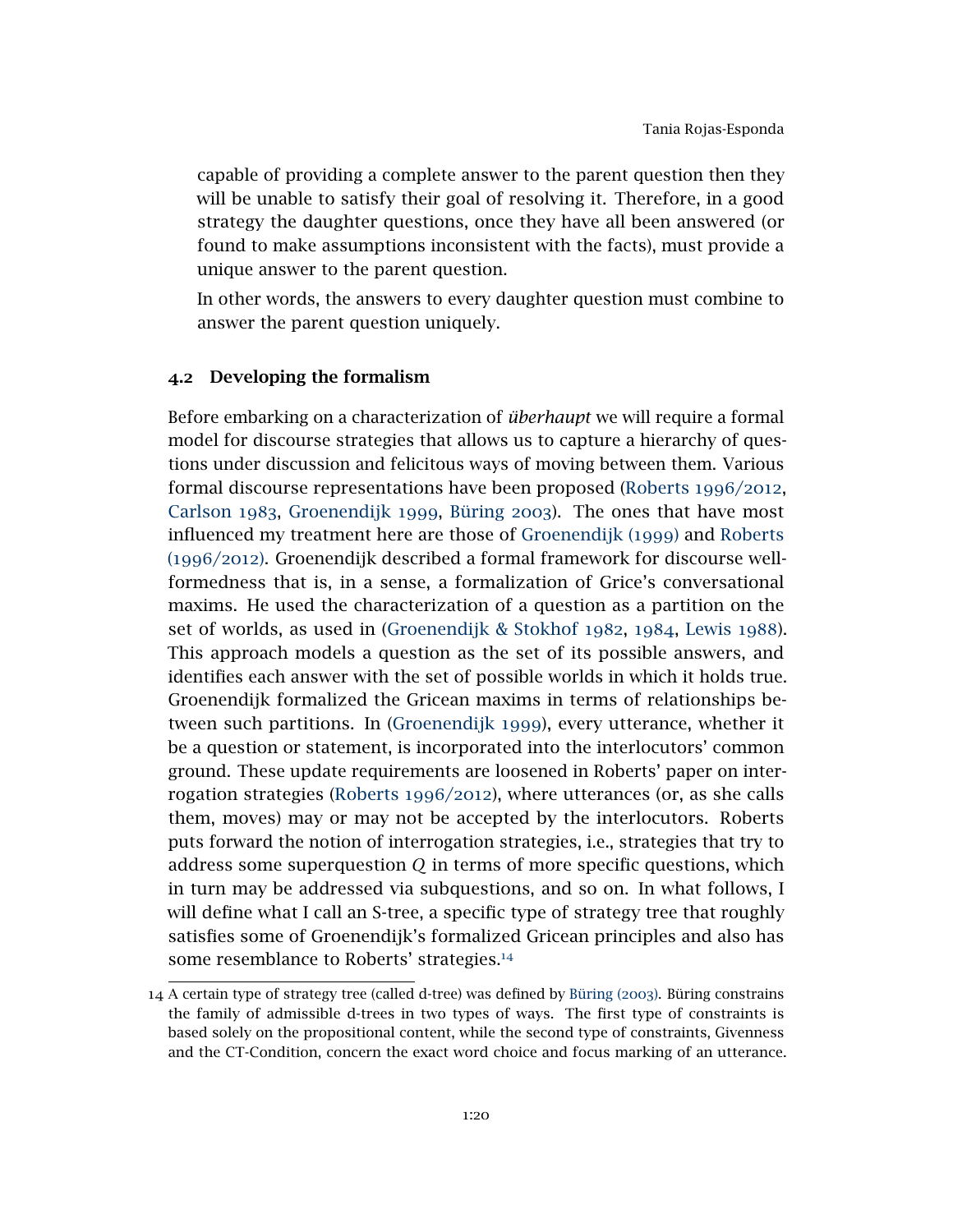Let *W* be the set of possible worlds. We will think of a question as a partition of some subset of *W*. More formally, we can define a *question* to be a binary relation on *W* which is symmetric and transitive. Equivalently, a question is an equivalence relation on a subset  $W' \subseteq W$ . A statement corresponds to a set of worlds, which in this framework can be viewed as a partition with just one cell (equivalence class). Thus we can model a statement as a question *q* such that, whenever  $\langle w, w \rangle \in q$  and  $\langle w', w' \rangle \in q$ , then  $\langle w, w' \rangle \in q$ . Below we will use the word 'question', but it is understood that a question with just one cell (equivalence class) is in fact a statement. The question definition used here corresponds to what is called a *question relativized to an information set* in [Groenendijk & Stokhof](#page-42-9) 1984, or later a *structured context* in [Groenendijk](#page-42-2) 1999.

In order to capture the discourse structures that license the use of *überhaupt* questions or *überhaupt* statements, a few additional definitions are needed:

(1)  $\bar{q}$ , the *completion* of  $q$ , is the question obtained from  $q$  by adding a cell containing all worlds not contained in *q*. All preexisting cells are left intact.

**Definition 1** (completion). The *completion*  $\bar{q}$  of  $q$  is

$$
\bar{q} \equiv q \cup \{ \langle v, w \rangle \in W \times W \mid \langle v, v \rangle \notin q \& \langle w, w \rangle \notin q \}.
$$

When applied to a statement (a question with a single cell), completion has the effect of turning it into a polar question. For instance, if *p* is the statement *The sun is shining*, then  $\bar{p}$  is the question *Is the sun shining?*[15](#page-20-0) When completion is applied to a proper question (one that is not a statement), the effect is that of lifting any presuppositions of this question. For instance, the question  $q = What$  presents did you buy for

Büring's tree restrictions that are based just on the propositional content of an utterance are formulated in terms of probabilities and are rather more permissive than the conditions for S-trees, which are formulated in terms of partitions on the set of possible worlds [\(Büring](#page-41-2) [2003](#page-41-2): 20-21). The set of possible d-trees is thus constrained primarily via restrictions on form, whereas S-trees are defined solely based on information content, using a possible worlds model.

<span id="page-20-0"></span><sup>15</sup> For statements with presuppositions, this is a slight simplification. We could define completion with respect to a subset of *W* to keep track of presuppositions in polar questions. For the present purposes, this simpler version where the completion is always taken with respect to the whole set *W* is sufficient, as we do no further computation with it.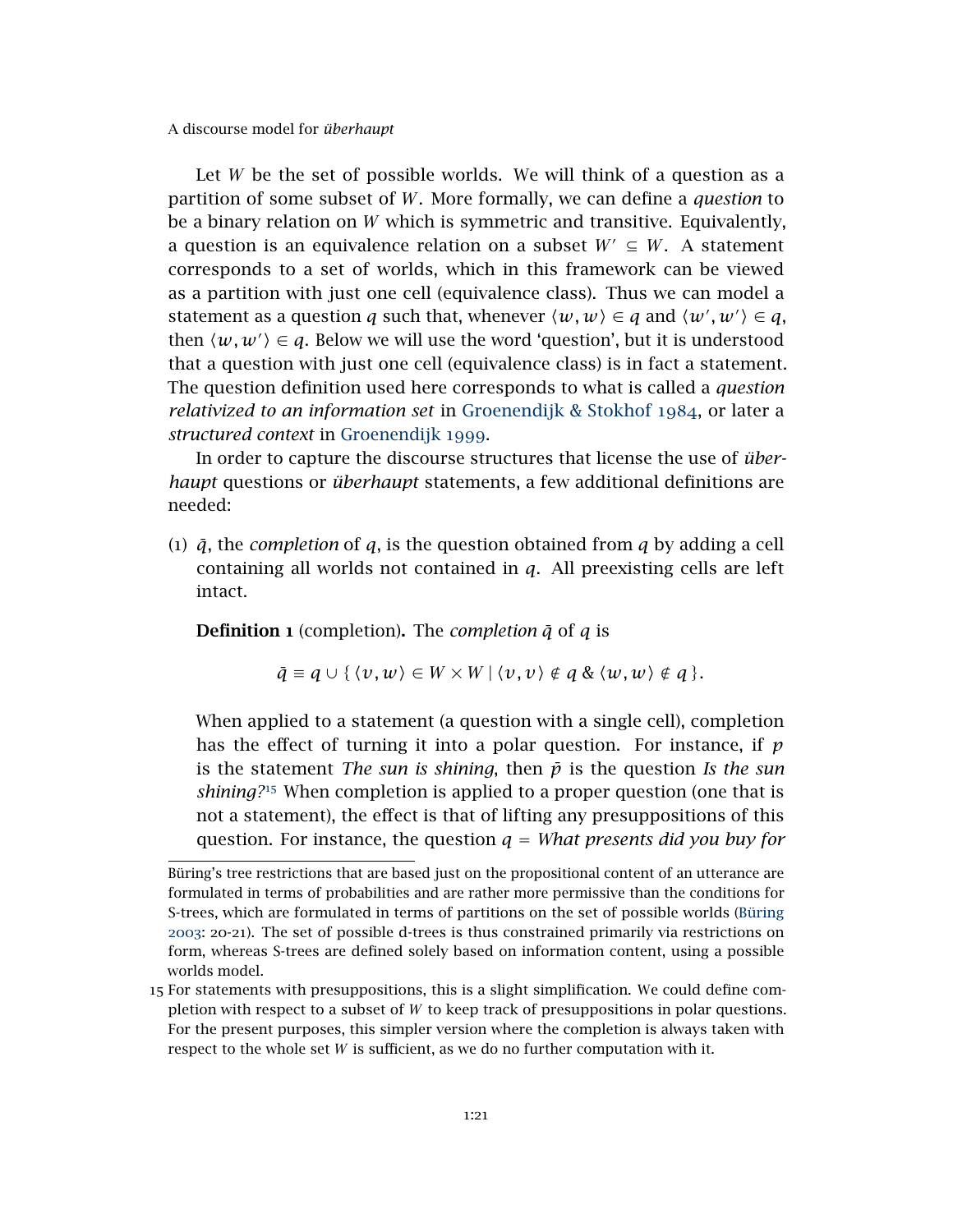*Sam's birthday?* could be said to presuppose that the addressee obtained at least one present for Sam. Completing this question—i.e., forming *q*¯—lifts this presupposition and yields the question *What presents, if any, did you buy for Sam's birthday?*.

 $(2)$   $\Box$  is a binary operation that is similar to question intersection, except that some cells lying outside the intersection are also included.

**Definition 2** (combination). The *combination*  $q_1 \square q_2$  of  $q_1$  and  $q_2$  is

$$
q_1 \square q_2 \equiv (\bar{q_1} \cap \bar{q_2}) \cap (q_1 \cup q_2).
$$

The combination *Q* of the *n* questions  $q_1, q_2, q_3, \ldots, q_n$ , written  $\Box_{i=1}^n q_i$ , corresponds to the most general question whose answer can be determined by answering each of the questions  $q_1, q_2, \ldots, q_n$ <sup>[16](#page-21-0)</sup> Take for instance the two questions,  $q_1$  = '*What are your girls' names?*' and  $q_2$  = '*What are your boys' names?*' The first question *q*<sup>1</sup> presupposes that the addressee has daughters, and the second question  $q_2$  presupposes that the addressee has sons. When we form the combination  $Q = q_1 \square q_2$  we obtain the question *What are your children's names?* This latter question still has a presupposition, namely that the addressee has children, but it does not presuppose anything about their gender. Moreover, if the person answers the first two questions (by either providing their children's names or by indicating that they in fact don't have sons or don't have daughters), then the answer for the combination *Q* (or the fact that *Q* has no answer) will be fully determined.

(3) ≺: *q* ≺ *Q* if the cells of *q* are unions of cells of *Q*; this is similar to saying that *q* is a subquestion of *Q*, but entire cells can be thrown out (i.e., additional presuppositions can be made).

**Definition 3** (narrowing). If *q* and *Q* are questions in  $W \times W$ , then we say that *q narrows*  $Q$  ( $q \lt Q$ ) if and only if, for every pair of worlds  $\langle v, w \rangle \in W \times W$ ,

$$
\langle w, w \rangle \in q \text{ and } \langle v, w \rangle \in Q \implies \langle v, w \rangle \in q
$$
  
and

 $\langle v, v \rangle \notin Q$  and  $\langle w, w \rangle \notin Q \implies \langle v, w \rangle \in \bar{q}$ .

<span id="page-21-0"></span> $16$  While  $\Box$  is defined as a binary operation, it is associative and symmetric so the order in which we combine a sequence of questions is irrelevant.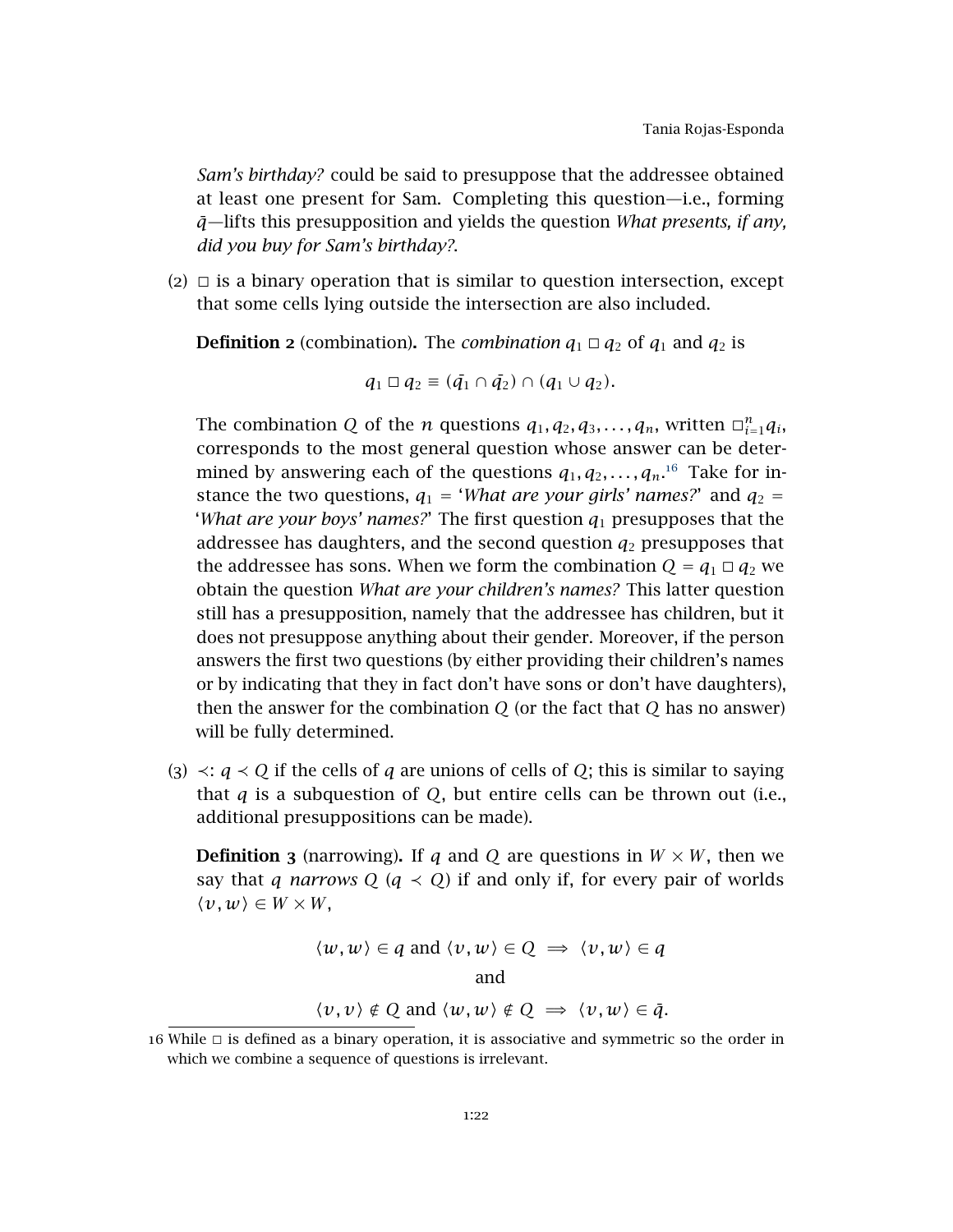The fact that *q* narrows *Q* tells us the following: Firstly, any answer to *q* provides a partial answer to *Q* (that is, some cells of *Q* are eliminated).[17](#page-22-0) Secondly, if we know the full answer to *Q*, then we know the full answer to *q*. This intuitively means that *q* cannot raise issues that are not raised by *Q*.

(4) The *smash*  $\hat{q}$  of  $q$  is the statement that  $q$  is answerable, i.e., it is the question with one cell containing all worlds contained in *q*. Intuitively, it is the presupposition implicit to *q*.

**Definition 4** (smash). The *smash*  $\hat{q}$  of  $q$  is defined by

$$
\hat{q} \equiv \{ \langle v, w \rangle \in W \times W \mid \langle v, v \rangle \in q \& \langle w, w \rangle \in q \}
$$

(5) Therefore,  $\tilde{q}$  is the question *is q answerable?* It contains two cells: one with all the worlds contained in *q*, and another with all the worlds not in *q*.

Now that the relevant relations between questions are defined, I turn to the definition of the strategy trees that will allow a formalization of *überhaupt*. These trees, let us call them S-trees, will be trees of questions in which the children of each node *combine* to form that node and each node *narrows* down its parent node (see terms above). The leaves are traversed from left to right. At any point, the ancestors of the uttered leaf are the questions under discussion.

**Definition 5** (S-tree). A strategy tree, or S-tree, is a question tree<sup>[18](#page-22-1)</sup> satisfying the following:

- i. Every child *q* of a node *Q* satisfies the relation  $q \prec Q$ .
- ii. The children  $q_1, \ldots, q_k$  of  $Q$  satisfy  $Q = \Box_{i=1}^k q_i \cap \hat{Q}$ .

The S-trees just defined represent a hierarchy of questions that capture a possible organization of a conversation. Some nodes in the tree may correspond to questions that were actually uttered, while others correspond

<span id="page-22-0"></span><sup>17</sup> Or implies that *Q* has an invalid presupposition, if the answer lies outside of *Q*. This can happen because the definition of narrowing does not prevent a question *q* that narrows *Q* from containing worlds not contained in *Q*, in other words, from having fewer presuppositions than *Q*.

<span id="page-22-1"></span><sup>18</sup> I assume that the questions in the tree are proper questions, not statements.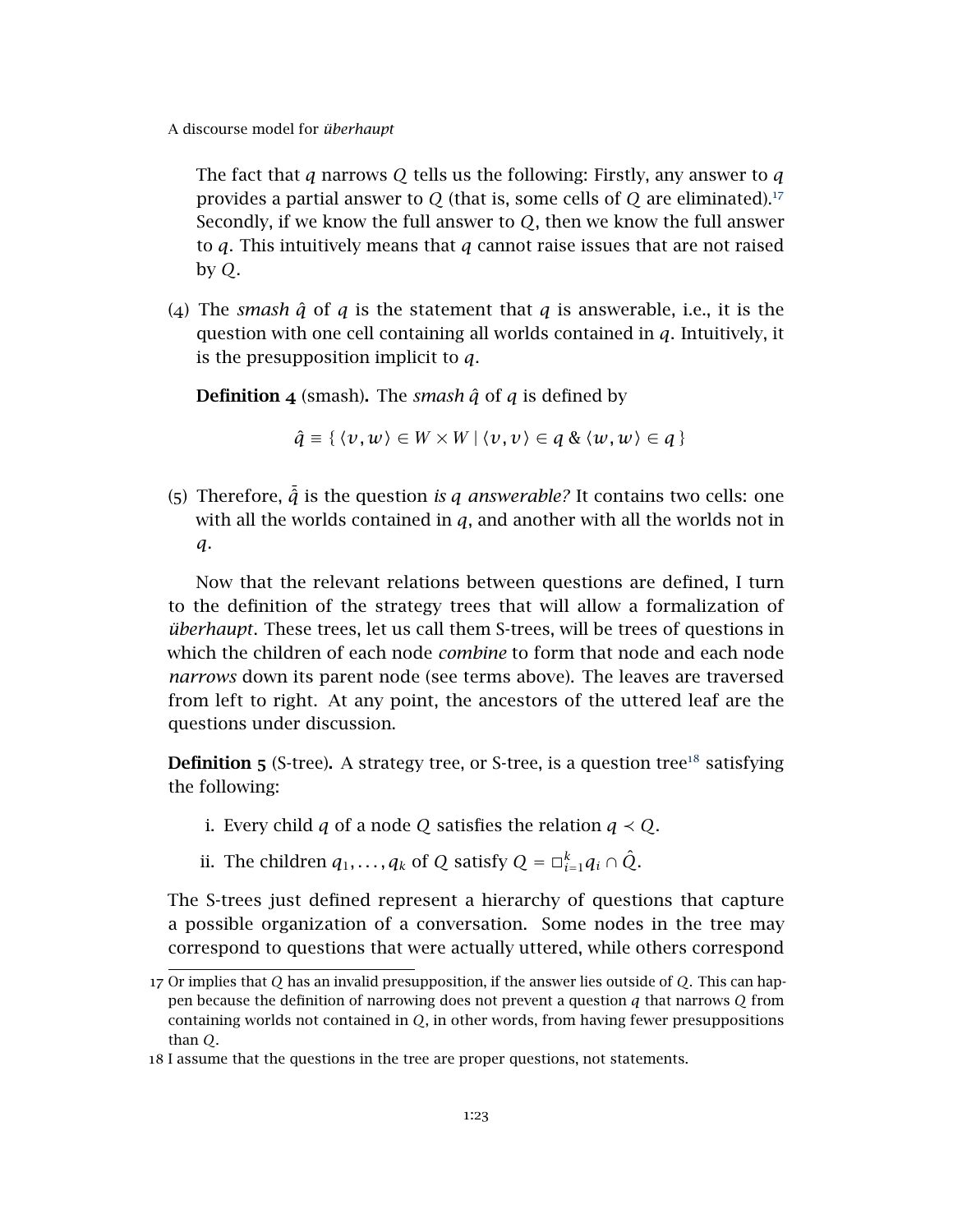to implicit or tacit questions. It is not claimed that a collection of explicit questions forms part of a unique strategy tree, and in fact there is usually more than one strategy tree that is compatible with the uttered questions. We also do not update the context by the implicit questions, but interlocutors can have different degrees of commitment towards the presuppositions of implicit questions in the tree. Note that a child node may lack cells from the parent node or include cells not in the parent node. This is desired, as we want to allow daughter nodes both to have additional presuppositions that the parent question does not have or lack presuppositions that the parent question has (see [\(T](#page-28-0)19) in Section [4](#page-27-0).4).

For later reference, it will be useful to give a name to all the S-trees compatible with a given set of utterances *U*. Let us denote this set by Stra*(U)*. Different interlocutors participating in a conversation with utterances *U* may have different S-trees (corresponding to different views of how the conversation is organized), but each of their S-trees must be in Stra*(U)*.

The definitions made above are further motivated and exemplified in [4](#page-23-0).3.

### <span id="page-23-0"></span>4.3 Relation between strategy trees and discourse

It is important to emphasize that trees satisfying the properties of the previous subsection form a very natural structure. The principle underlying them is simple: discourse has a hierarchy of issues which proceed from more complex at a higher level to simpler at a lower level, with the questions at a lower level providing partial answers to the questions which subordinate them.

In the course of a long and involved conversation the interaction between strategy and discourse will be complex, but there is a simple model that can be used to generate discourse from strategy trees which will suffice in many exchanges. This model characterizes discourse as uttering a sequence of nodes within the tree, with the sequence of traversal determined by the answers the interlocutor receives after each question.

Definition 6 (Rules of traversal). An S-tree can be traversed as follows: We may proceed from a node to a sister node or to a child node.<sup>[19](#page-23-1)</sup> However,

<span id="page-23-1"></span><sup>19</sup> As the idea is that the daughter nodes *q*1*, q*2*, . . . , q<sup>n</sup>* of a node *Q* serve to break down *Q* into less complex questions, a move from a mother to a child node happens only if we have not received a full answer to the mother question yet.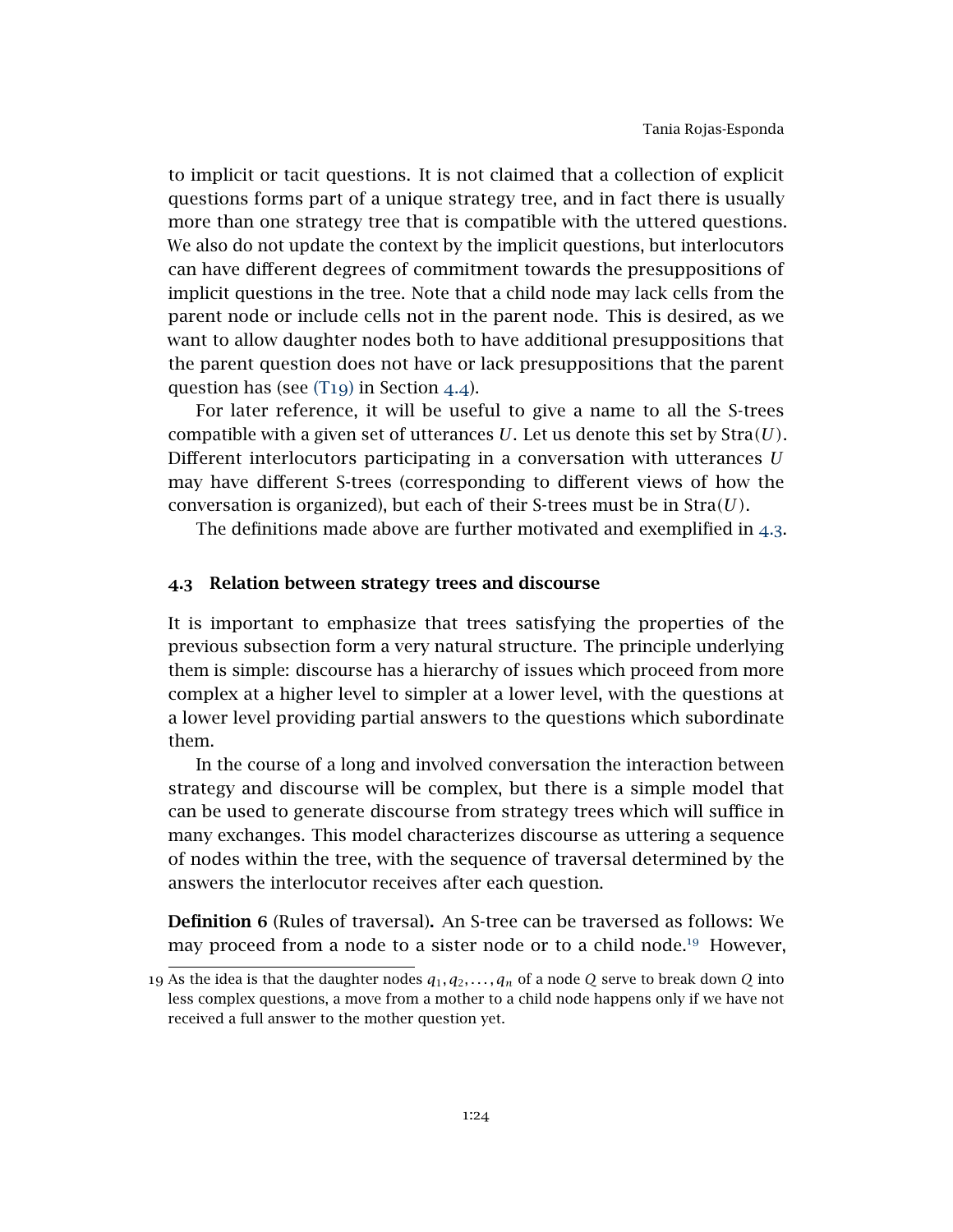we may only move to a parent or ancestor node if we are doing one of the following:

- (i) Resolution: We are resolving the parent node *Q* by providing a full answer to it. Or we are requesting a full answer by raising a possible full answer as a polar question.
- (ii) Doubting: We show that the parent node *Q* is not answerable, by stating the negation of its presupposition,  $\neg \hat{Q}$ . Or we raise the presupposition as a polar question, uttering  $\hat{Q}$ .

The four types of utterances just mentioned, a full answer to *Q* , the polar question version of a full answer to  $Q$ ,  $\neg \hat{Q}$  and  $\overline{\hat{Q}}$ , can allow us (in the case of the questions, only if they elicit an answer that is an ascending move) to move upward in the tree. These are the only ways that we may move upward in the tree. I will term these *ascending moves*.

We also impose one additional requirement, namely that an ascending move not be a relevant reply (whether in proposition or question form) to the immediately preceding question. Relevance for propositions is defined here as in [Groenendijk](#page-42-2) 1999: 115, and expanded to questions.

<span id="page-24-0"></span>**Definition 7** (Relevance). A proposition or question  $q_2$  is said to be a relevant reply to a question  $q_1$  if the intersection of  $q_1$  and  $q_2$  can be obtained from *q*<sup>1</sup> only by removing an integer number of cells (0 or more).

Definition [7](#page-24-0) captures the intuition that an ascending move represents a move away from the current level of inquiry in the tree to a higher level.

Thus the full definition of an ascending move is:

**Definition 8** (Ascending move). An ascending move is a move (or, in the case of questions, an attempt at such a move) up an S-tree that

- (i) respects the rules of traversal.
- (ii) is not a relevant reply to the immediately preceding question traversed in the tree, in other words violates the requirement of relevance.

Suppose  $q_1, q_2, \ldots, q_n$  are the questions at our current level in the tree, and that the question *Q* is their parent node. Then at this point the possible ascending moves can be classified into four logical possibilities:

$$
\neg \hat{Q}, \overline{\hat{Q}} \text{ (the doubting moves)}
$$
\nand\n
$$
\bigcap_{i=1}^{n} \text{ans}(q_i), \overline{\bigcap_{i=1}^{n} \text{ans}(q_i)} \text{ (the resolving moves)}
$$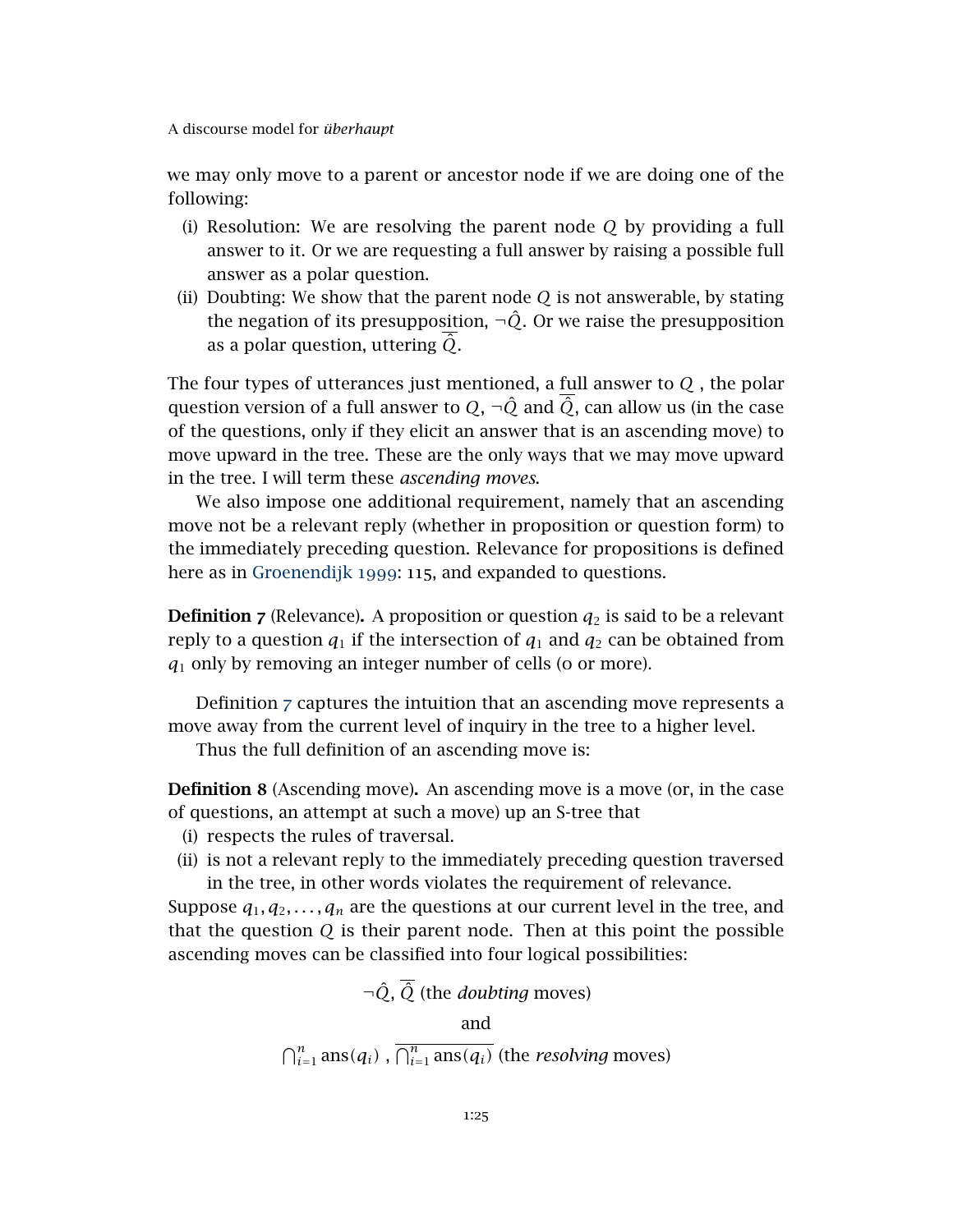where for each *i*, ans $(q_i)$  represents some choice of answer to the question  $q_i$  and *n* is the number of sibling questions at the current level.<sup>[20](#page-25-0)</sup>

It is important to understand that S-trees are a natural discourse structure, which have no *a priori* relation to *überhaupt*. In an S-tree, each question is divided into a collection of related questions which, when answered, provide just enough information to answer the original question. This reflects a common situation in discourse where, for various reasons, a primary question of interest is investigated by dividing it into smaller pieces.[21](#page-25-1) An example of this principle is provided by the following tree:

<span id="page-25-2"></span>

The intuition for an S-tree is that the daughter nodes of a question *Q* are questions that are simpler to answer as they are more coarse-grained than *Q*. In tree (T[16](#page-25-2)) each cell of the question *What did John bring?* is a union of (one or more) cells of the question *Who brought what to the party?*. In tree [\(T](#page-25-2)16) the daughter nodes are subquestions of the mother nodes in the sense of [Groenendijk](#page-42-2) 1999. General S-trees are somewhat more permissive, however. Thus, in an S-tree a daughter question may contain a presupposition not contained in the mother question or it may lack a presupposition that was present in the mother question.

If a person offers someone a range of alcoholic drinks, each time by asking a simple polar question with no presuppositions (e.g. *Do you want wine?*), they may be doing this in pursuit of the question *What is the (one) alcohol you want?*. That is, even though none of the uttered questions actually express any presupposition, a line of interrogation may be serving a larger question

<span id="page-25-0"></span><sup>20</sup> In other words,  $ans(q_i)$  is a proposition corresponding to one of the cells denoted by the question *q<sup>i</sup>* .

<span id="page-25-1"></span><sup>21</sup> Which particular strategy people use for this subdivision, i.e. which S-tree is ultimately used, is partly influenced by factors such as contrastive accent. See [Büring](#page-41-2) 2003, for example.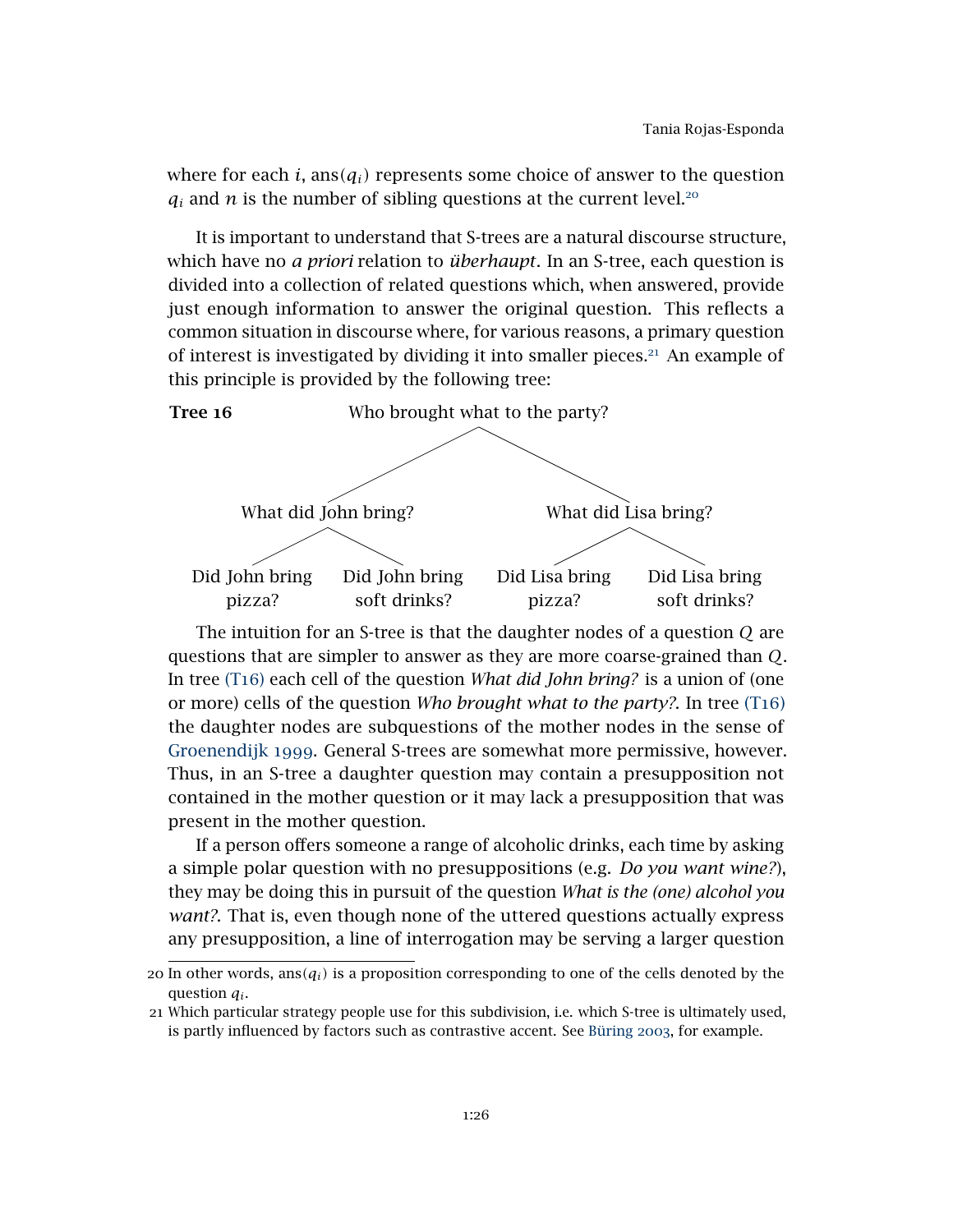that does have a presupposition or assumption. Using an S-tree, we can make these presuppositions overtly visible in the hierarchy.



Similarly, it may happen that we pursue a question by asking daughter questions that have presuppositions not present in the mother question. This is exemplified below:



In an S-tree, daughter nodes are questions that can be asked in lieu of addressing a mother question directly. This is done when the daughter nodes are simpler to answer. This is to be distinguished from the case when we ask a follow-up question that is more specific so as to obtain additional information. If, for instance, I asked the question  $q_1$  *What vehicle do you use for your commute?* and get the response *car* I could ask the follow-up question  $q_2$  *What kind of car do you commute with?*. This latter question  $q_2$  is more specific in that it asks for finer-grained information, the type of the car. However,  $q_2$  does not narrow  $q_1$  because  $q_2$  is obtained from  $q_1$  by taking the cell corresponding to the answer *car* and subdividing it into several cells, one for each car type.<sup>[22](#page-26-0)</sup>

<span id="page-26-0"></span><sup>22</sup> In fact, in this case  $q_1$  narrows  $q_2$ . This is a borderline case. While the answers to  $q_1$  are coarser than those to  $q_2$ , asking  $q_1$  with the goal of answering  $q_2$  is not useful. I decided to keep the definition of S-trees as simple as possible. There are conversational principles that would keep us from using  $q_1$  as a way of getting at the answers of  $q_2$ . However, we could easily expand the definition of an S-tree to prevent this case by requiring, in addition to the other constraints on S-trees, that each daughter question *q* of a mother question *Q* have the property that  $q \cap \hat{Q} \neq \hat{Q}$ . This would prevent us from including trivial daughter nodes, i.e. ones the answering of which does not bring us closer to finding the answer to the parent question. I am grateful to Jan Anderssen for calling my attention to this type of example.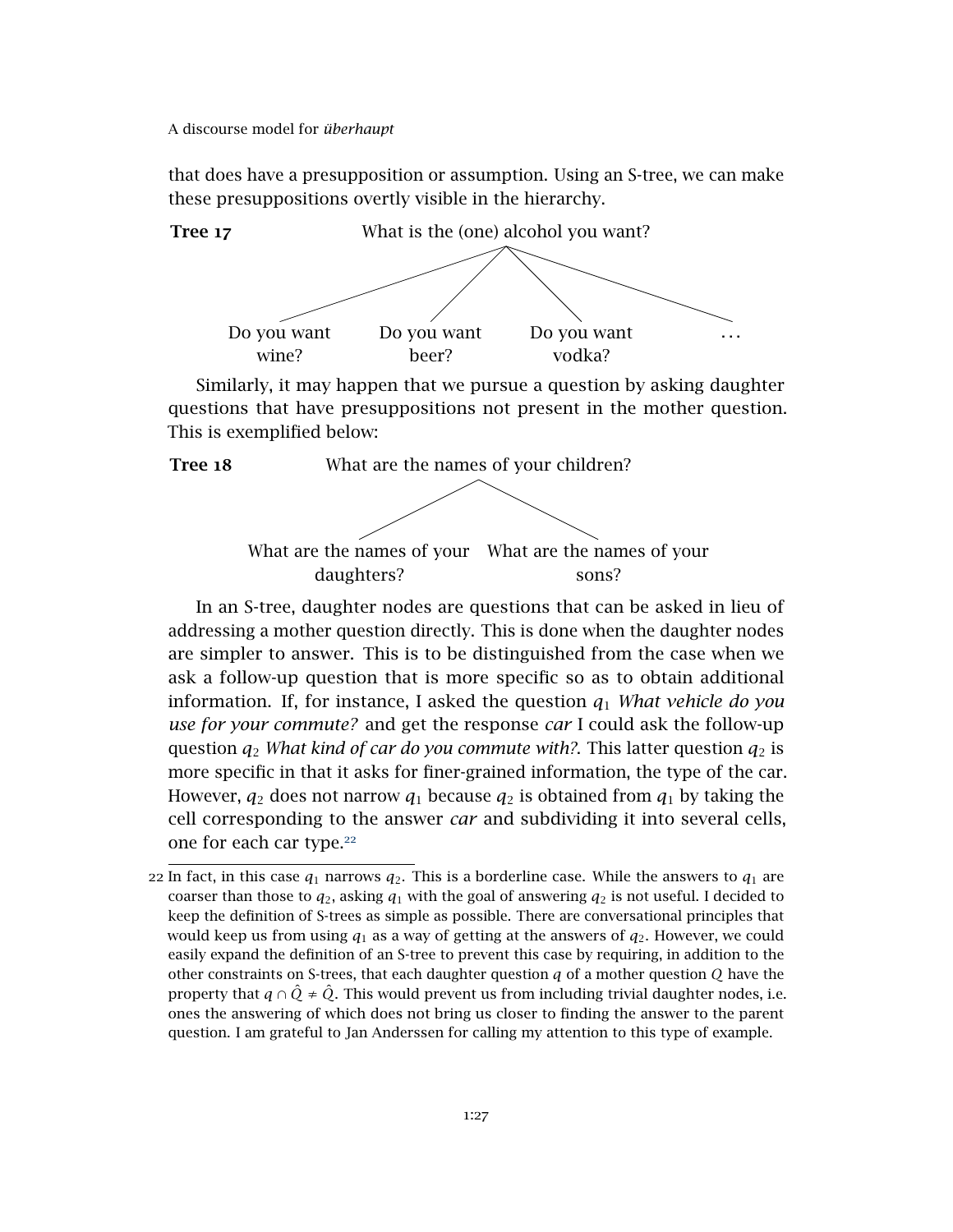# <span id="page-27-0"></span>4.4 Main result: a formal proposal for *überhaupt*

We are now ready to propose a meaning for *überhaupt*. When *überhaupt* can be used felicitously and what it means are two notions that are intertwined. I will use the letter<sup>[23](#page-27-1)</sup> q to denote either a question or a declarative sentence. Let  $\mathfrak{q} \setminus \mathfrak{u}$  denote the same utterance but with *überhaupt* removed. This is always a legitimate utterance of German, though it has different distributional properties in discourse.

Say the set of utterances so far in the conversation is *U*. Then Stra*(U)* is the set of all compatible strategy trees. The tree "favored" by each interlocutor *i* after the set of utterances *U* is denoted  $S(i, U)$ . It is an element of Stra $(U)$ . The tree  $S(i, U)$  represents *i*'s view of how the discourse is organized.

### Main Claim<sup>\*</sup>

<span id="page-27-2"></span>*The meaning of überhaupt:* After utterances *U*, interlocutor *i* may felicitously utter a sentence q which includes *überhaupt* if and only if  $q \setminus \ddot{u}$  is an ascending move in  $S(i, U) \in \text{Stra}(U)$ . Thus the presence of *überhaupt* in q signals that  $q \setminus \ddot{u}$  is an ascending move in  $S(i, U)$ .

We know that there are exactly two types of ascending move in an S-tree, *doubting* moves and *resolving* moves, each of which can appear either in question or statement form. Thus there are the two *doubting* expressions  $\neg$ *Q*<sup> $n$ </sup> and *Q*<sup> $i$ </sup>, and the two *resolving* expressions  $\bigcap_{i=1}^{n} \text{ans}(q_i)$  and  $\bigcap_{i=1}^{n} \text{ans}(q_i)$ . In Section [2](#page-1-1), we gave examples suggesting that unfocused *überhaupt* corresponds to a *doubting* move, while focused *überhaupt* corresponds to a *resolving* move. This leads us to the following formulae for *überhaupt*.

Proposal (Unfocused *überhaupt*). Unfocused *überhaupt* appears in *doubting* moves in the form of either:

(i) *Polar questions querying validity of the parent question:*

*Q*ˆ

(ii) *Statements negating validity of the parent question:*

¬*Q*ˆ

Proposal (Focused *überhaupt*). Focused *überhaupt* appears in *resolving* moves in the form of either:

<span id="page-27-1"></span><sup>23</sup> Gothic letters refer to the sequence of words uttered when asking a question, as distinct from the partitions corresponding to that question.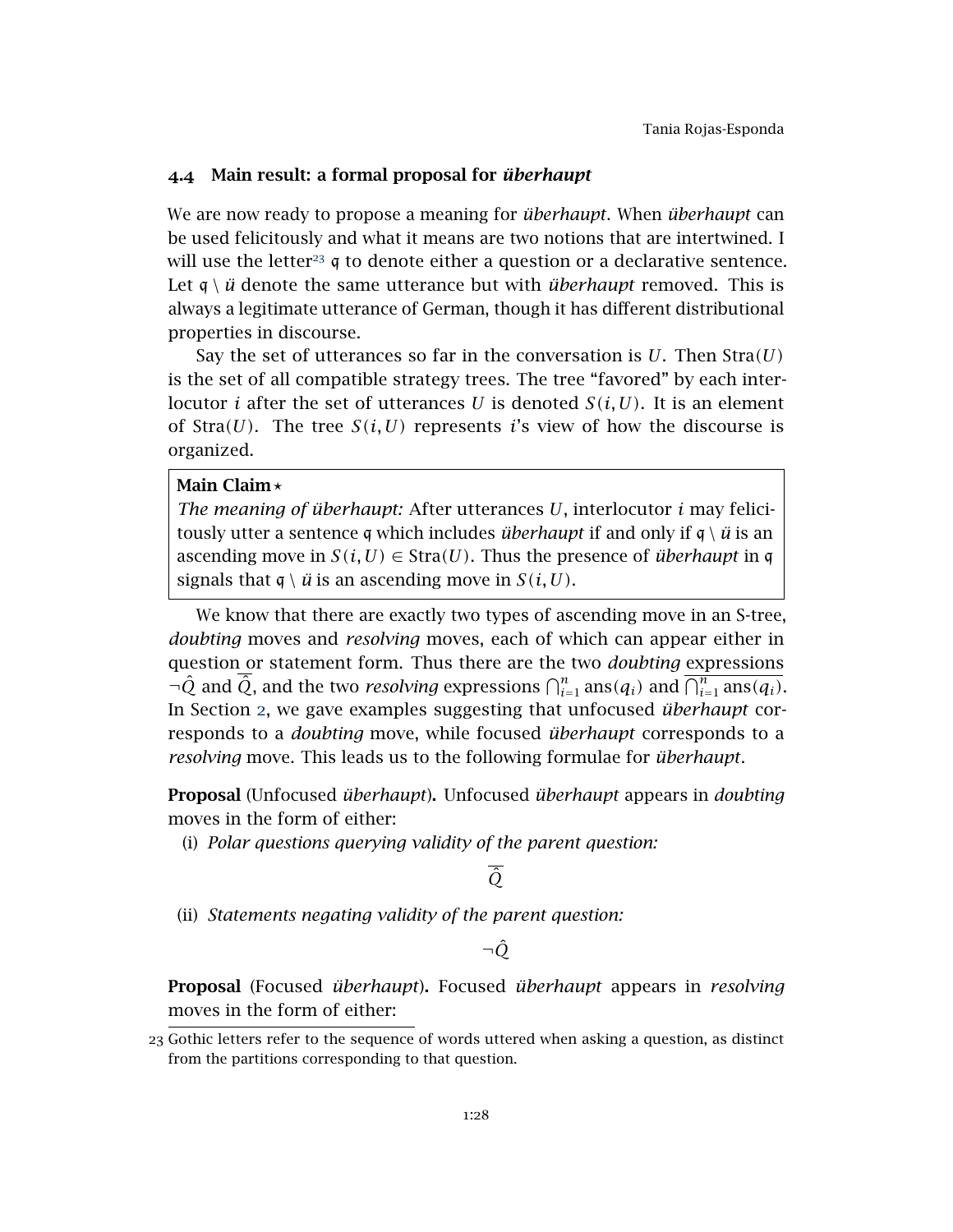(i) *Polar question querying the verity of a possible answer to the parent question:*

$$
\overline{\bigcap_{i=1}^{n} \text{ans}(q_i)}
$$

(ii) *Statement resolving the parent question:*

$$
\bigcap_{i=1}^n \mathrm{ans}(q_i)
$$

According to this proposal, if  $p_i$  is the statement obtained from  $q_i$  by answering *q<sup>i</sup>* positively then focused *überhaupt* plus negation corresponds to  $\bigcap_{i=1}^n \neg p_i$  and focused *überhaupt* plus universal quantifier corresponds to  $\bigcap_{i=1}^n p_i$ .

It is convenient to use trees to illustrate the process. Consider the following trees, where uttered questions are marked in bold type (The abbreviations at the leaves stand for the questions "*Do you want wine (beer, vodka)?*" ):

<span id="page-28-0"></span>

Assume, for simplicity, that wine, beer and vodka are the only types of alcohol that exist. Then the *combination* of the three daughter questions intersected with the presupposition of the parent, equals the parent question *Q* (*What is the alcohol you want?*). We may exit *Q* by asking *Möchtest du überhaupt Alkohol?* or by stating *Ich möchte überhaupt keinen Alkohol.*

When the presupposition of an utterance is spelled out, as in the example below (*Is the alcohol you want wine?* as opposed to just *Do you want wine?*), then an *überhaupt* question or statement could be uttered after just a single utterance.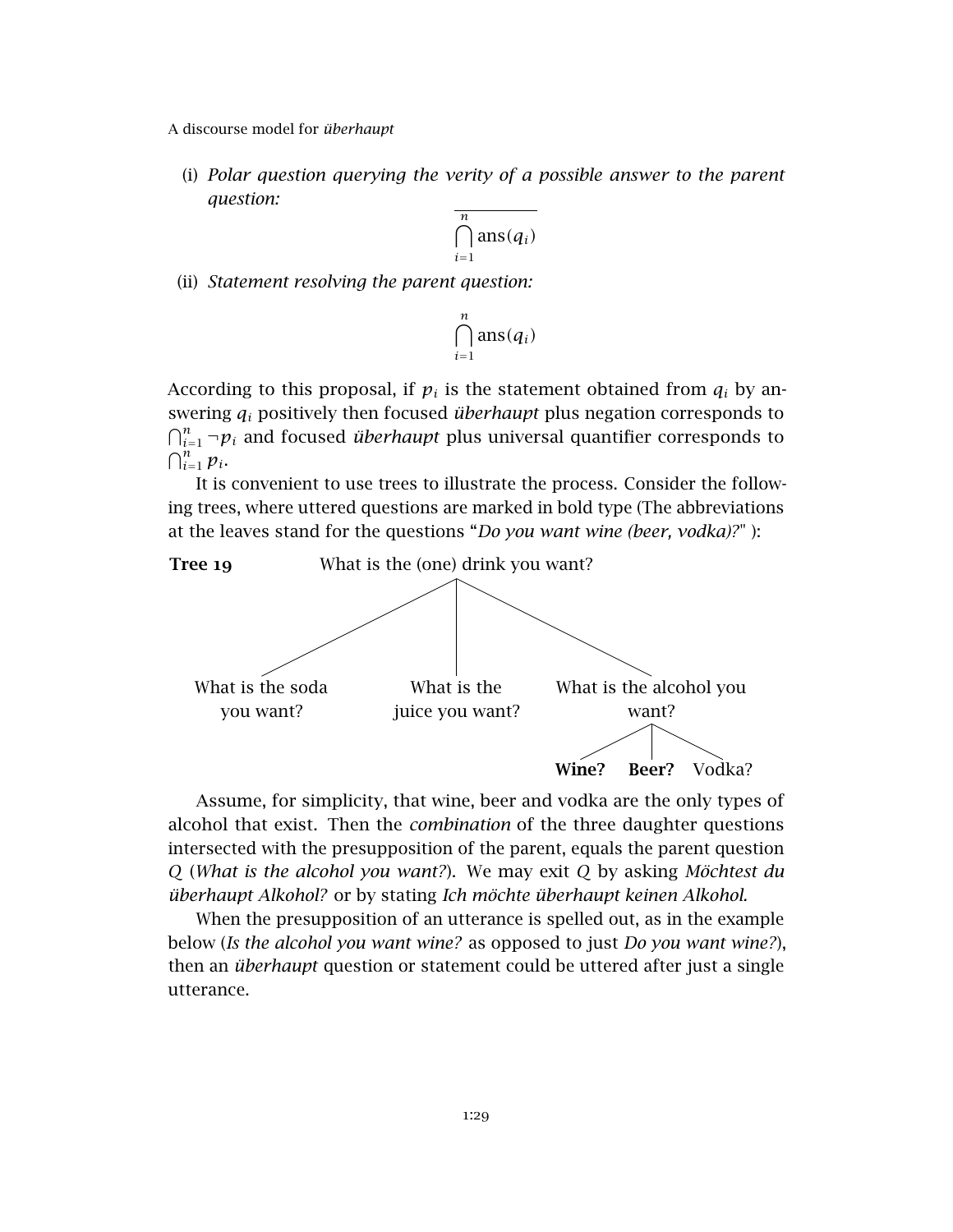# Conversation 20

- (i) *A: Ist der Alkohol, den du möchtest,* A: Is the alcohol you want beer? *Bier?*
- (ii) *B: Ich möchte überhaupt keinen Alkohol.* B: I want *überhaupt* no alcohol.

In the same vein, we can explain the following exchange:

### Conversation 21

- (i) *A: Hat der König von Frankreich eine Glatze?* A: Is the King of France bald?
- (ii) *B: Hat Frankreich überhaupt einen* B: Does France have *überhaupt* a König? / Ist Frankreich überhaupt king? / Is France überhaupt a *eine Monarchie? / Frankreich hat überhaupt keinen König.* monarchy? / France has *überhaupt* no king.

This corresponds to the following tree, where the utterance explicitly reflects the presupposition of the parent node:



Note at this point that the two expressions corresponding to unfocused *überhaupt* make some predictions as to when they can be used. Namely, if *Q* has no presupposition,  $\neg \hat{Q}$  and  $\overline{\hat{Q}}$  do not make sense;  $\neg \hat{Q}$  would be the statement corresponding to the empty set of worlds (in other words, a contradictory statement) and  $\hat{Q}$  would be a question with just one cell containing all worlds. Therefore these expressions automatically capture the fact that unfocused *überhaupt* can only be used when there was a presupposition in the S-tree.

Here are some examples of S-trees modeling the discourse structure of conversations in Section [2](#page-1-1).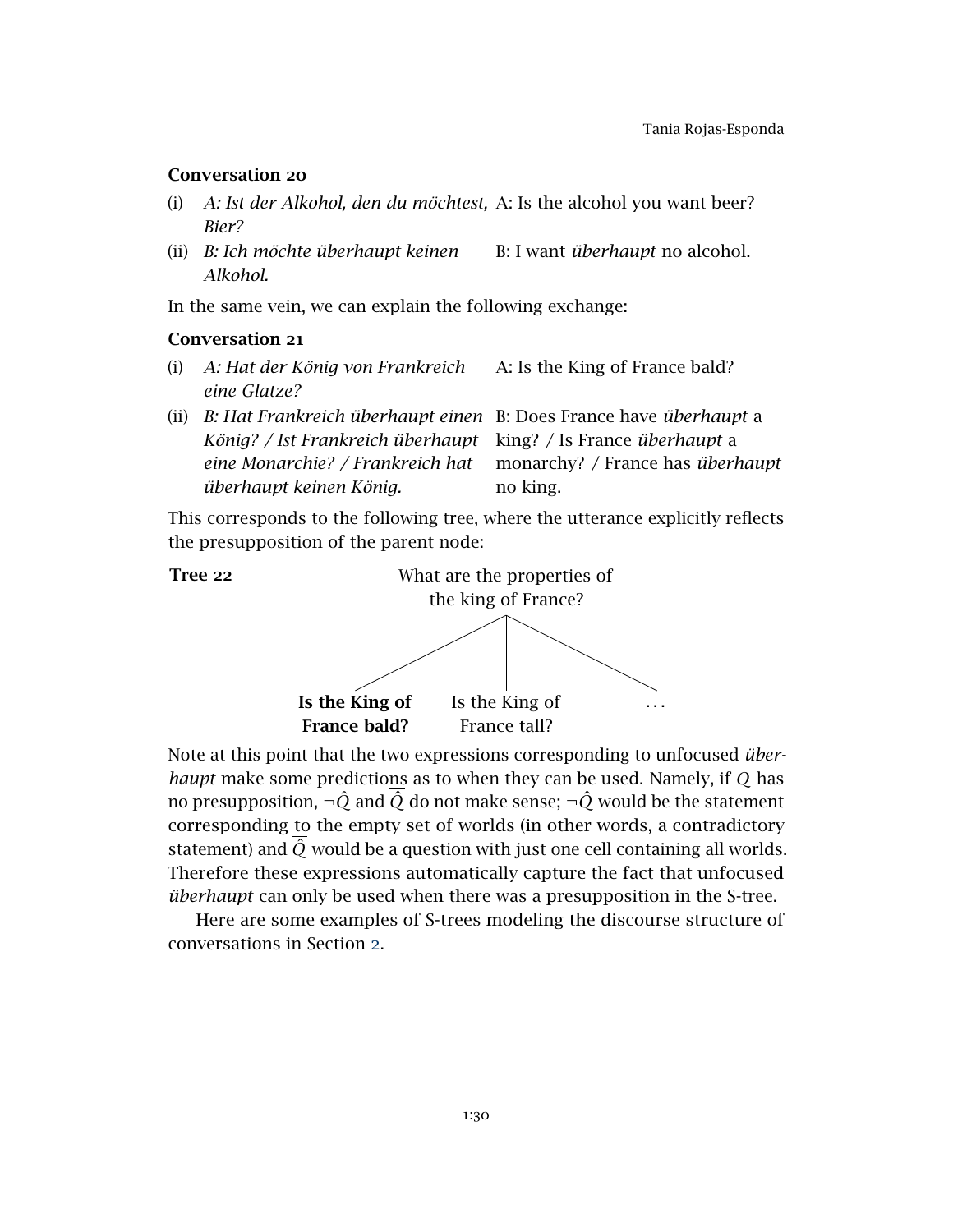

If either of the two trees above is the S-tree of interlocutor *i*, then *i* can make an utterance with focused *überhaupt*. The interrogator can say (if all answers to the uttered questions are *No*) *Möchtest du überhaupt<sup>F</sup> Kuchen?* The answerer can say *Ich möchte überhaupt<sup>F</sup> keinen Kuchen*. The formulas  $\bigcap_{i=1}^n \neg p_i$  and  $\bigcap_{i=1}^n \neg p_i$  make sense for either of the trees above. Thus the formalism explains why, when focused *überhaupt* is used, the speaker is taking no stance as to whether there was a presupposition. Thus, while a sentence using focused *überhaupt* may go against a previous presupposition, the fact that someone utters a sentence with focused *überhaupt* does not mean they are claiming there was a presupposition.

Finally, consider the tree below:



If all answers to the uttered questions are *Yes*, the interrogator can ask *War überhaupt<sup>F</sup> alles schön in Rom?* (Was it generally nice in Rome?). Alternatively, the answerer could say *Es war überhaupt<sub>F</sub> alles schön in Rom.* (It was generally nice in Rome.)

It is important to emphasize that the formalism does not rely on the idealized shape of the conversations we have used as our examples. For instance, the formalization of conversation strategy in terms of trees makes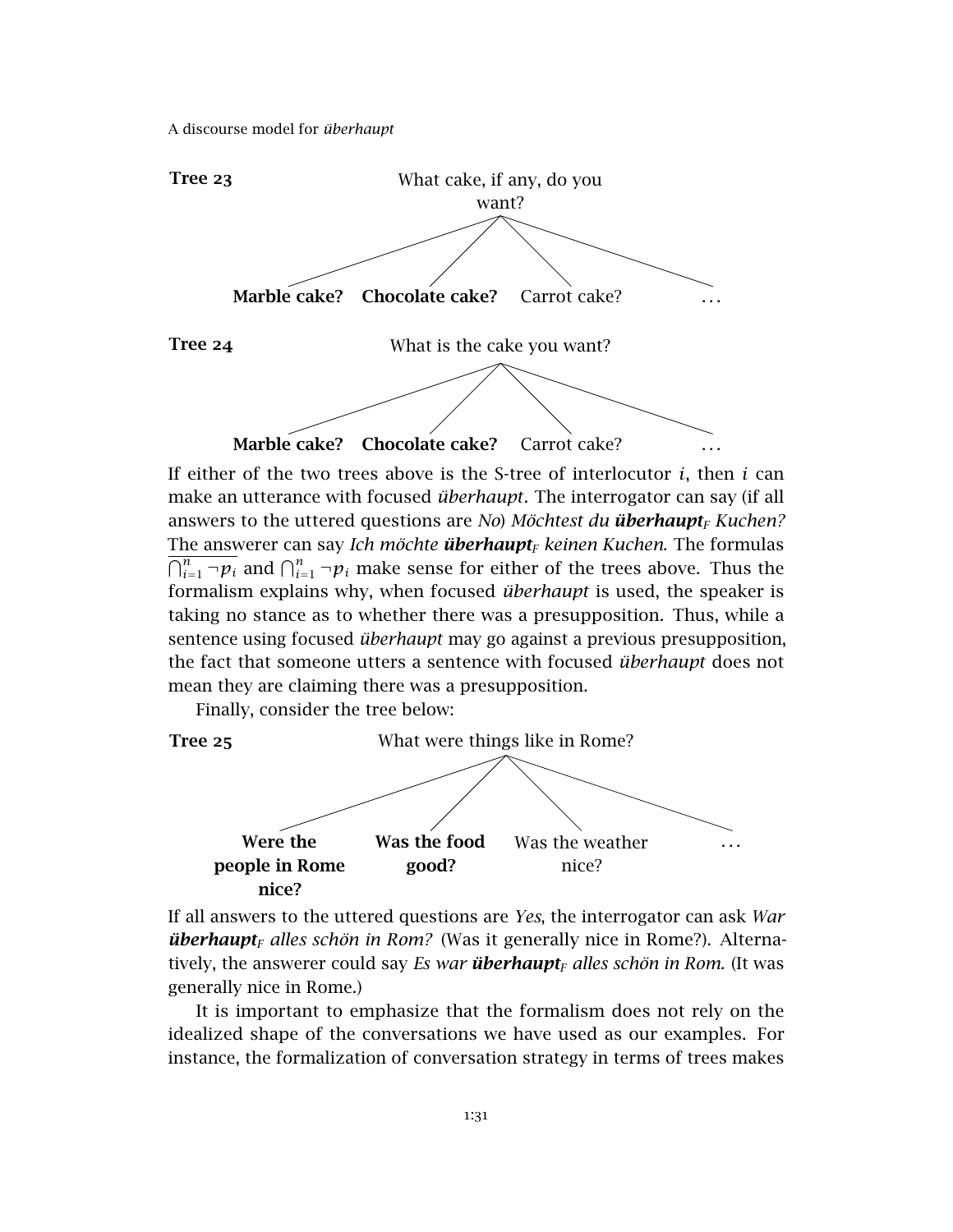no reference to speaker alternation, and could be applied equally well to any organized monologue.

Moreover, even if we're analyzing a text without questions, we can extract the necessary structures using Wittgenstein's assumption [\(Wittgenstein &](#page-44-2) [Anscombe](#page-44-2) 1953) that any statement *p* corresponds to raising the question of whether or not  $p$  is true, and then resolving it.

### <span id="page-31-0"></span>5 Syntactic and discourse constraints on *überhaupt*

I believe the main issues surrounding *überhaupt* to be the following:

- <span id="page-31-3"></span>(I) The construction of a syntactically well-formed *überhaupt*-sentence: How can *überhaupt* be incorporated into sentences, what governs its syntactic combinatorial behavior? (e.g. why can *überhaupt* appear with negation, with universal quantifiers and with scalar predicates?)
- <span id="page-31-1"></span>(II) The distribution of syntactically well-formed *überhaupt*-sentences in discourse: Given a well-formed utterance that includes *überhaupt*, where can it be used felicitously in discourse?
- <span id="page-31-2"></span>(III) Unifying the uses of *überhaupt*: What ties together the different uses of *überhaupt* and what is their (common) meaning?

In this paper, I set out to address [\(II\)](#page-31-1) and [\(III\)](#page-31-2), taking the well-formed *überhaupt*-utterances as given and asking only where we can place these utterances in discourse. I regard [\(II\)](#page-31-1) as the key to [\(III\)](#page-31-2), getting the unifying characteristics and the common meaning of *überhaupt*. However, even though [\(II\)](#page-31-1) and [\(III\)](#page-31-2) together can be investigated in a logically self-contained manner, it remains an interesting question how [\(I\)](#page-31-3) works. This is essentially what [Anderssen](#page-41-6) investigates. His paper sets out, among other things, to explain why *überhaupt* can occur both with negation and with a universal quantifier.

I think [Anderssen](#page-41-6) pointed to an important and intriguing issue by highlighting [\(I\)](#page-31-3). However, unlike [Anderssen,](#page-41-6) I believe that [\(II\)](#page-31-1), not [\(I\)](#page-31-3), is the key to getting at the meaning of *überhaupt*.

There might still be a way to bring together [Anderssen's](#page-41-6) and my account fruitfully. A wild speculation would be that maybe *überhaupt* started out with a narrower set of uses describable by widening (let's call them 'widening uses' for short). These widening uses explain most of the syntactic co-occurrence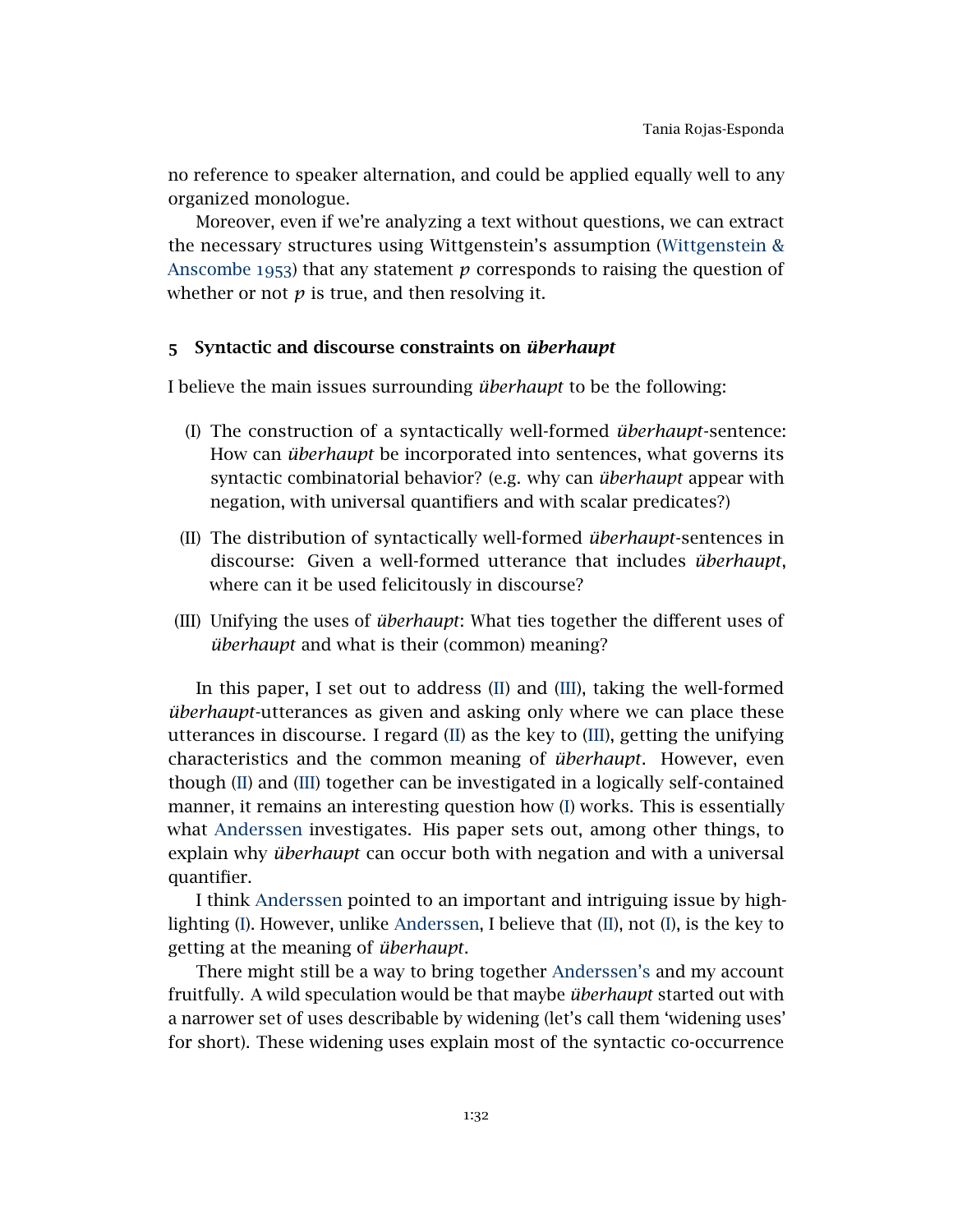behavior of *überhaupt* (what determiners and quantifiers it can occur with) quite well. *überhaupt* may then later have evolved to work as a more general question-under-discussion-navigating-device,<sup>[24](#page-32-0)</sup> for which widening is just a special case (as explained in Section [7](#page-39-0)). However, the syntactic restrictions on where *überhaupt* may occur within a sentence may have stayed the same, explaining why the narrower set of widening cases seems more suitable when explaining the syntactic behavior of *überhaupt*. Thus, it would be exciting to pursue a historical investigation of the development of *überhaupt*, as this may shed light on how [\(I\)](#page-31-3), [\(II\)](#page-31-1) and [\(III\)](#page-31-2) fit together.

In the remainder of this section, I would like to discuss a number of additional examples illustrating constraints on *überhaupt*. These constraints can be discourse constraints or syntactic constraints or sometimes both.[25](#page-32-1)

In the following example, interlocutor A is asking a series of questions of the form *Are you from X?*. A possible parent question would be *Where are you from?*. Even though (C26[.iv\)](#page-32-2) answers this parent question, *überhaupt* is not felicitous in this sentence. This is because (C26[.iv\)](#page-32-2) is a relevant reply to (C26[.iii\)](#page-32-3) and thus fails to satisfy one of the requirements for an ascending move. Therefore [Main Claim](#page-27-2)  $\times$  correctly predicts that *überhaupt* cannot be used in this utterance.

# Conversation 26

<span id="page-32-3"></span>

|      | [Parent question: Woher kommst]                 | [Parent question: Where are you                  |
|------|-------------------------------------------------|--------------------------------------------------|
|      | $du$ ?                                          | from?]                                           |
| (i)  | A: Kommst du aus Kalifornien?.                  | Are you from California?                         |
| (ii) | B: Nein.                                        | No.                                              |
|      | (iii) A: Kommst du aus Washington?              | Are you from Washington?                         |
|      | (iv) B: Ja, ich komme (#überhaupt/              | Yes, I am (# <i>überhaupt</i> /                  |
|      | <b>überhaupt</b> <sub>F</sub> ) aus Washington. | <i>überhaupt</i> <sub>F</sub> ) from Washington. |

<span id="page-32-2"></span>In conversation (C27[.iv\)](#page-33-0) below, *überhaupt* is ruled out for different reasons. While  $(C27 \text{.iv})$  is not a relevant reply to  $(C27 \text{.iii})$ , thus satisfying one of the requirements of an ascending move, it does not explicitly settle all questions of the form *Would you like X drink?*. In particular, it does not settle the question of whether B wants sherry or not. Thus  $(C27.iv)$  $(C27.iv)$  is not a full

<span id="page-32-0"></span><sup>24</sup> Thanks to Jan Anderssen for this term.

<span id="page-32-1"></span><sup>25</sup> I would like to thank Jan Anderssen and an anonymous reviewer for these insightful examples, which helped in improving the presentation of my formalism.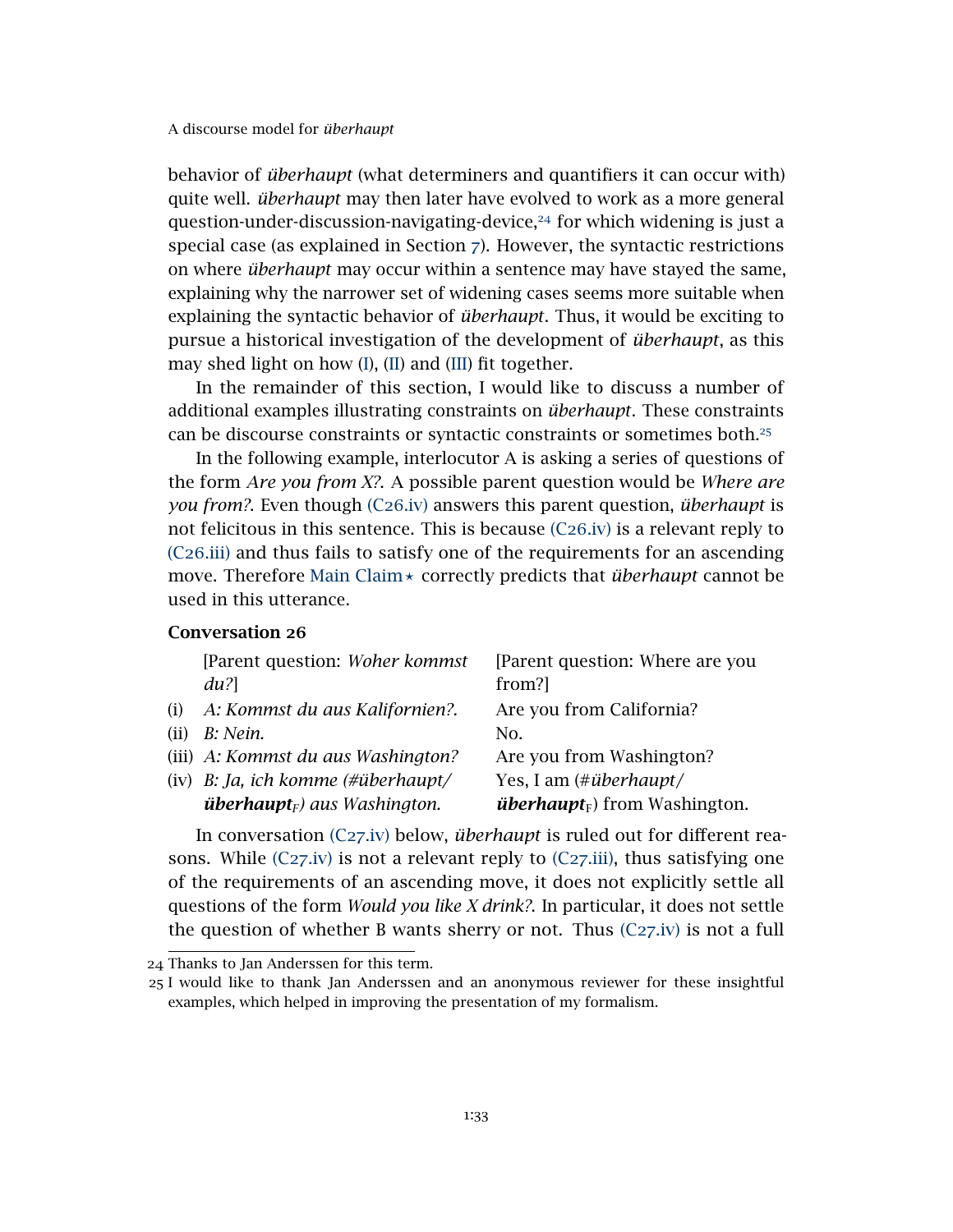answer to the parent question and therefore is not an ascending move. Hence *überhaupt* is not felicitous here, as predicted by [Main Claim](#page-27-2)  $\star$ .

# Conversation 27

<span id="page-33-1"></span><span id="page-33-0"></span>

| [Parent question: <i>Was möchtest du</i> [Parent question: What would you |                                           |
|---------------------------------------------------------------------------|-------------------------------------------|
| trinken?]                                                                 | like to drink?]                           |
| (i) A: Möchtest du ein Glas Wein?                                         | A: Would you like a glass of wine?        |
| (ii) B: Nein, Danke.                                                      | B: No, thank you.                         |
| (iii) A: Hättest du gerne ein Bier?                                       | A: Would a beer appeal to you?            |
| (iv) B: Nein. Ich möchte (#überhaupt/                                     | B: No. I would like (# <i>überhaupt</i> / |
| <b>überhaupt</b> $_F$ ) etwas Gin.                                        | <i>überhaupt</i> <sub>F</sub> ) some Gin. |

If we change  $(C27.iv)$  $(C27.iv)$  by adding an exhaustifier, the sentence becomes an ascending move. It is thus predicted to allow *überhaupt*. In fact, this is what happens, as illustrated below.

# Conversation 28

|      | [Parent question: Was möchtest du [Parent question: What would you      |                                             |
|------|-------------------------------------------------------------------------|---------------------------------------------|
|      | trinken?]                                                               | like to drink?]                             |
| (i)  | A: Möchtest du ein Glas Wein?                                           | A: Would you like a glass of wine?          |
| (ii) | B: Nein, Danke.                                                         | B: No, thank you.                           |
|      | (iii) A: Hättest du gerne ein Bier?                                     | A: Would a beer appeal to you?              |
|      | (iv) B: Nein. Ich möchte etwas Gin und B: No. I would like some Gin and |                                             |
|      | sonst <b>überhaupt</b> <sub>F</sub> nichts.                             | <i>überhaupt</i> <sub>F</sub> nothing else. |

Interestingly, *überhaupt* must be located where the exhaustification takes place. Thus (C29[.iv\)](#page-33-2) in the following conversation is infelicitous. This simply reflects that discourse is updated dynamically (see [Roberts](#page-43-1) 2004 or [Bittner](#page-41-9) [2003](#page-41-9)), and it is to be expected that a discourse particle is sensitive to this (see [Roßdeutscher & von Stutterheim](#page-43-9) 2006).

# Conversation 29

<span id="page-33-2"></span>

|      | [Parent question: Was möchtest du [Parent question: What would you |                                                      |
|------|--------------------------------------------------------------------|------------------------------------------------------|
|      | trinken?]                                                          | like to drink?]                                      |
| (i)  | A: Möchtest du ein Glas Wein?                                      | A: Would you like a glass of wine?                   |
| (ii) | B: Nein, Danke.                                                    | B: No, thank you.                                    |
|      | (iii) A: Hättest du gerne ein Bier?                                | A: Would a beer appeal to you?                       |
|      | $(iv)$ B: Nein. Ich möchte (#überhaupt/                            | B: No. I would like (# <i>überhaupt</i> /            |
|      | <b>überhaupt</b> <sub>F</sub> ) etwas Gin und sonst                | <i>überhaupt</i> <sub>F</sub> ) some Gin and nothing |
|      | nichts.                                                            | else.                                                |
|      |                                                                    |                                                      |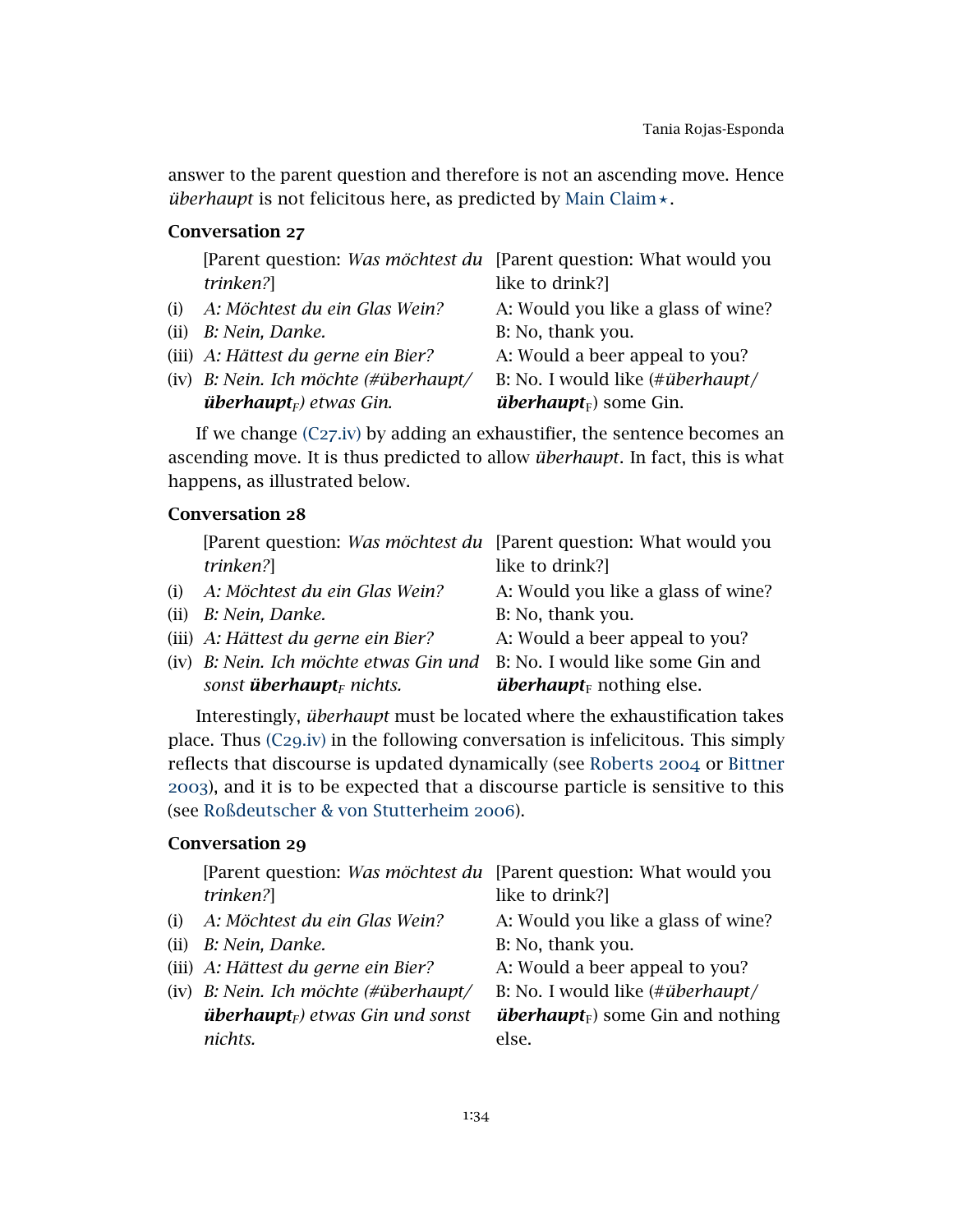As mentioned above, either syntactic or semantic restrictions, or both, can be at play. I explained how discourse requirements preclude (C26[.iv\),](#page-32-2) (C27[.iv\)](#page-33-0) and (C29[.iv\)](#page-33-2) from being felicitous in their respective contexts. In addition, these utterances do not sound well-formed, at least to this native speaker. That is, the restrictions on the placement of *überhaupt* within an utterance are involved as well (concern [I\)](#page-31-3). So [\(I\)](#page-31-3) and [\(II\)](#page-31-1) can work together in ruling out some uses of *überhaupt*. By contrast, the infelicitous uses of *überhaupt* given in [2](#page-6-1).2.2 are due to conditions on [\(II\)](#page-31-1) alone. Lastly, the following is an example that is ruled out just for syntactic reasons, the concern of [\(I\)](#page-31-3):

# <span id="page-34-1"></span>Conversation 30

<span id="page-34-0"></span>

|      | [Parent question: Wieviele Kinder            | [Parent question: How many                             |
|------|----------------------------------------------|--------------------------------------------------------|
|      | hast du?]                                    | children do you have?]                                 |
| (i)  | A: Hast du zehn Kinder?                      | A: Do you have ten kids?                               |
| (ii) | B: Nein.                                     | B: No.                                                 |
|      | (iii) A: Hast du neun Kinder?                | A: Do you have nine kids?                              |
|      | (iv) B: Ich habe $(\# \ddot{\mu})$ berhaupt/ | B: No. I have $(\# \ddot{u} \text{berhaupt} / \theta)$ |
|      | <b>überhaupt</b> <sub>F</sub> ) vier Kinder  | <i>überhaupt</i> <sub>F</sub> ) four kids.             |
|      |                                              |                                                        |

Utterance  $(C_3o_iv)$  resolves the parent question, so it should allow the use of focused *überhaupt* if we go just by the felicity restrictions. What goes wrong here, however, is that the sentence  $(C_3o$  iv) is not syntactically well-formed in the first place.

An advantage of keeping [\(I\)](#page-31-3) and [\(II\)](#page-31-1) separate is that it may make it easier to adapt the analysis presented here to other languages. There are particles in a number of languages that exhibit all, or sometimes a subset, of the discourse uses of *überhaupt* [\(Migron](#page-43-10) 2005a[,b,](#page-43-11) [Greenberg & Kharizman](#page-42-10) 2012). But I suspect that in some cases these particles will have different syntactic restrictions at the level of a single sentence. One case in point is the Russian particle *voobshche*, which can be used in all the discourse situations described in Section [2](#page-2-5).1 [\(Kuznecov](#page-43-12) 1998, [Migron](#page-43-10) 2005a[,b\)](#page-43-11). However, in contrast to *überhaupt*, the particle *voobshche* has more syntactic freedom in terms of where it can appear within a sentence. For example, I have been told by native informants that *voobshche* could be used in (C[30](#page-34-1)) without disturbing well-formedness. This motivates why [\(I\)](#page-31-3) and [\(II\)](#page-31-1) should be treated as separate and orthogonal issues.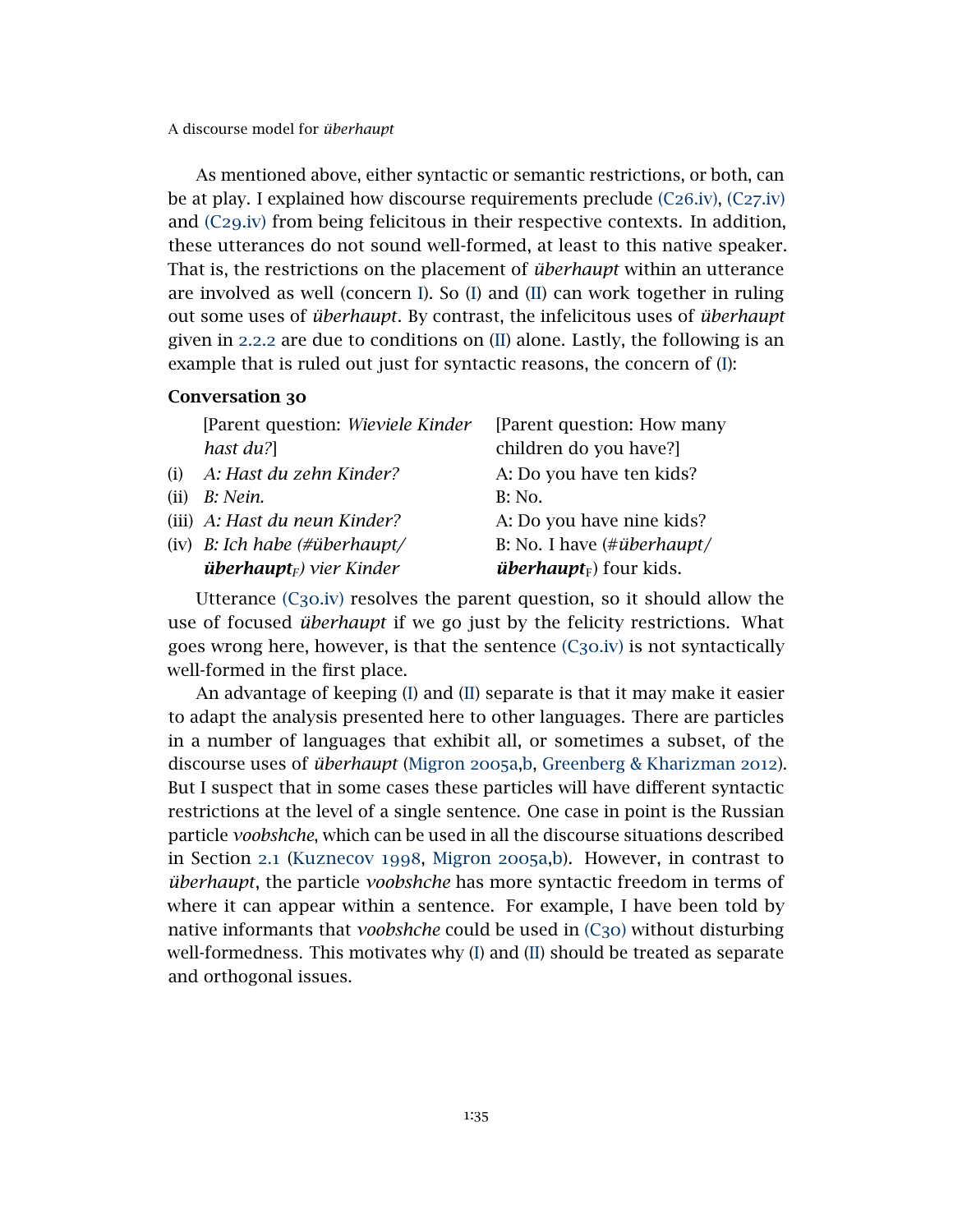# <span id="page-35-0"></span>6 A question about focus behavior

I proposed in [4](#page-27-0).4 that the function of *überhaupt* is to signal an ascending move in an S-tree. The examples from Section [2](#page-1-1) suggest moreover that unfocused *überhaupt* corresponds to a *doubting ascending move*, whereas focused *überhaupt* corresponds to a *resolving ascending move*. This characterization provides a precise formal expression for each type of *überhaupt* in the table. Ideally, we would like the distinction between focused and unfocused *überhaupt* to follow from an independent principle, rather than requiring it to be an explicit component of the definition.

This leads us to the following question:

Question: Why do unfocused versions of *überhaupt* correspond to *doubting* moves and focused versions to *resolving* moves? Is it possible to derive this from independent linguistic considerations? In particular, why doesn't unfocused *überhaupt* resolve, or focused *überhaupt* doubt?

In response to this question, I claim that there is independent evidence from focus theory indicating that unfocused *überhaupt* signals a *doubting* move and focused *überhaupt* a *resolving* move (and not vice versa). I will make this case using two representative examples, one involving unfocused *überhaupt* and the other involving focused *überhaupt*<sub>F</sub>. The argument presented here is only a brief outline, I hope it will inspire more detailed investigations into the rich interactions of discourse particles with focus.

Consider the following two sentences:

# Example 31

| (i) Ich trinke überhaupt keinen                                                                                                                                                                                                                                                                                                                                                                                          |  |  | I drink <i>überhaupt</i> no alcohol. |  |  |  |  |  |  |  |
|--------------------------------------------------------------------------------------------------------------------------------------------------------------------------------------------------------------------------------------------------------------------------------------------------------------------------------------------------------------------------------------------------------------------------|--|--|--------------------------------------|--|--|--|--|--|--|--|
| Alkohol.                                                                                                                                                                                                                                                                                                                                                                                                                 |  |  |                                      |  |  |  |  |  |  |  |
| $\mathcal{L}(\mathbf{1},\mathbf{1}) = \mathbf{1} \mathbf{1} \mathbf{1} + \mathbf{1} \mathbf{1} \mathbf{1} + \mathbf{1} \mathbf{1} \mathbf{1} \mathbf{1} + \mathbf{1} \mathbf{1} \mathbf{1} \mathbf{1} + \mathbf{1} \mathbf{1} \mathbf{1} \mathbf{1} \mathbf{1} \mathbf{1} \mathbf{1} \mathbf{1} \mathbf{1} \mathbf{1} \mathbf{1} \mathbf{1} \mathbf{1} \mathbf{1} \mathbf{1} \mathbf{1} \mathbf{1} \mathbf{1} \mathbf{1$ |  |  |                                      |  |  |  |  |  |  |  |

(ii) *Ich möchte überhaupt<sub>F</sub> keinen I want überhaupt<sub>F</sub> no cake. Kuchen.*

Neither of these sentences is good in isolation. Both require a prior set of utterances, with respect to whose S-tree the utterance with *überhaupt* represents an ascending move. It seems that in cases like the first, where *überhaupt* is unfocused, the verb always gets the focus.[26](#page-35-1)

<span id="page-35-1"></span><sup>26</sup> I continue to restrict attention to sentences without embedded clauses.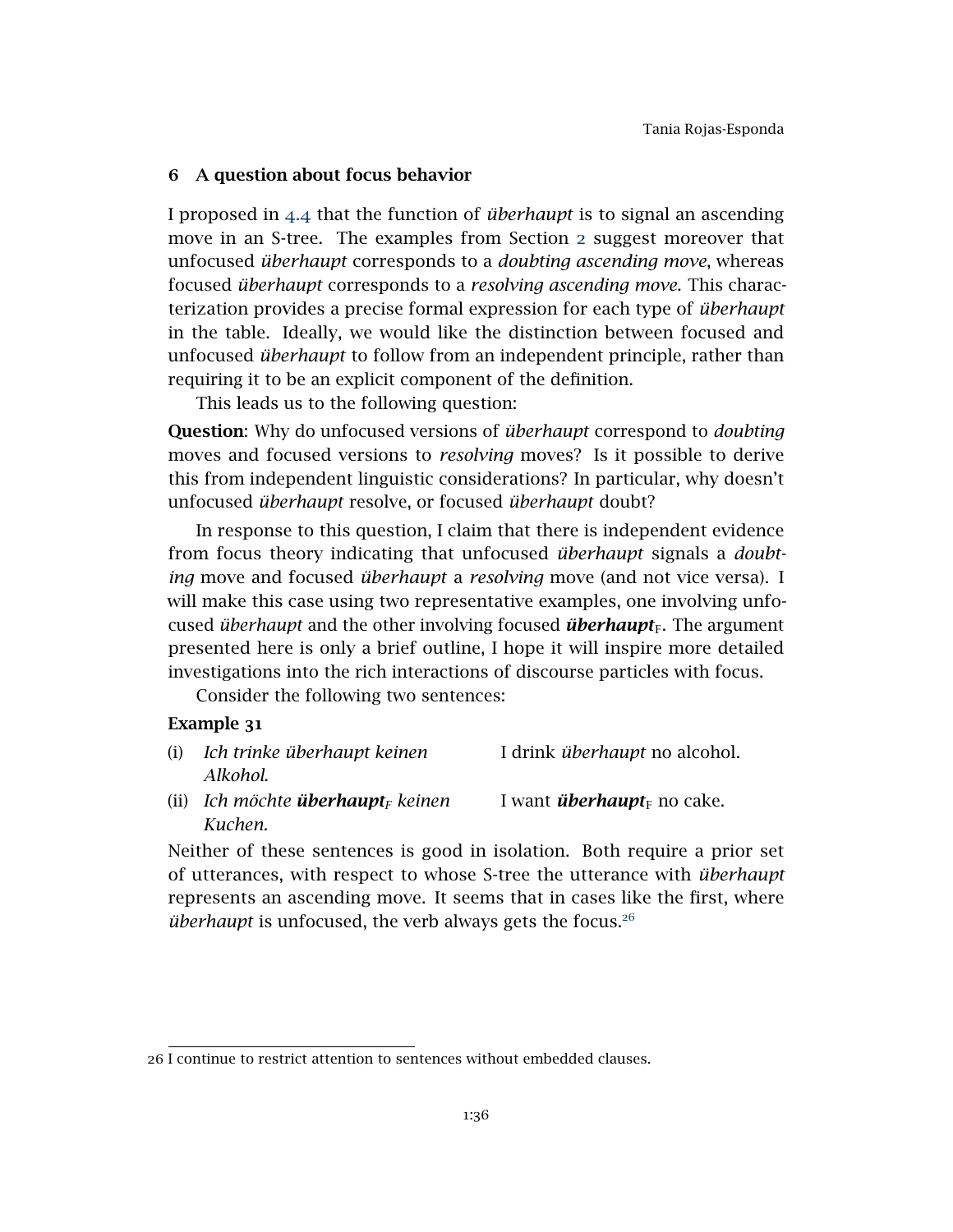<span id="page-36-3"></span><span id="page-36-0"></span>Here are the two sentences, with the primary focus in each marked:

| Example 32 |
|------------|
|------------|

| (i) | Ich <b>trinke</b> <sub>F</sub> überhaupt keinen<br>Alkohol.                 | I drink <sub>F</sub> überhaupt no alcohol.                                    |
|-----|-----------------------------------------------------------------------------|-------------------------------------------------------------------------------|
|     | (ii) Ich möchte <b>überhaupt</b> <sub>F</sub> keinen<br>Kuchen.             | I want <i>überhaupt</i> no cake.                                              |
|     | Let us look at the non- <i>überhaupt</i> version of sentence $(E_{32}.i)$ : |                                                                               |
|     | (iii) Ich <b>trinke</b> <sub>F</sub> keinen Alkohol.                        | I drink <sub>F</sub> no alcohol.                                              |
|     |                                                                             | The past tense of this sentence (with the same meaning, except for the tense) |
| is: |                                                                             |                                                                               |

<span id="page-36-1"></span>

| (iv) Ich <b>habe</b> <sub>F</sub> keinen Alkohol | I have <sub><math>F</math></sub> drunk no alcohol. (I |
|--------------------------------------------------|-------------------------------------------------------|
| getrunken.                                       | <b>haven't</b> <sub>F</sub> drunk alcohol.)           |

<span id="page-36-2"></span>Compare this to another possible focus structure, namely:

(v) *Ich habe keinen Alkohol getrunkenF.* I have **drunk** $F$  no alcohol.

While in (E32[.iv\)](#page-36-1) the auxiliary, which does not carry the predicate's lexical meaning, is focused, in (E32[.v\)](#page-36-2) it is the lexical part of the verb, namely the participle *getrunken*, that is focused. The latter emphasizes the lexical meaning of *drink* and has the standard effect of creating focus-alternatives to the verb *drink* (as described by [Jackendoff \(](#page-42-11)1972), [von Stechow \(](#page-44-3)1981), [Rooth](#page-43-13) ([1985](#page-43-13)), [Taglicht \(](#page-44-4)1984)). This is illustrated by the example below:

(vi) *Ich habe keinen Alkohol getrunkenF, ich habe Alkohol ausgeschenktF.* I have not  $drunk_F$  alcohol, I have served<sub> $F$ </sub> alcohol.

By contrast, (E32[.iv\),](#page-36-1) where the auxiliary is focused, has a different effect. [Höhle \(](#page-42-12)1992) argued that, when the non-lexical component of the verb is focused, the only reading that is available is the one contrasting the binary possibility of the predicate/statement holding true or not holding true. That is, in (E32[.iv\)](#page-36-1) the focus structure is creating the alternatives *drink* versus *not drink*, or arguably even of the whole statement and its negation, as opposed to *drink* versus *serve*, versus some other verb like *produce*. Höhle introduced the term Verum focus to describe this.

In (E32[.iii\),](#page-36-3) the finite verb trinke<sub>F</sub> is ambiguous between the "alternatives" reading and the Verum reading. However, by the remarks above, it is enough to put this statement into past tense to figure out which reading is appropriate. If, upon putting the verb into past tense, the focus falls on the auxiliary,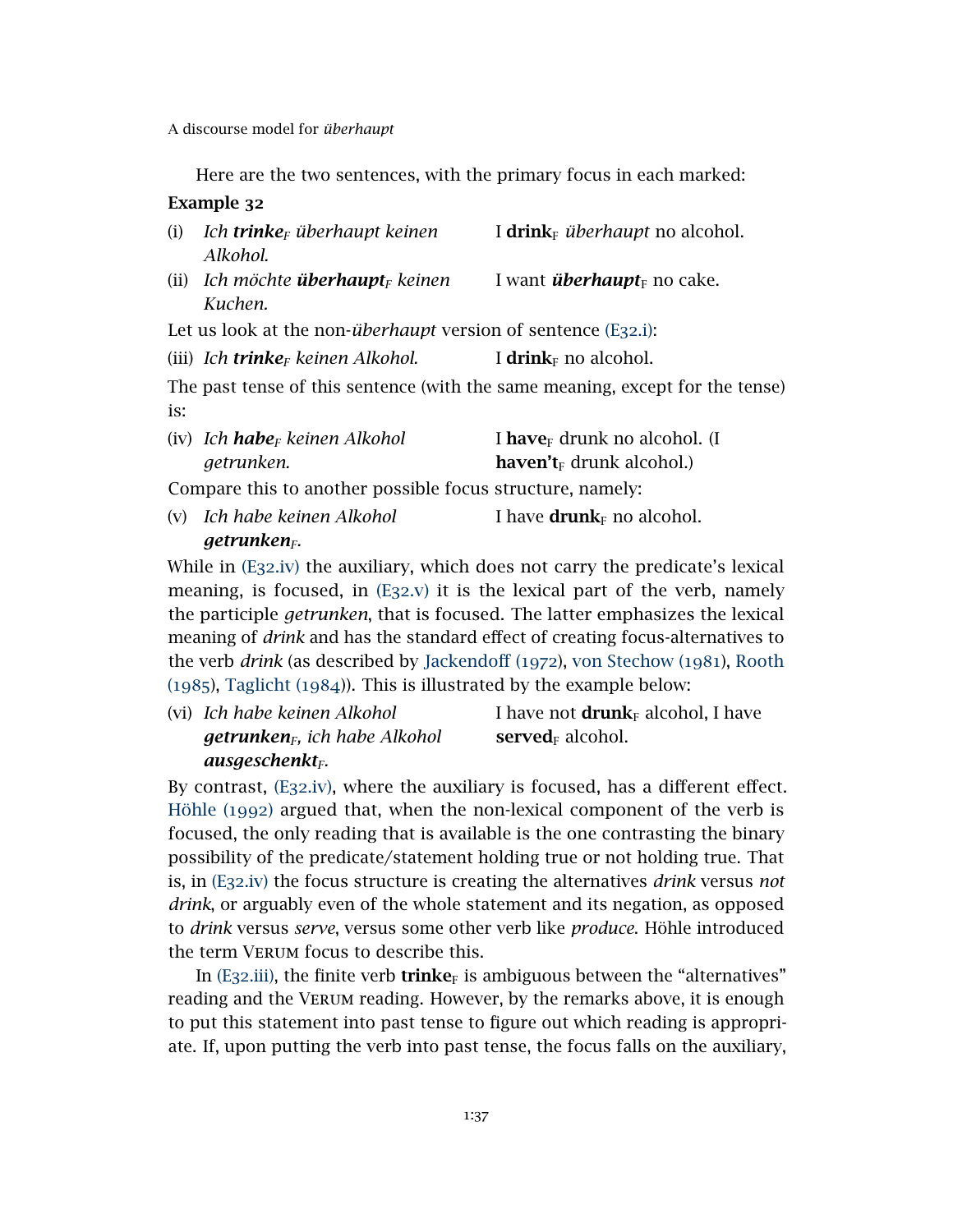then (E[32](#page-36-0).i) has the Verum reading; if, in the past tense, the focus falls on the participle, then it has the alternatives reading. The past tense of (E32[.iii\)](#page-36-3) is

| (vii) Ich <b>habe</b> <sub>r</sub> überhaupt keinen | I <b>have</b> <sub><math>F</math></sub> drunk <i>überhaupt</i> no |
|-----------------------------------------------------|-------------------------------------------------------------------|
| Alkohol getrunken.                                  | alcohol.                                                          |

Thus, sentence (E[32](#page-36-0).i) has only the Verum reading.

The fact that the truth of this statement versus its negation is raised as an issue is reminiscent of the binary nature of the *doubting* moves  $\neg \hat{Q}$  and  $\hat{Q}$ , which address the two-way distinction of whether or not the presupposition of the parent question is true, or in other words whether the parent question *Q* is answerable or not.

This gives a natural explanation why unfocused *überhaupt* corresponds to  $\neg$ Q̂ and  $\overline{Q}$ , and not to the large class of possible answer sequences represented by  $\bigcap_{i=1}^n \mathrm{ans}(q_i)$  and  $\overline{\bigcap_{i=1}^n \mathrm{ans}(q_i)}$ .

Now consider the second sentence, *Ich möchte überhaupt<sup>F</sup> keinen Kuchen.* This kind of focused *überhaupt* tends to occur when very salient alternatives are presented as issues, such as in the following:

# Conversation 33

<span id="page-37-0"></span>

|      | (i) A: Verkaufen Sie Marmorkuchen?           | A: Do you sell marble cake?    |
|------|----------------------------------------------|--------------------------------|
| (ii) | B: Nein.                                     | B: No.                         |
|      | (iii) A: Verkaufen Sie                       | A: Do you sell chocolate cake? |
|      | Schokoladenkuchen?                           |                                |
|      | (iv) B: Leider nicht. Ich verkaufe           | B: Unfortunately not. I sell   |
|      | <b>überhaupt</b> <sub>F</sub> keinen Kuchen. | <i>überhaupt</i> $_F$ no cake. |

Höhle showed that in German Verum focus is only possible when the finite verb or a complementizer such as *dass* (that) is focused [\(Höhle](#page-42-12) 1992: 8). Therefore, the focus on *überhaupt* creates standard focus alternatives in (C33[.iv\)](#page-37-0) (as described in, for instance, [Jackendoff](#page-42-11) 1972, [von Stechow](#page-44-3) 1981, [Rooth](#page-43-13) 1985, [Taglicht](#page-44-4) 1984). For the purpose of creating focus contrasts, *überhaupt* can form a constituent with a following determiner.<sup>[27](#page-37-1)</sup> The constituent

- (i) *Überhaupt<sup>F</sup> keinen Kuchen möchte ich.* überhaupt no.DET cake want.1sg I
- (ii) *Kuchen möchte ich überhaupt<sup>F</sup> keinen.* cake want.1SG I überhaupt no.DET
- (iii) *#Keinen Kuchen möchte ich überhaupt<sup>F</sup>* no.DET cake want.1SG I *überhaupt*

<span id="page-37-1"></span><sup>27</sup> I cannot do this claim full justice here. One argument would be the following behavior under extraction: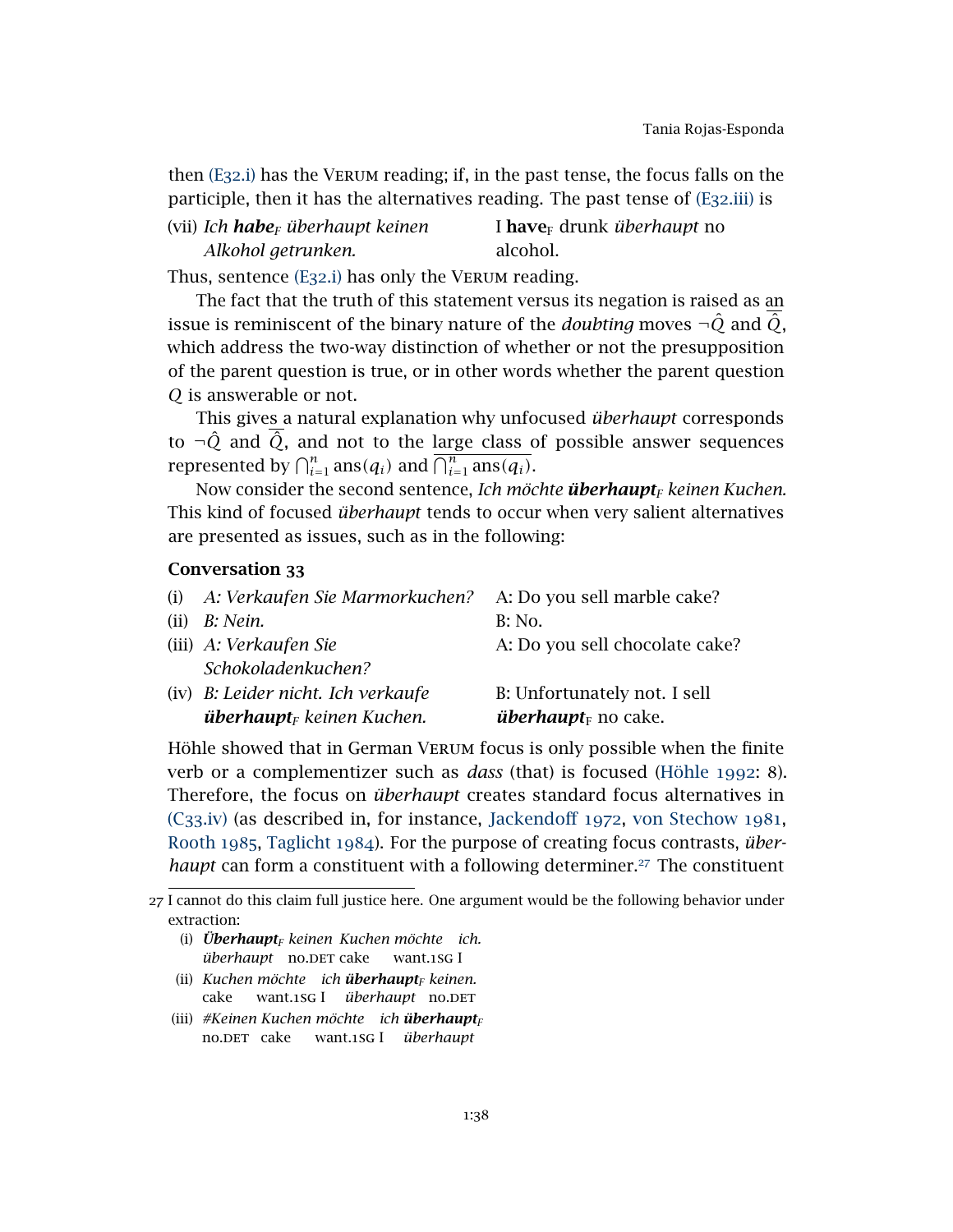*überhaupt kein* could thus be said to receive focus in this case. As a result we get contrastive focus that activates the following set of alternatives:

# Example 34

(i) *Ich verkaufe X Kuchen.* I sell X cake.

This corresponds to the alternatives represented by the child questions that were asked (about whether B sells marble cake, chocolate cake, etc.). The focus structure thus activates precisely all the daughter nodes. This motivates why focused *überhaupt* is a *resolving* move, as a *resolving* move addresses, and resolves, all daughter questions at once. The definition of S-trees, which ensures that child questions essentially correspond to going through various subaspects or alternatives of the parent question, guarantees that the same reasoning applies generally.

Of course, the discussion here, based on two representative examples, is only a preliminary sketch into how focus interacts with the discoursenavigating function of *überhaupt*. This would be a rich topic for additional, more large-scale investigations. Nevertheless, I believe this short discussion hints at how focus theory provides independent evidence for the identification of focused *überhaupt* with *resolving* moves, and unfocused *überhaupt* with *doubting* moves.

I hope to have motivated that using discourse strategies and focus theory we can obtain a unified account of *überhaupt* as an ascending move. What particular kind of upward move we have in each case follows from the meaning of the corresponding sentence with *überhaupt* removed, plus focus theory. In a compact way, the claim is the following:

# Strong Claim*?*

The characterization of *überhaupt* as an upward move, combined with focus theory, produces all meanings of *überhaupt*.

In other words, with the definition of *überhaupt* that we gave in Section [4](#page-15-0), plus a knowledge of German (ignoring *überhaupt*) and focus theory, we can reconstruct all the various meanings and intuitions that the different uses of *überhaupt* exhibit as laid out in Section [2](#page-1-1).

That only the extractions that kept the unit *überhaupt<sup>F</sup> keinen* intact are well-formed could be seen as an argument that regarding *überhaupt<sup>F</sup> kein* as a constituent is a possible parse. See [Kratzer](#page-43-14) 1995 for related arguments.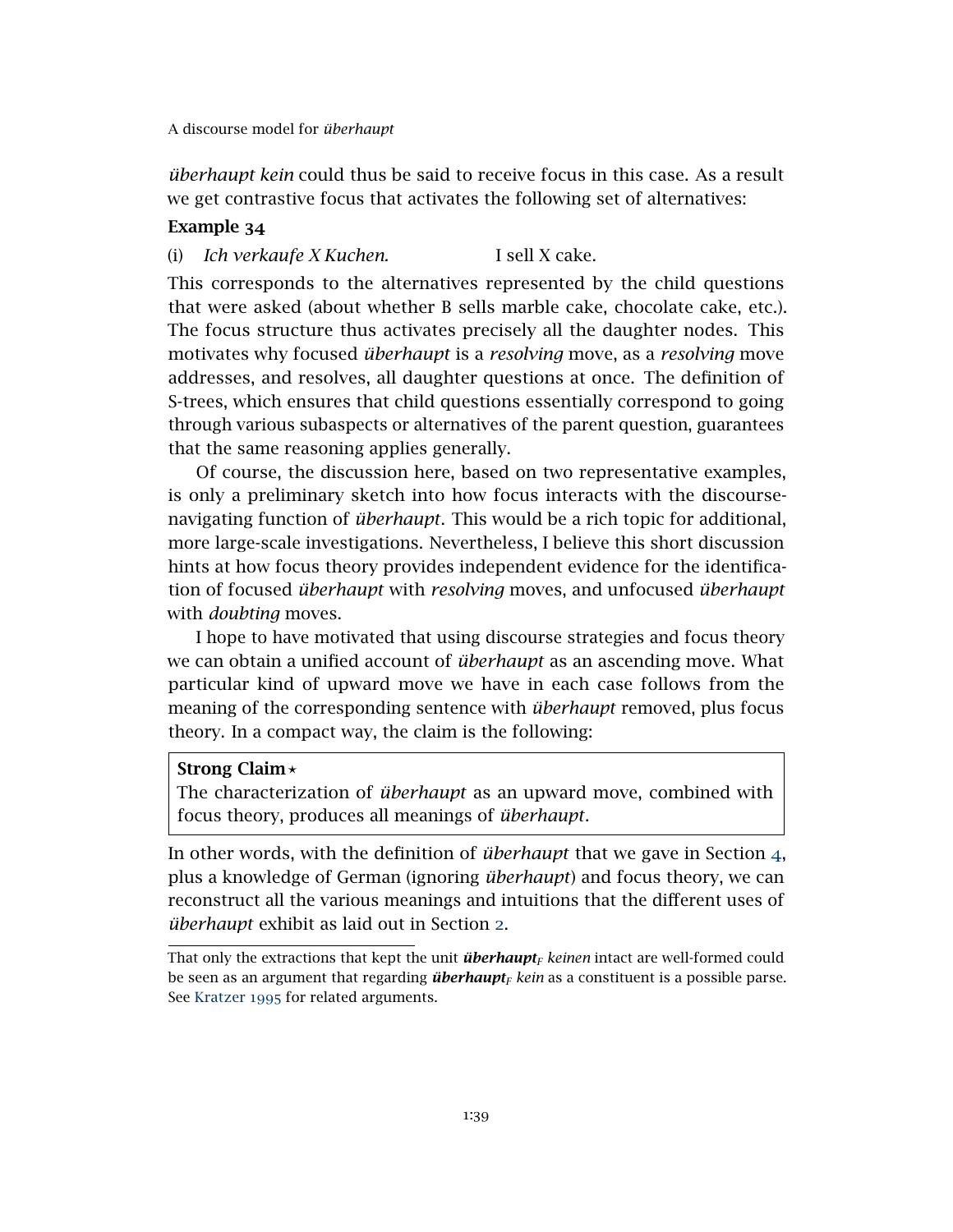# <span id="page-39-0"></span>7 Another remark regarding the domain-widening account of *überhaupt*

Conversation [\(C](#page-15-1)13) in Section [3](#page-11-0) gave an example of focused *überhaupt* that cannot be explained using domain widening. Such an analysis must fail because in that case there is no sense in which *überhaupt* provides strengthening. On the other hand, the same example can be dealt with naturally in my account following the same pattern used in Section [4](#page-15-0) to analyze Conversations  $(C_1)$  $(C_1)$  and  $(C_3)$ .

In spite of its problems, [Anderssen's](#page-41-6) account has appeal because it resonates in many cases with the intuitions of native speakers. To understand the intuitions on which the domain widening account is based and why they arise, let us now consider a conversation that apparently involves domain widening:

### <span id="page-39-1"></span>Conversation 35

| (i)  | A: Möchtest du Essen?                                  | A: Do you want food?                             |
|------|--------------------------------------------------------|--------------------------------------------------|
| (ii) | B: Nein.                                               | <b>B</b> : No.                                   |
|      | (iii) A: Möchstest du wenigstens einen                 | A: Do you want at least a bite?                  |
|      | Happen?                                                |                                                  |
|      | $(iv)$ <i>B: Nein.</i>                                 | <b>B</b> : No.                                   |
| (v)  | A: Nicht einmal ein klitzekleines                      | A: Not even one tiny bite?                       |
|      | Häppchen?                                              |                                                  |
|      | $(vi)$ <i>B: Nein.</i>                                 | <b>B</b> : No.                                   |
|      | (vii) B: Ich möchte <b>überhaupt</b> <sub>F</sub> kein | B: I want <i>überhaupt</i> <sub>F</sub> no food. |
|      | Essen.                                                 |                                                  |

In this example, *überhaupt<sup>F</sup> kein Essen* appears to refer to a wider notion of the word *Essen* (food) than its use in (i). [Anderssen](#page-41-6) would say that focused *überhaupt*<sub>F</sub> causes this widening. While the widening account gives a clean analysis of this conversation, the inability of domain widening to explain all cases pushes us to search for an explanation of *überhaupt* in this conversation from a more general underlying principle.

In fact, it is not difficult to see that, if we treat *überhaupt*<sub>F</sub> as giving an exhaustive answer to a sequence of subquestions, we can obtain the same intuitions without needing to include domain widening as an explicit component of our account. In Conversation  $(C_{35})$  $(C_{35})$  this happens as follows: Interlocutor A is asking if B wants food. From A's second question, however, we can infer that A might consider 'food' to refer only to anything larger than a certain amount, let us call this FOOD. By asking if B wants at least a bite, we could say that A is asking whether B wants a small portion—one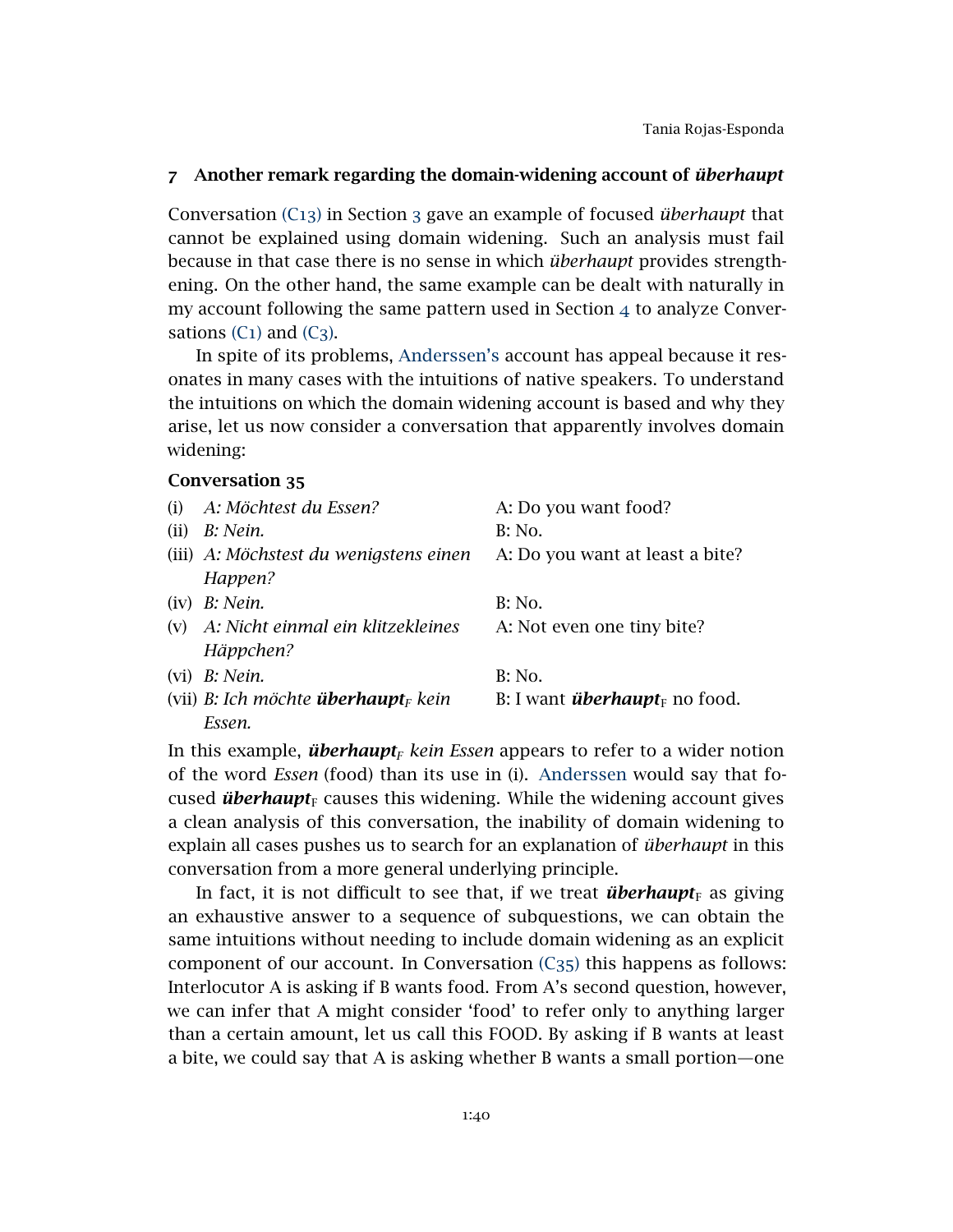not considered food normally by A. Let us call such small portions food. Finally, A offers B a tiny piece, let us call this just *food*. So if we consider FOOD to refer to plate-sized portions, FOOD to those smaller than a plateful but larger than a spoonful, and *food* to quantities that fit in a spoon, then we can paraphrase the conversation in terms of alternatives as follows:

### Conversation 36

- (i) *A: Do you want FOOD?*
- (ii) *B: No.*
- (iii) *A: Do you want* food*?*
- (iv) *B: No.*
- (v) *A: Do you want food?*
- (vi) *B: No. I want überhaupt<sup>F</sup> no food.* (Neither FOOD, nor food, nor

# food.)

In other words, I claim that domain widening *does* happen here, but it is on the *interrogator's* side: for if a bite (*Happen*) were considered to be food (*Essen*) by the interrogator, then the interrogator would have been redundant or irrational in asking the first two questions. It would have been like asking *Do you like animals?* and, upon getting the answer *No,* proceeding to ask *Do you like rabbits?* To make sense out of what the interrogator is saying, we must assume that he considers these alternatives to have different and disjoint scopes. Once we accept these scopes, my account in terms of alternatives treats them in the same way as any other sequence of questions.

What this illustrates is that my account exhibits the same widening behavior that [Anderssen](#page-41-6) rightly pointed out, *in those cases where it is appropriate.* Since domain widening does not explain all uses of *überhaupt* (see Section [3](#page-11-0)), though, it should not be part of a general analysis of *überhaupt*.

# 8 Conclusion

This paper presented a unified account of *überhaupt* based on discourse structure. The challenge was that *überhaupt* appears to have a variety of different usages and meanings, as well as different types of interactions with presuppositions. By developing the notion of a certain type of discourse strategy tree (S-tree), I was able to give a description of *überhaupt* as an ascending move in an S-tree or, more informally, as a move to a higher-level question under discussion. After the section presenting this main proposal (Section [4](#page-15-0)), the remaining sections served to support the claim that the full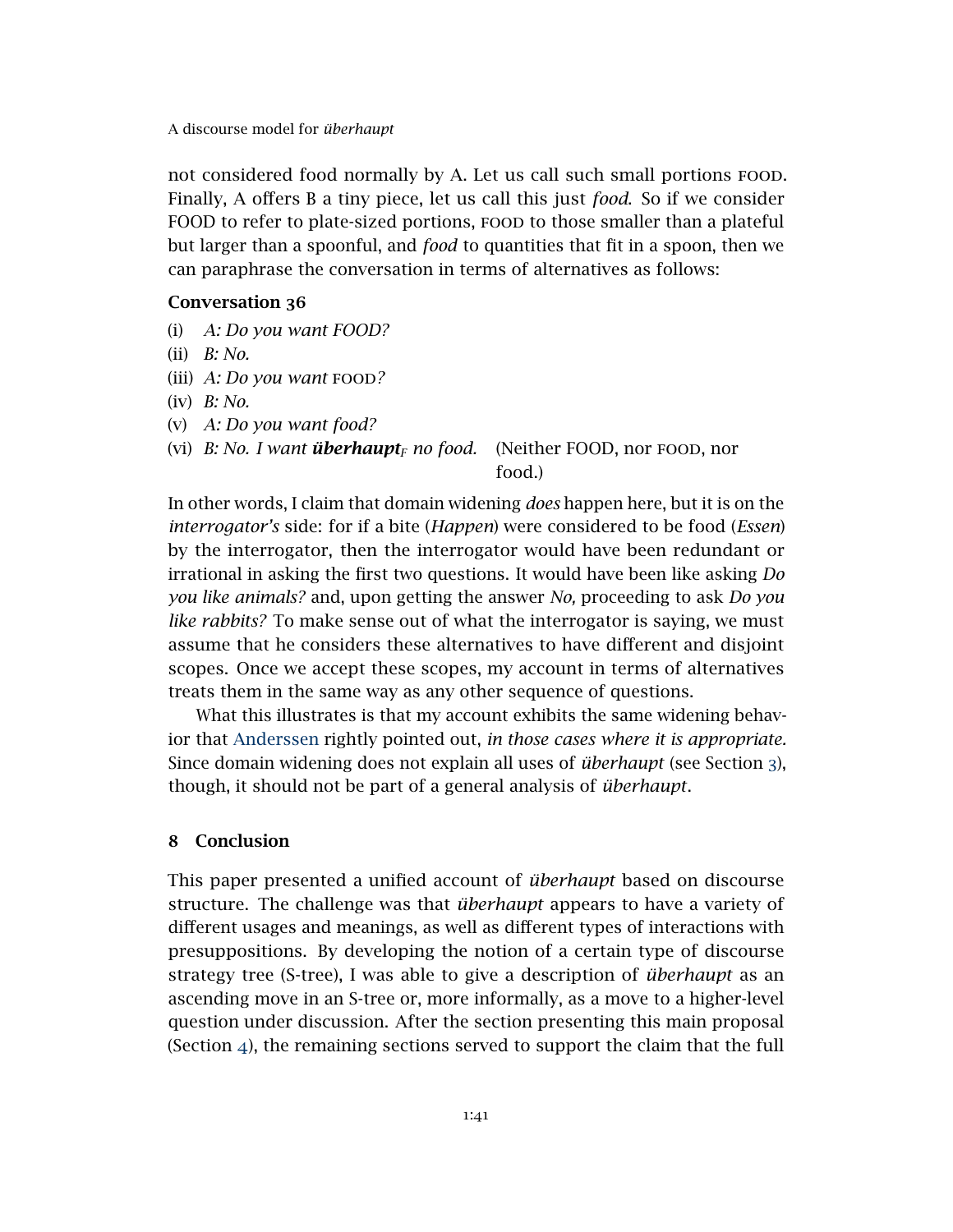range of *überhaupt* usage can, using focus theory, be reconstructed from this single formal description.

That the simplicity of the account is entirely due to its reliance on the concepts of discourse structure and questions under discussion suggests that similar techniques could be applied fruitfully to other particles. Such a supposition is supported by the difficulty even native speakers have in identifying the meanings of many particles, and in judging the well-formedness of sentences containing them, unless they have a detailed knowledge of the discursive context. This dependence of well-formedness on context likely indicates a concurrent relation between the distribution of such particles and the structure of the surrounding discourse.

# References

- <span id="page-41-6"></span>Anderssen, Jan. 2006. Generalized domain widening *überhaupt*. *West Coast Conference on Formal Linguistics (WCCFL)* 25. 58–66.
- <span id="page-41-3"></span>Beaver, David & Brady Zack Clark. 2008. *Sense and sensitivity: How focus determines meaning*. Oxford: Wiley-Blackwell.
- <span id="page-41-5"></span>Becker, N. 1976. Die Verknüpfungspartikeln *denn, mal, doch* und andere. *Zielsprache Deutsch* 7(3). 6–12.
- <span id="page-41-9"></span>Bittner, Maria. 2003. Word order and incremental update. *Chicago Linguistic Society (CLS)* 39.
- <span id="page-41-2"></span>Büring, Daniel. 2003. On D-trees, beans, and B-accents. *Linguistics and Philosophy* 26(5). 511–545.
- <span id="page-41-8"></span>Carlson, Lauri. 1983. *Dialogue games*. Dordrecht, Holland: Reidel Publishing Company. [http://dx.doi.org/](http://dx.doi.org/10.1007/978-94-015-3963-0)10.1007/978-94-015-3963-0.

<span id="page-41-7"></span>Chierchia, Gennaro. 2004. Scalar implications, polarity phenomena, and the syntax/pragmatics interface. In Adriana Belletti (ed.), *Structures and beyond: The cartography of semantic structures, volume 3* (Oxford Studies in Comparative Syntax), 39–103. Oxford, New York: Oxford University Press.

- <span id="page-41-4"></span>Davis, Christopher. 2009. Decisions, dynamics, and the Japanese particle *yo*. *Journal of semantics* 26(4). 329–366. [http://dx.doi.org/](http://dx.doi.org/10.1093/jos/ffp007)10.1093/jos/ffp007.
- <span id="page-41-0"></span>Ginzburg, Jonathan. 1994. An update semantics for dialogue. In Harry Bunt et al. (ed.), *Proceedings of the 1st international workshop on computational semantics*. Tilburg, The Netherlands.
- <span id="page-41-1"></span>Ginzburg, Jonathan. 1995a. Resolving questions, part I. *Linguistics and Philosophy* 18(5). 459–527. [http://dx.doi.org/](http://dx.doi.org/10.1007/BF00985365)10.1007/BF00985365.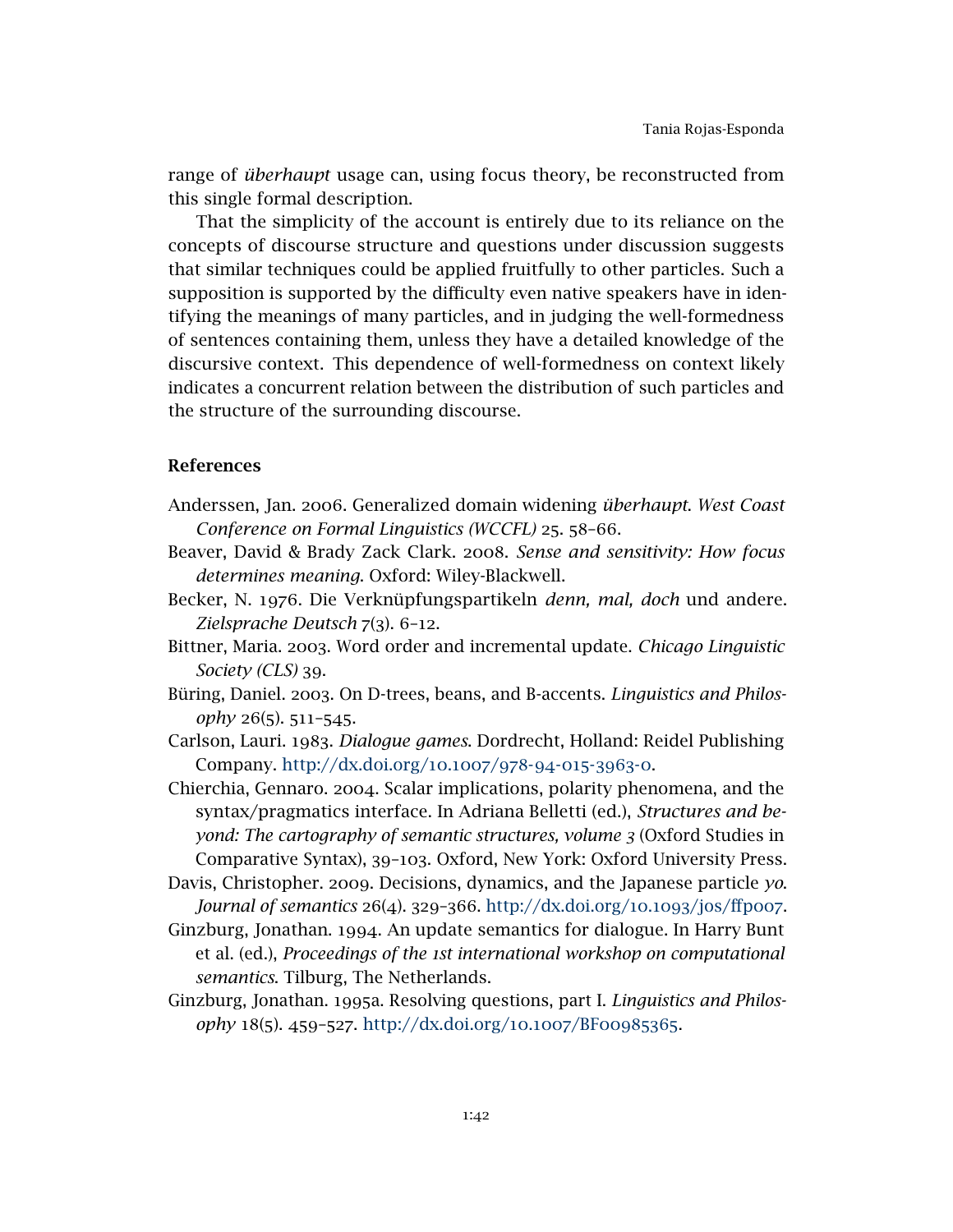- <span id="page-42-4"></span>Ginzburg, Jonathan. 1995b. Resolving questions, part II. *Linguistics and Philosophy* 18(6). 567–609. [http://dx.doi.org/](http://dx.doi.org/10.1007/BF00983299)10.1007/BF00983299.
- <span id="page-42-0"></span>Ginzburg, Jonathan. 1996. Dynamics and the semantics of dialogue. In Jerry Seligman & Dag Westerståhl (eds.), *Language, logic, and computation, volume 1*. Stanford: CSLI.
- <span id="page-42-1"></span>Ginzburg, Jonathan. 2012. *The interactive stance: Meaning for conversation*. Oxford: Oxford University Press. [http: / /dx.doi.org /](http://dx.doi.org/10.1093/acprof:oso/9780199697922.001.0001)10.1093/ acprof: oso/[9780199697922](http://dx.doi.org/10.1093/acprof:oso/9780199697922.001.0001).001.0001.
- <span id="page-42-10"></span>Greenberg, Yael & Keren Kharizman. 2012. Bixlal: A general strengthening operator in Hebrew. In, *Proceedings of IATL*. 27.
- <span id="page-42-2"></span>Groenendijk, Jeroen. 1999. The logic of interrogation: Classical version. *Semantics and Linguistic Theory (SALT)* 9. 109–126.
- <span id="page-42-3"></span>Groenendijk, Jeroen & Floris Roelofsen. 2009. Inquisitive semantics and pragmatics. In J. M. Larrazabal & L. Zubeldia (eds.), *Meaning, content, and argument: Proceedings of the ILCLI international workshop on semantics, pragmatics, and rhetoric*. Amsterdam: ILLC.
- <span id="page-42-8"></span>Groenendijk, Jeroen & Martin Stokhof. 1982. Semantic analysis of *wh*-complements. *Linguistics and Philosophy* 5(2). 175–233. [http: / /dx.doi.org /](http://dx.doi.org/10.1007/BF00351052)10.1007/ BF[00351052](http://dx.doi.org/10.1007/BF00351052).
- <span id="page-42-9"></span>Groenendijk, Jeroen & Martin Stokhof. 1984. *Studies in the semantics of questions and the pragmatics of answers*. University of Amsterdam PhD thesis.
- <span id="page-42-5"></span>Harden, Theo. 1983. *An analysis of the semantic field of the German particles "überhaupt" and "eigentlich"* (Volume 207 of Tübinger Beiträge zur Linguistik). Gunter Narr Verlag.
- <span id="page-42-12"></span>Höhle, Tilman N. 1992. ÜBER Verum-Fokus im Deutschen. In Joachim Jacobs (ed.), *Informationsstruktur und Grammatik*, 112–141. Opladen: Westdeutscher Verlag. [http://dx.doi.org/](http://dx.doi.org/10.1007/978-3-663-12176-3_5)10.1007/978-3-663-12176-3\_5.
- <span id="page-42-11"></span>Jackendoff, Ray S. 1972. *Semantic interpretation in generative grammar*. Cambridge, MA: MIT Press.
- <span id="page-42-7"></span>Kadmon, Nirit & Fred Landman. 1993. Any. *Linguistics and Philosophy* 16 (4). 353–422. [http://dx.doi.org/](http://dx.doi.org/10.1007/BF00985272)10.1007/BF00985272.
- <span id="page-42-6"></span>König, Ekkehard. 1983. Polysemie, Polaritätskontexte und überhaupt. In Harald Weydt (ed.), *Partikeln und Interaktion* (Reihe germanistische Linguistik 44), 160–171. Tübingen: Niemeyer. [http://dx.doi.org/](http://dx.doi.org/10.1515/9783111661643.160)10.1515/ [9783111661643](http://dx.doi.org/10.1515/9783111661643.160).160.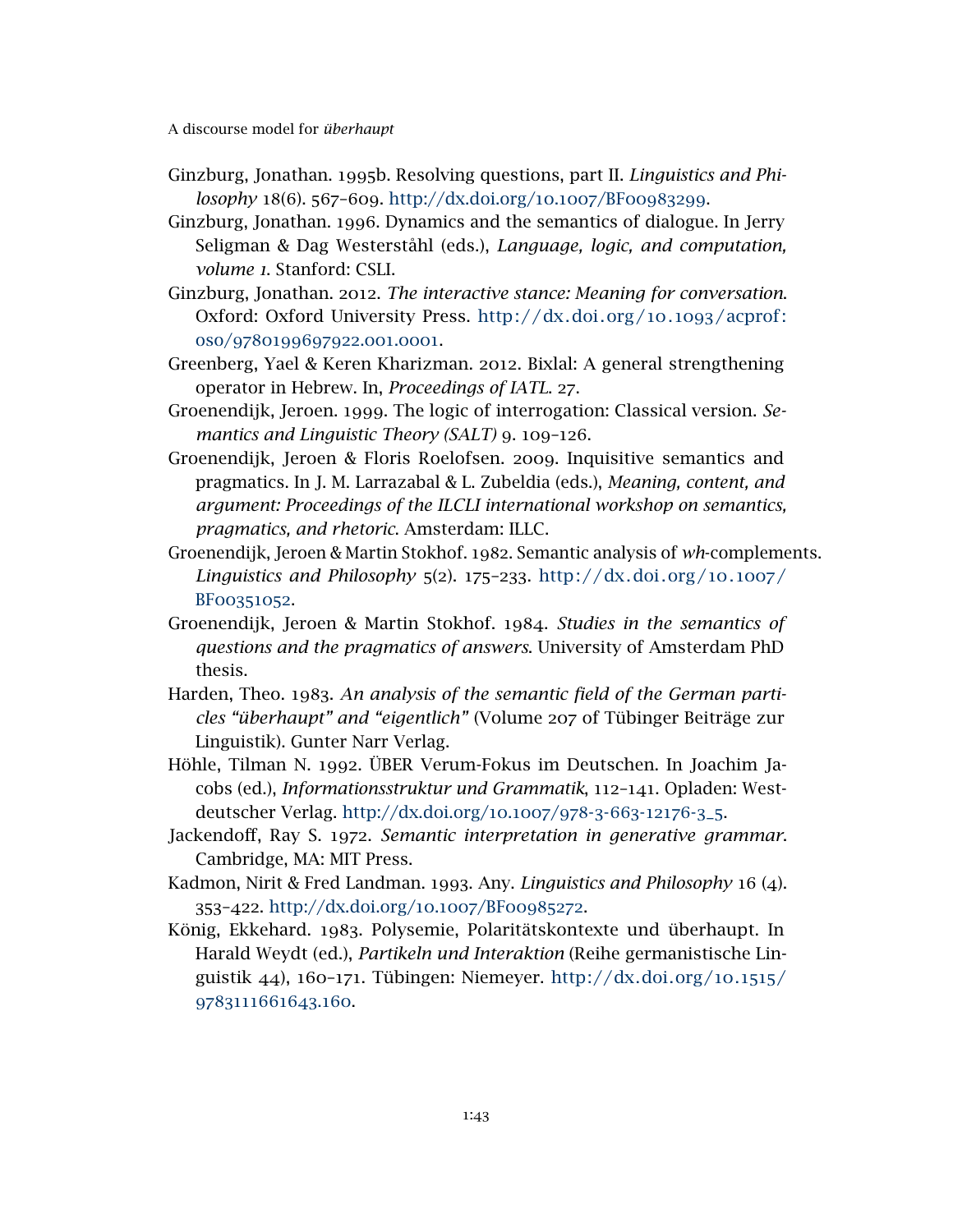- <span id="page-43-14"></span>Kratzer, Angelika. 1995. Stage-level and individual-level predicates. In Gregory N. Carlson & Francis Jeffry Pelletier (eds.), *The generic book*, 125–175. Chicago: Chicago University Press.
- <span id="page-43-6"></span>Krifka, Manfred. 1995. The semantics and pragmatics of polarity items. *Linguistic Analysis* 25. 209–257.
- <span id="page-43-12"></span>Kuznecov, S.A. 1998. *Bol'˘soj tolkovyj slovar' russkogo jazyka*. 1st. Saint-Petersburg: Norint.
- <span id="page-43-7"></span>Lahiri, Utpal. 1998. Focus and negative polarity in Hindi. *Natural Language Semantics* 6 (1). 57–123. [http://dx.doi.org/](http://dx.doi.org/10.1023/A:1008211808250)10.1023/A:1008211808250.
- <span id="page-43-8"></span>Lewis, David. 1988. Relevant implication. *Theoria* 54(3). 161–174. [http://dx.](http://dx.doi.org/10.1111/j.1755-2567.1988.tb00716.x) [doi.org/](http://dx.doi.org/10.1111/j.1755-2567.1988.tb00716.x)10.1111/j.1755-2567.1988.tb00716.x.
- <span id="page-43-5"></span>McCready, Eric. 2006. Japanese *yo*: Its semantics and pragmatics. *Sprache und Datenverarbeitung* 20 (1). 25–34.
- <span id="page-43-10"></span>Migron, Hagit. 2005a. Data on lexical items similar to hebrew 'bixlal'. *The Linguist List* 16(268). [http://www.linguistlist.org/issues/](http://www.linguistlist.org/issues/16/16-268.html)16/16-268.html.
- <span id="page-43-11"></span>Migron, Hagit. 2005b. Expressions similar to hebrew 'bixlal'. *The Linguist List* 16(999). [http://www.linguistlist.org/issues/](http://www.linguistlist.org/issues/16/16-999.html#1)16/16-999.html#1.
- <span id="page-43-0"></span>Roberts, Craige. 1996/2012. Information structure: Towards an integrated formal theory of pragmatics. *Semantics and Pragmatics* 5(6). 1–69. [http:](http://dx.doi.org/http://dx.doi.org/10.3765/sp.5.6) [//dx.doi.org/http://dx.doi.org/](http://dx.doi.org/http://dx.doi.org/10.3765/sp.5.6)10.3765/sp.5.6.
- <span id="page-43-3"></span>Roberts, Craige. 2003. Uniqueness in definite noun phrases. *Linguistics and Philosophy* 26(3). 287–350. [http://dx.doi.org/](http://dx.doi.org/10.1023/A:1024157132393)10.1023/A:1024157132393.
- <span id="page-43-1"></span>Roberts, Craige. 2004. Context in dynamic interpretation. In Laurence R. Horn & Gregory Ward (eds.), *The handbook of pragmatics*, 197–220. Oxford: Blackwell. [http://dx.doi.org/](http://dx.doi.org/10.1002/9780470756959.ch9)10.1002/9780470756959.ch9.
- <span id="page-43-2"></span>van Rooij, Robert. 2003. Questioning to resolve decision problems. *Linguistics and Philosophy* 26(6). 727-763. http://dx.doi.org/10.1023/B:LING. [0000004548](http://dx.doi.org/10.1023/B:LING.0000004548.98658.8f).98658.8f.
- <span id="page-43-13"></span>Rooth, Mats. 1985. *Association with focus*. Revised 1998. University of Massachusetts Amherst PhD thesis.
- <span id="page-43-9"></span>Roßdeutscher, Antje & Christiane von Stutterheim. 2006. Semantische und pragmatische Prinzipien der Positionierung von 'dann'. *Linguistische Berichte* 205. 29–60.
- <span id="page-43-4"></span>Schoubye, Anders. 2009. Descriptions, truth value intuitions, and questions. *Linguistics and Philosophy* 32 (6). 583–617. [http://dx.doi.org/](http://dx.doi.org/10.1007/s10988-010-9069-y)10.1007/ s[10988](http://dx.doi.org/10.1007/s10988-010-9069-y)-010-9069-y.